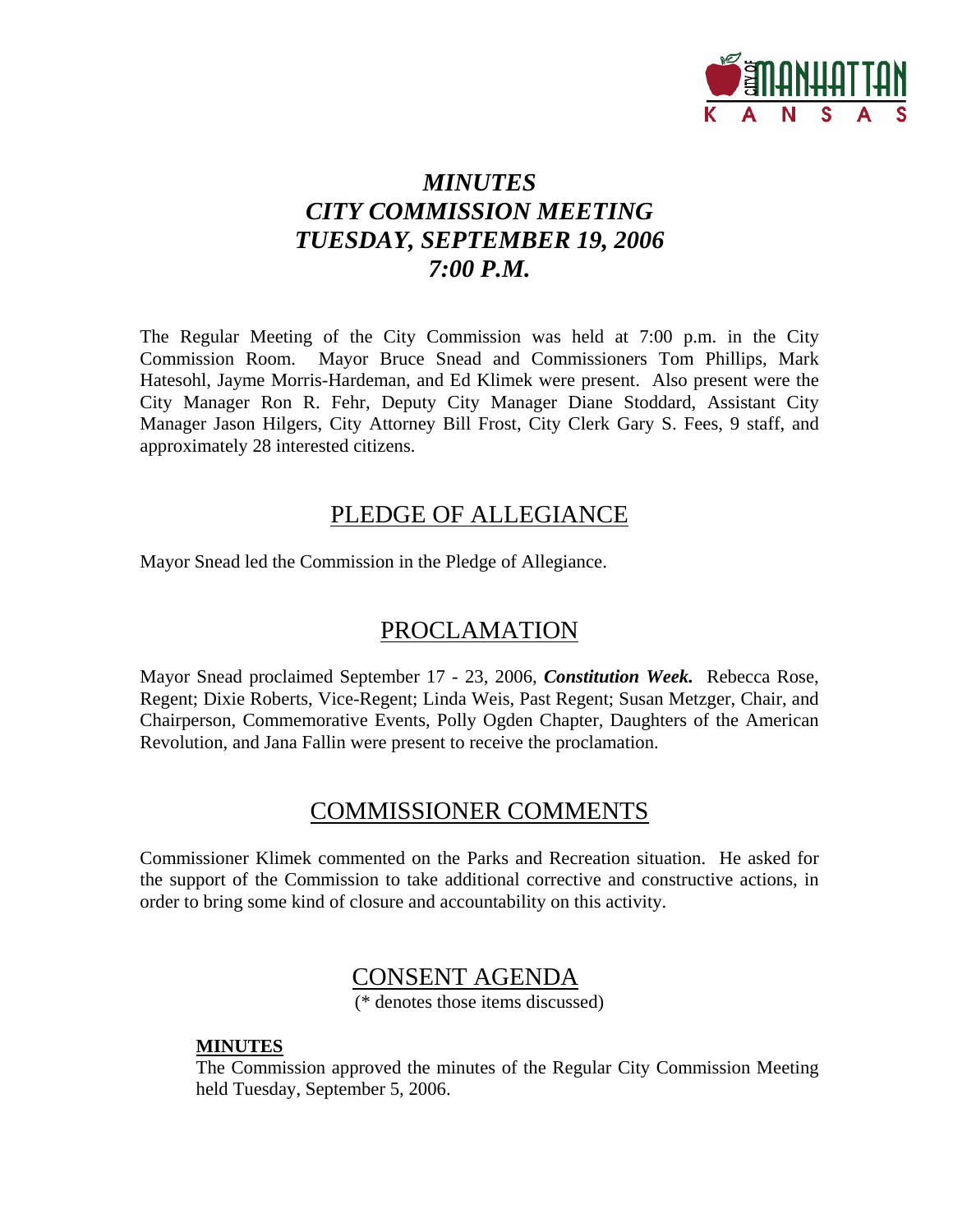## CONSENT AGENDA (*CONTINUED*)

#### **CLAIMS REGISTER NO. 2568**

The Commission approved Claims Register No. 2568, authorizing and approving the payment of claims from August 13, 2006, to September 12, 2006, in the amount of \$1,342,510.79.

#### **LICENSES – CEREAL MALT BEVERAGE**

The Commission approved 2006 renewal applications for Cereal Malt Beverage license for Ray's Apple Market, 222 North  $6<sup>th</sup>$  and 3011 Anderson Avenue, and Tree Maintenance license for Asplundh Tree Expert Co., 2901 Princeton Place.

#### **ORDINANCE NO. 6567 – REZONE – UNIVERSITY TERRACE CONDOMINIUMS**

The Commission approved Ordinance No. 6567 rezoning the proposed University Terrace Condominiums, generally located at 1510-1534 College Avenue, from R, Single-Family Residential District, to PUD, Residential Planned Unit Development District, based on the findings in the Staff Report, with the eight conditions recommended by the Manhattan Urban Area Planning Board. *(See Attachment No. 1)*

#### **ORDINANCE NO. 6568 – REZONE – 514 and 522 YUMA STREET**

The Commission overrode the Manhattan Urban Area Planning Board, to add a sixth condition of approval, and approved Ordinance No. 6568 rezoning 514 and 522 Yuma Street, to PUD, Mixed-Use Planned Unit Development District, based on the Staff Report as modified by the findings expressed during the public hearing, with the five (5) conditions recommended by the Planning Board and adding a sixth  $(6<sup>th</sup>)$  condition prohibiting outdoor storage of merchandise and equipment. *(See Attachment No. 2)*

**\* ORDINANCE NO. 6569 – REZONE – TOWNHOMES AT MILLER RANCH** Neal Farmer, 3700 Persimmon Circle, asked to clarify agenda item F.

Mayor Snead and Ron Fehr, City Manager, summarized the item and provided additional clarification.

The Commission approved Ordinance No. 6569 amending The Townhomes at Miller Ranch Residential Planned Unit Development, generally located north of the intersection of Miller Parkway and Brianna Court, and Ordinance No. 6254; and rezoning a portion of the PUD to add the AO, Airport Overlay District, based on the findings in the Staff Report, with the four conditions of approval recommended by the Planning Board. *(See Attachment No. 3)*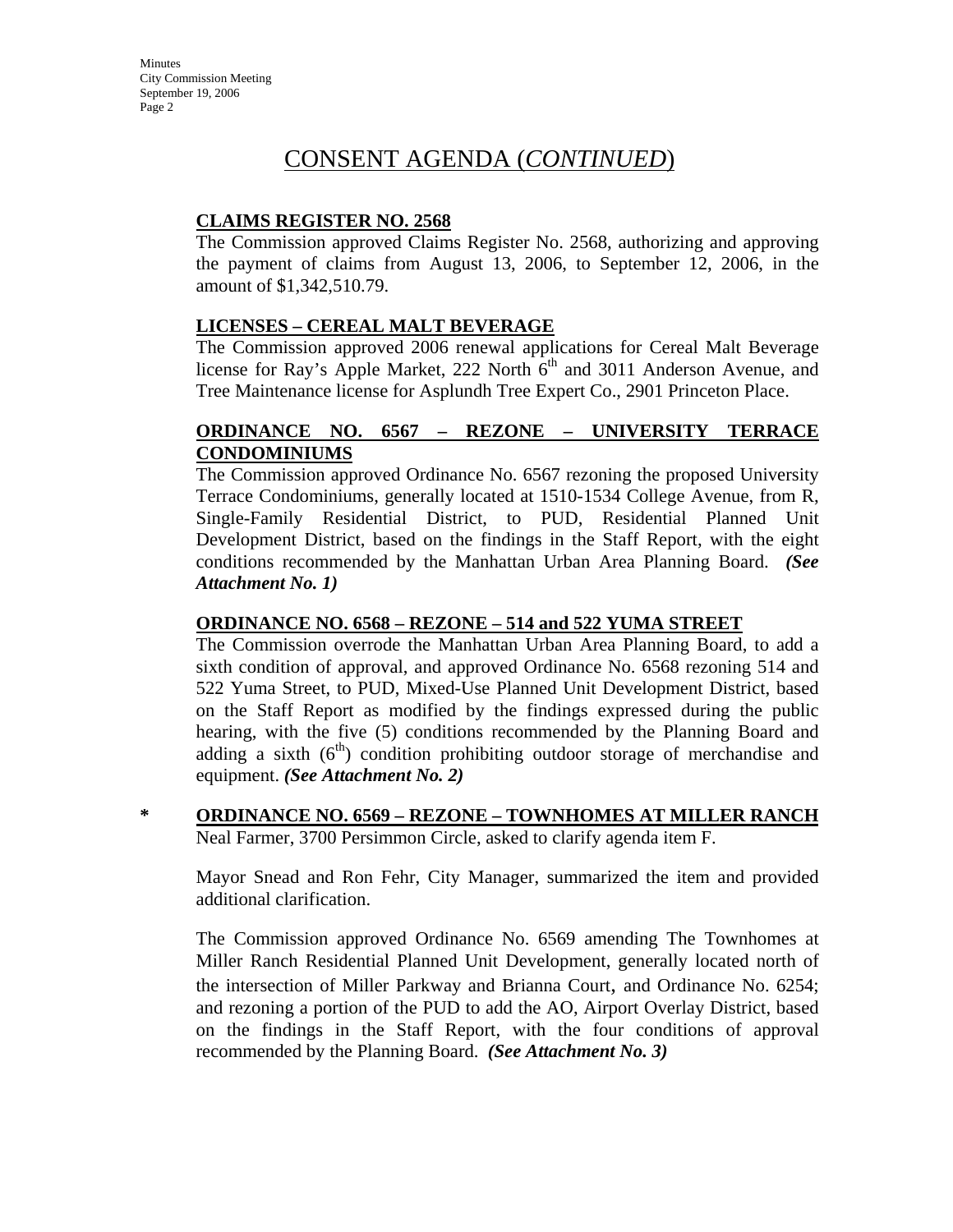# CONSENT AGENDA (*CONTINUED*)

#### **FINAL PLAT – TOWNHOMES AT MILLER RANCH, UNIT FIVE**

The Commission accepted the easements and rights-of-way, as shown on the Final Plat of The Townhomes at Miller Ranch, Unit Five, a Residential Planned Unit Development, generally located north of the intersection of Miller Parkway and Brianna Court, based on conformance with the Manhattan Urban Area Subdivision Regulations.

#### **ORDINANCE NO. 6570 – INSTALL STOP SIGN – KNOX CIRCLE**

The Commission approved Ordinance No. 6570 establishing a stop sign on Knox Circle at Knox Lane.

#### **ORDINANCE NO. 6571 – INSTALL STOP SIGNS – ALONG MILLER PARKWAY**

The Commission approved Ordinance No. 6571 establishing stop signs on cross streets of Miller Parkway.

#### **ORDINANCE NO. 6572 – VACATE UTILITY EASEMENT – LOT 2, MANHATTAN MARKET PLACE ADDITION**

The Commission approved Ordinance No. 6572 vacating portions of a twenty (20) foot utility easement and twenty five (25) foot easement on Lot 2, Manhattan Market Place Addition, City of Manhattan, Riley County, Kansas.

#### **ORDINANCE NO. 6573 – VACATE UTILITY EASEMENT – THE GARDENS AT FLINT HILLS ADDITION**

The Commission approved Ordinance No. 6573 vacating a portion the twenty (20) foot utility easement on Lot 2 in The Gardens at Flint Hills Addition, City of Manhattan, Riley County, Kansas.

**\* RESOLUTION NO. 091906-A – APPOINTMENT POLICY – RILEY COUNTY LAW ENFORCEMENT AGENCY**

Item was moved to the end of the General Agenda at the request of Commissioner Klimek.

**\* EUREKA ADDITION IMPROVEMENTS (ST0613, SS0607, WA0610)** Item was moved to the end of the General Agenda at the request of Mayor Snead.

#### **RESOLUTION NO. 091906-E – KDOT AGREEMENT – GEOMETRIC IMPROVEMENTS – EAST POYNTZ AVENUE AND ENTRANCE TO MANHATTAN TOWN CENTER (ST0502)**

The Commission approved Resolution No. 091906-E authorizing the Mayor and City Clerk to execute Agreement No. 129-06 with the Kansas Department of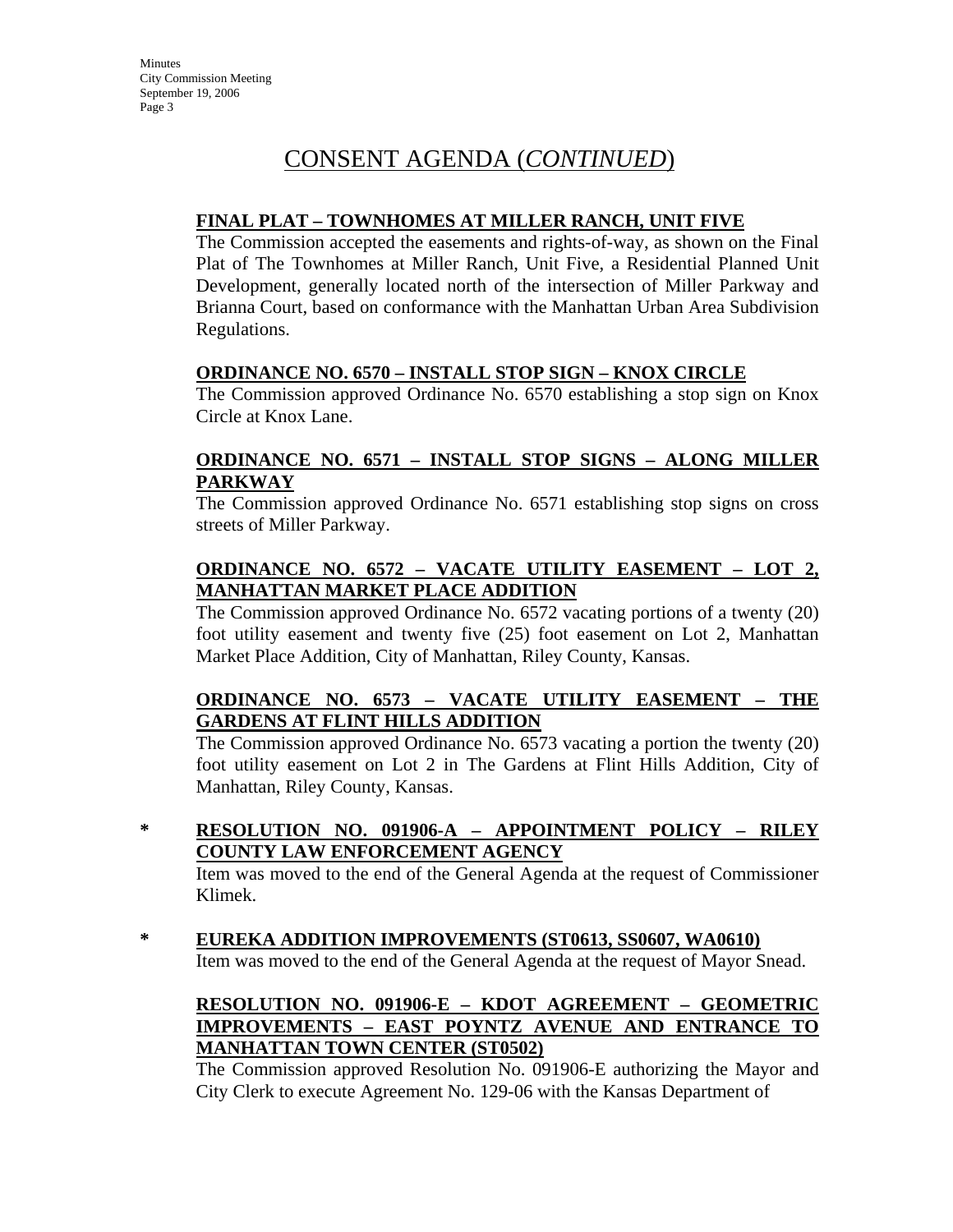# CONSENT AGENDA (*CONTINUED*)

#### **RESOLUTION NO. 091906-E – KDOT AGREEMENT – GEOMETRIC IMPROVEMENTS – EAST POYNTZ AVENUE AND ENTRANCE TO MANHATTAN TOWN CENTER (ST0502)** *(CONTINUED)*

Transportation for geometric improvements to the intersection of East Poyntz (US-24) and the Entrance to Manhattan Town Center.

#### **CHANGE ORDER NO. 1-FINAL – 2006 STREET MAINTENANCE, PHASE 1, MICROSURFACE (ST0606)**

The Commission approved Change Order No. 1-Final for 2006 Street Maintenance, Phase 1, Microsurface (ST0606) resulting in a net increase in the amount of \$16,587.15 (+15.17%) to the contract with Ballou Construction Company, Inc., of Salina, Kansas.

#### **CHANGE ORDER NO. 1-FINAL – NORTH MANHATTAN CROSSWALK IMPROVEMENTS (ST0614)**

The Commission approved Change Order No. 1-Final for North Manhattan Crosswalk Improvements, Street Improvements (ST0614) resulting in a net increase in the amount of \$1,200.00 (+9.67%) to the contract with J. Warren Company, Inc., of Topeka, Kansas.

#### **AGREEMENT – DESIGN SERVICES – MILLER RANCH WATER MAIN EXTENSION**

The Commission authorized the Mayor and City Clerk to enter into an agreement with Schwab Eaton, P.A., of Manhattan, Kansas, to complete the design of the Miller Ranch Water Main Extension.

#### **RESOLUTION NO. 091906-F – KDOT AGREEMENT – ENGINEERING SERVICES – FORT RILEY BOULEVARD AND WILDCAT CREEK ROAD INTERSECTION (ST0303)**

The Commission approved Resolution No. 091906-F authorizing the Mayor and City Clerk to execute an agreement with KDOT for preliminary engineering services for economic improvements to the intersection of Fort Riley Boulevard (K-18) and Wildcat Creek Road.

#### **NEGOTIATE CONTRACT – DESIGN SERVICES – TUTTLE CREEK BOULEVARD/MARLATT AVENUE (ST0612)**

The Commission accepted the recommendation of the Selection Committee and authorized City Administration to negotiate a contract with Bartlett and West Engineers, of Manhattan, Kansas, for the design of geometric, safety, and pedestrian improvements at the intersection of U.S. 24 and Marlatt Avenue.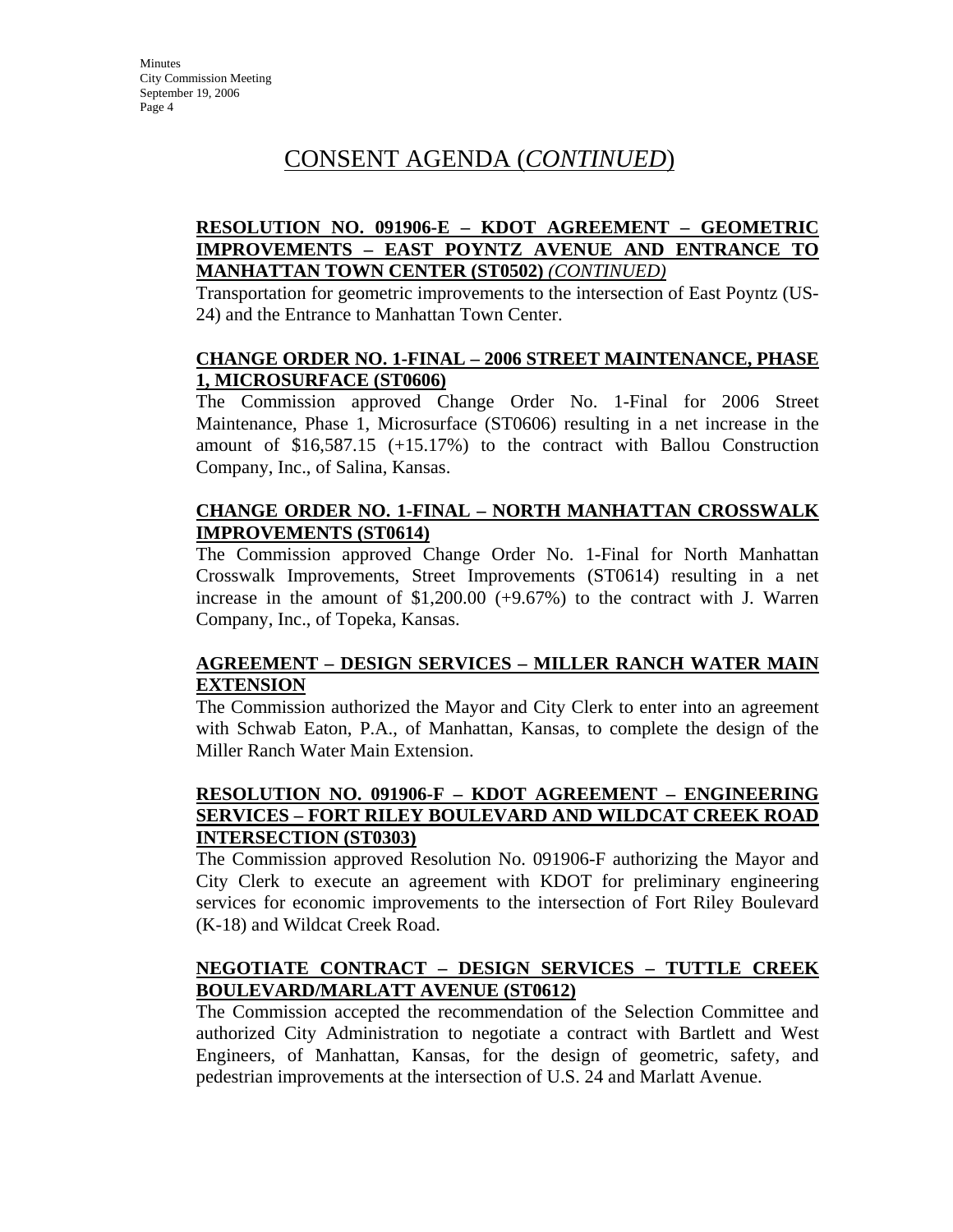# CONSENT AGENDA (*CONTINUED*)

#### **EASEMENT AGREEMENT – MANHATTAN CORPORATE TECHNOLOGY PARK – AT&T**

The Commission authorized City Administration to finalize and the Mayor and City Clerk to execute an easement agreement with AT&T for a telecommunications easement in the Manhattan Corporate Technology Park.

After discussion, Commissioner Hatesohl moved to approve the consent agenda, as amended. Commissioner Phillips seconded the motion. On a roll call vote, motion carried 5-0.

# GENERAL AGENDA

#### **FIRST READING – REZONE - INVERNESS TOWNHOMES**

Eric Cattell, Assistant Director for Planning, presented the item.

Zach Burton, owner and developer of the property, informed the Commission of the communications that recently occurred with members of the Miller Ranch neighborhood. He then answered questions from the Commission.

Neil Farmer, 3700 Persimmon Circle, President, Miller Ranch Homeowners Association, thanked the Commission for allowing additional time to consider the item and to be wellinformed on the proposed project.

Paul Dittmar, 913 Overhill Road, presented a timeline of the proposed development and stated that he was pleased with the revisions made by the developer.

John Alstadt, 3700 Crossgate Circle, thanked the Commission for the extension of time and said this is a project that the neighborhood can support. He provided clarification on the maintenance responsibilities of the development and thanked Mr. Burton and members of the Homeowners Association.

After discussion, Commissioner Phillips moved to override the recommendation of the Manhattan Urban Area Planning Board to modify the Preliminary Development Plan as proposed by the applicant, and approve first reading of an ordinance rezoning the site, generally located northeast of the intersection of Amherst Avenue and Miller Parkway, from C-2, Neighborhood Shopping District, to PUD, Residential Planned Unit Development District, based on the findings in the Staff Report, as modified by the revised proposal, with the six conditions of approval, as modified and recommended by City Administration. *(See Attachment No. 4)* Commissioner Hatesohl seconded the motion. On a roll call vote, motion carried 5-0.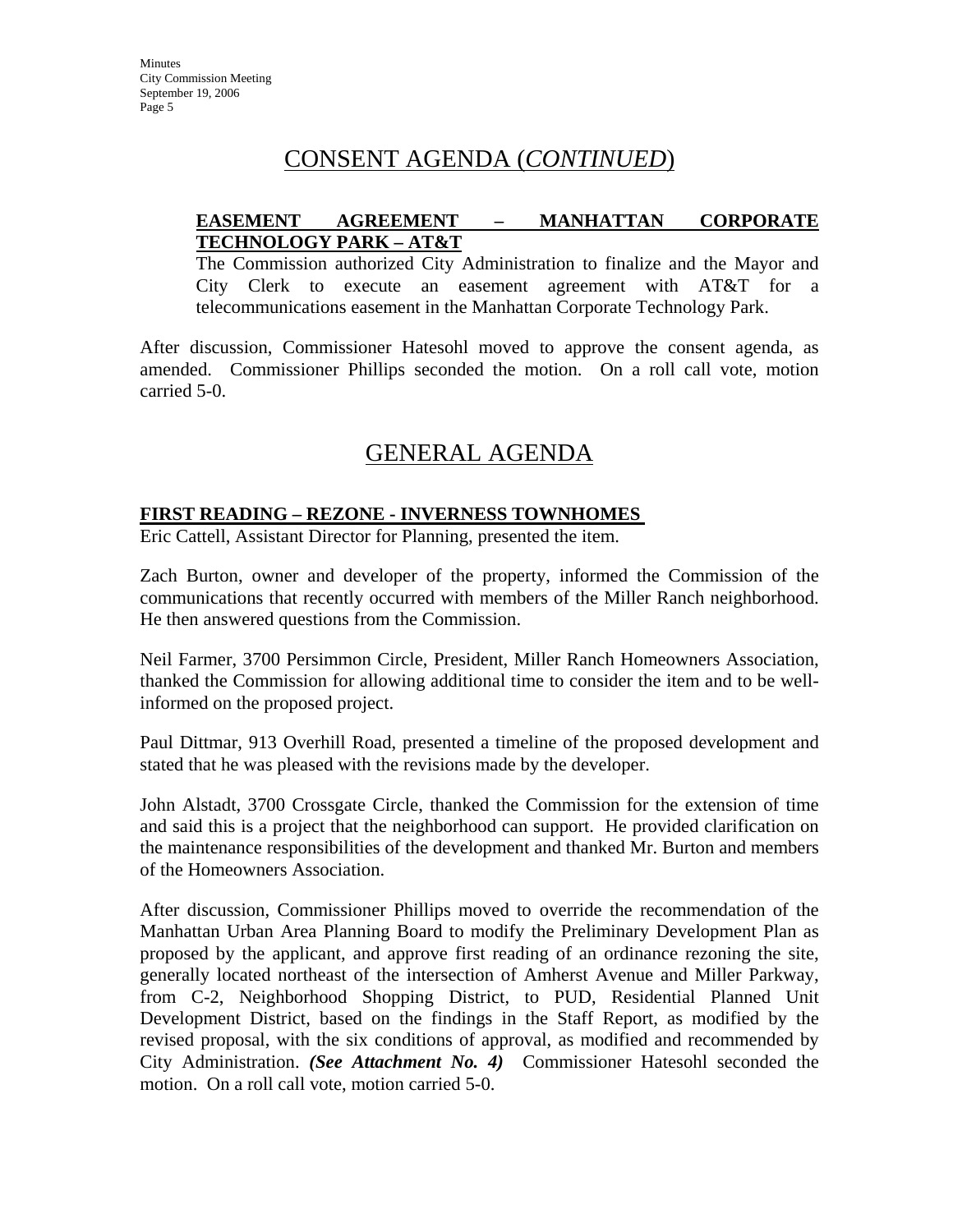# GENERAL AGENDA *(CONTINUED)*

#### **DOWNTOWN REDEVELOPMENT – SOUTH END - PREDEVELOPMENT AGREEMENT**

Jason Hilgers, Assistant City Manager, presented the item and answered questions from the Commission.

Bob Welstead, Dial Realty, provided additional information on the item and informed the Commission that the use of eminent domain would be the last resort. He then answered questions from the Commission.

After discussion, Commissioner Hatesohl moved to approve the South End Pre-Development Agreement between the City of Manhattan and Dial Realty. Commissioner Morris-Hardeman seconded the motion. On a roll call vote, motion carried 5-0.

#### **DOWNTOWN REDEVELOPMENT – PREENGINEERING SERVICES CONTACT**

Jeff Hancock, Director of Public Works, presented the item. He then answered questions from the Commission regarding potential utility issues.

After discussion, Commissioner Hatesohl moved to authorize the Mayor and City Clerk to enter into an agreement with HWS Consulting Group, of Manhattan, Kansas, to perform pre-engineering services related to the South End Redevelopment Project. Commissioner Morris-Hardeman seconded the motion. On a roll call vote, motion carried 5-0.

#### **FIRST READING – ANNEX/REZONE - SCENIC MEADOWS ADDITION**

Eric Cattell, Assistant Director for Planning, presented the item and answered questions from the Commission.

Leon Brown, Landscape Architect, Schwab-Eaton, provided additional information on the proposal and stated that he is working on finalizing additional items, including detention and drainage strategies, as well as a plan to retain as many trees as possible. He then answered questions from the Commission.

Frank Tillman, Developer, informed the Commission that this is a challenging site and will be one of the most beautiful developments in Manhattan. He thanked the Commission for their guidance and patience.

Leon Brown, Landscape Architect, Schwab-Eaton, responded to questions regarding a possible trail system and connectivity possibilities.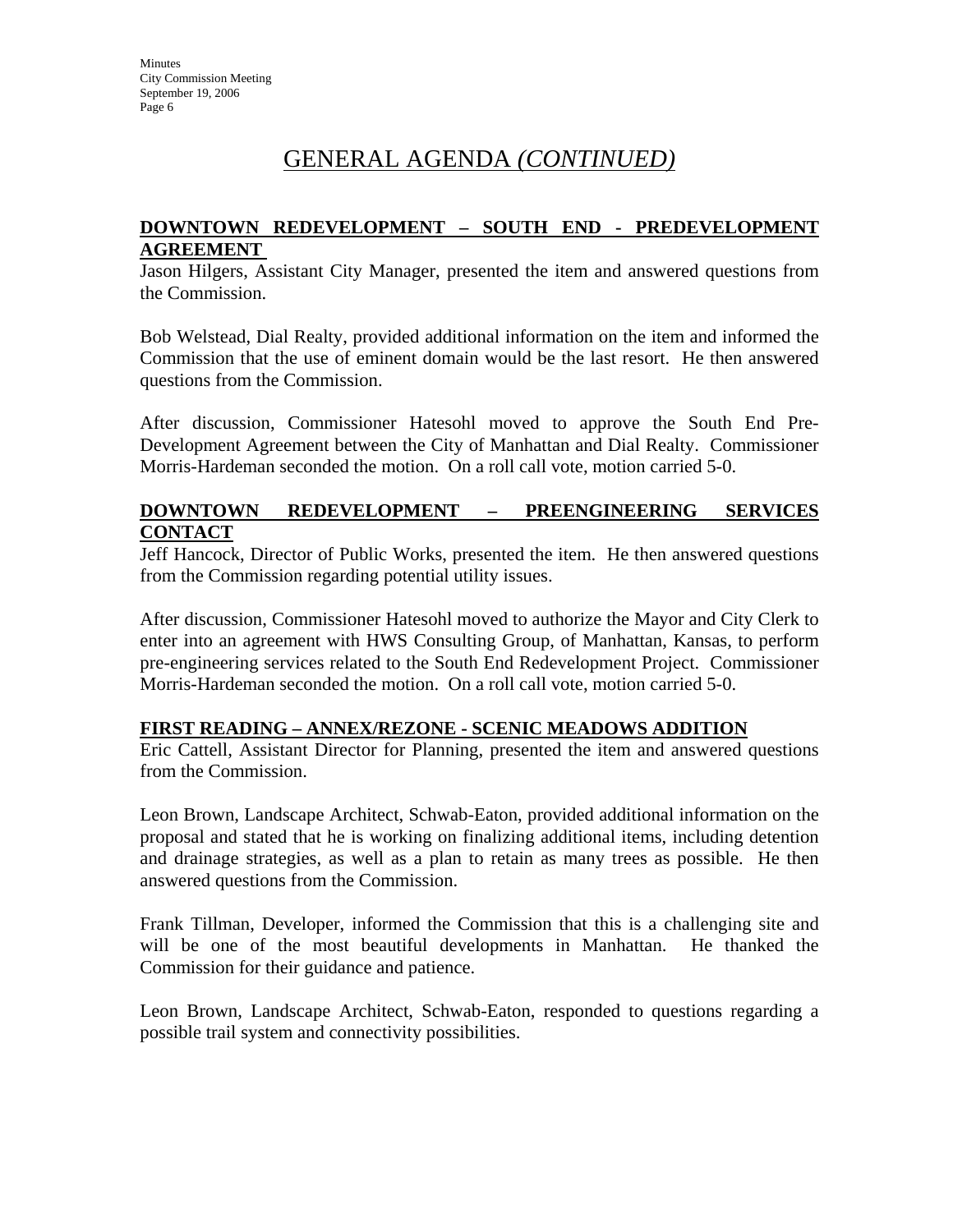# GENERAL AGENDA *(CONTINUED)*

#### **FIRST READING – ANNEX/REZONE - SCENIC MEADOWS ADDITION**  *(CONTINUED)*

Eric Cattell, Assistant Director for Planning, and Ron Fehr, City Manager, answered questions from the Commission regarding park ground and pedestrian trails.

Leon Brown, Landscape Architect, Schwab-Eaton, provided additional information on access to the site.

After discussion, Commissioner Hatesohl moved to approve first reading of an ordinance annexing the proposed 117-acre Scenic Meadows Addition, generally located on the east side of South Scenic Drive, based on general conformance with the Comprehensive Plan, the Growth Vision, and the Capital Improvements Program, and the findings of the Board of Riley County Commissioners; and, approve first reading of an ordinance rezoning the site as proposed to R, Single-Family Residential District and R-1, Single-Family Residential District with the AO, Airport Overlay District; based on the findings in the Staff Report. *(See Attachment No. 5)* Commissioner Klimek seconded the motion. On a roll call vote, motion carried 5-0.

#### **FIRST READING – AMEND - I-2, INDUSTRIAL PARK DISTRICT, OF THE MANHATTAN ZONING REGULATIONS -ADD DOG WASHES AS A CONDITIONAL USE**

Eric Cattell, Assistant Director for Planning, presented the item.

Tom Abbott, Abbott Management, Inc., provided additional information on the item and asked the Commission to support the proposed amendment.

After discussion, Commissioner Morris-Hardeman moved to approve first reading of an ordinance amending Section 4-302 (B)(1) of the Manhattan Zoning Regulations, I-2, Industrial Park District - Conditional Uses, by modifying "Car and truck washes", to "Car, truck and/or dog washes", based on the findings in the Staff Memorandum. *(See Attachment No. 6)* Commissioner Phillips seconded the motion. On a roll call vote, motion carried 5-0.

#### **FIRST READING - CHARTER ORDINANCE - INCREASING COMMISSIONERS SALARY - AND - FIRST READING – 2007 SALARY ORDINANCE**

Cathy Harmes, Director of Human Resources, presented the item and answered questions from the Commission.

Diane Stoddard, Deputy City Manager, and Bernie Hayen, Director of Finance, answered questions from the Commission regarding the item and budget impact.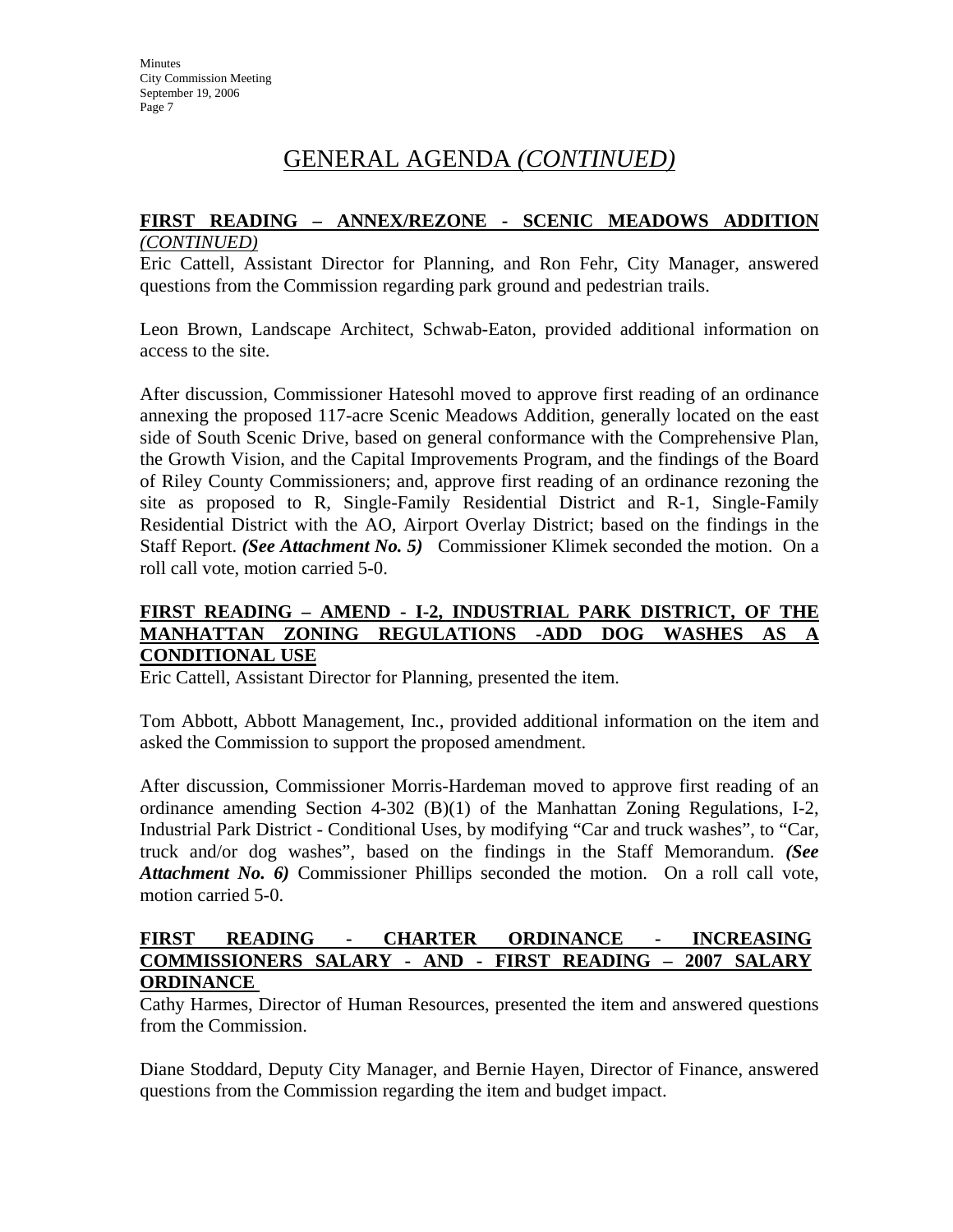# GENERAL AGENDA *(CONTINUED)*

#### **FIRST READING - CHARTER ORDINANCE - INCREASING COMMISSIONERS SALARY - AND - FIRST READING – 2007 SALARY ORDINANCE** *(CONTINUED)*

Ron Fehr, City Manager, and Cathy Harmes, Director of Human Resources, provided additional information and answered questions from the Commission.

After discussion, Commissioner Phillips moved to approve first reading of the 2007 Salary Ordinance to establish a new range of salaries for City employees, and approve first reading of a Charter Ordinance establishing revised 2007 compensation for City Commissioners. Commissioner Hatesohl seconded the motion. On a roll call vote, motion carried 5-0.

### *ITEMS REMOVED FROM CONSENT AGENDA*

#### **EUREKA ADDITION IMPROVEMENTS**

Jeff Hancock, Director of Public Works, presented the item.

Ron Fehr, City Manager, provided additional information on the item and discussed potential funding sources.

Roger Schultz, Developer, presented additional information on the Eureka Addition and informed the Commission that he wants to complement the City's Technology Park.

Ron Fehr, City Manager, answered questions from the Commission regarding the infrastructure required and stated that it would be unusual to extend a potential tax abatement for a business at that location, but not impossible.

After discussion, Commissioner Morris-Hardeman moved to find the petitions sufficient, approved Resolution Nos. 091906-B, 091906-C, and 091906-D finding the projects advisable and authorizing construction, and authorized the Mayor and City Clerk to execute an agreement with BG Consultants, of Manhattan, Kansas, to perform engineering services for improvements of Eureka Addition. Commissioner Hatesohl seconded the motion.

Ron Fehr, City Manager, provided clarification on the motion, indicating that the Resolutions and petitions in the packet would be modified contingent on the development agreement.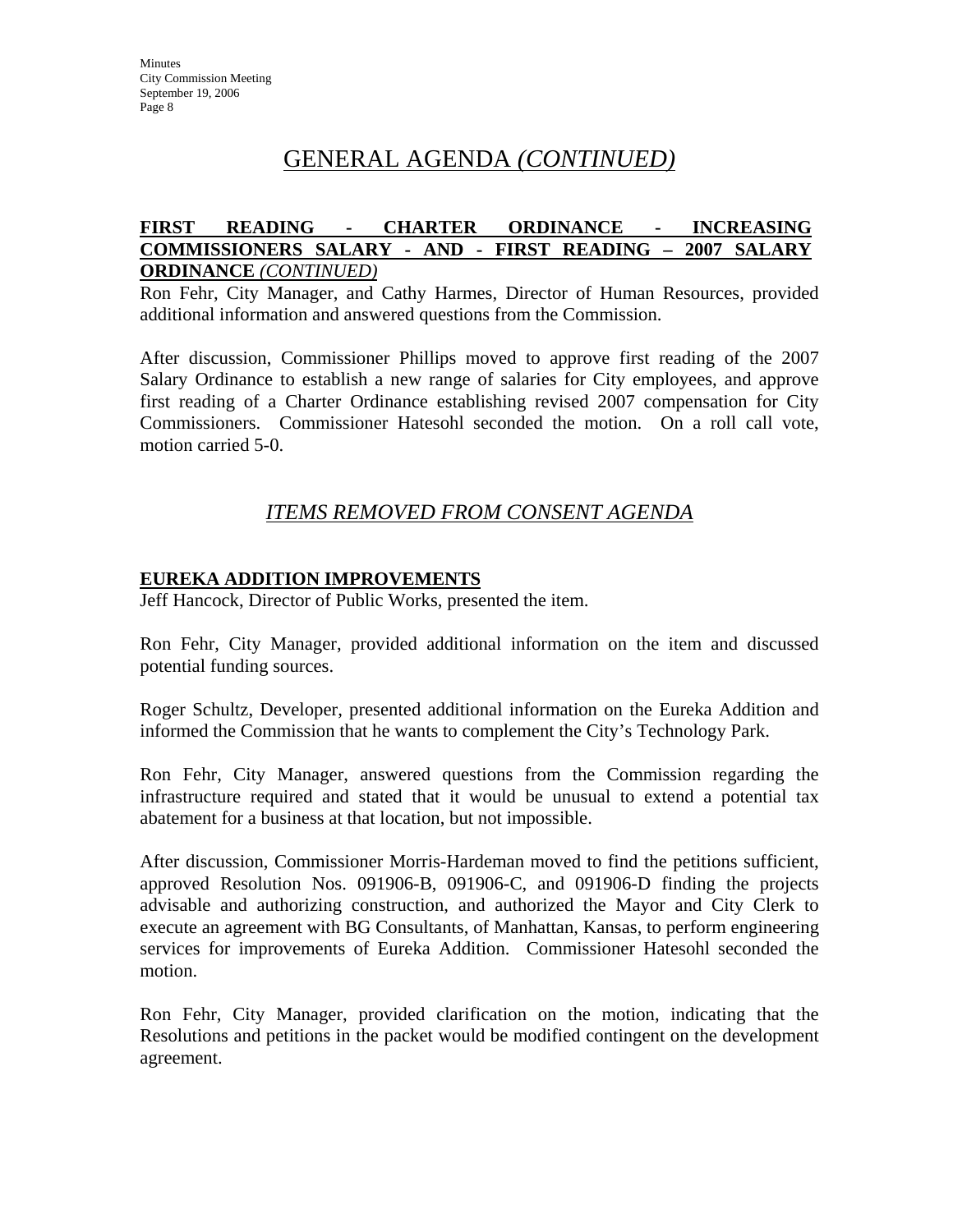÷

#### ITEMS REMOVED FROM CONSENT AGENDA

#### **FIRST READING CHARTER ORDINANCE INCREASING** COMMISSIONERS SALARY - AND - FIRST READING -2007 SALARY **ORDINANCE**

After discussion, on a roll call vote, motion carried 5-0.

#### RESOLUTION NO. 091906-A - APPOINTMENT POLICY - RILEY COUNTY **LAW ENFORCEMENT AGENCY**

Mayor Snead presented the item and discussed benefits of the proposed Resolution. He then answered questions from the Commission.

Commissioner Morris-Hardeman moved to approve Resolution No. 091906-A adopting a policy requiring all City appointees to the Riley County Law Enforcement Agency to consent to certain conditions and for any City Commissioner appointed to any position on the Riley County Law Enforcement Agency to cease serving when their term on the City Commission ends. Commissioner Phillips seconded the motion. On vote, motion carried 4-1, with Commissioner Klimek voting against the motion.

#### **EXECUTIVE SESSION**

At 9:45 p.m., Mayor Snead moved to recess into Executive Session until 10:15 p.m. for the purpose of preliminary discussions related to the acquisition of real estate. Commissioner Hatesohl seconded the motion. On a roll call vote, motion carried 5-0.

At 10:17 p.m., the Commission reconvened with Mayor Snead and Commissioners Phillips, Hatesohl, Morris-Hardeman, and Klimek in attendance.

#### **ADJOURNMENT**

At 10:18 p.m., Mayor Snead adjourned the Commission meeting.

City Clerk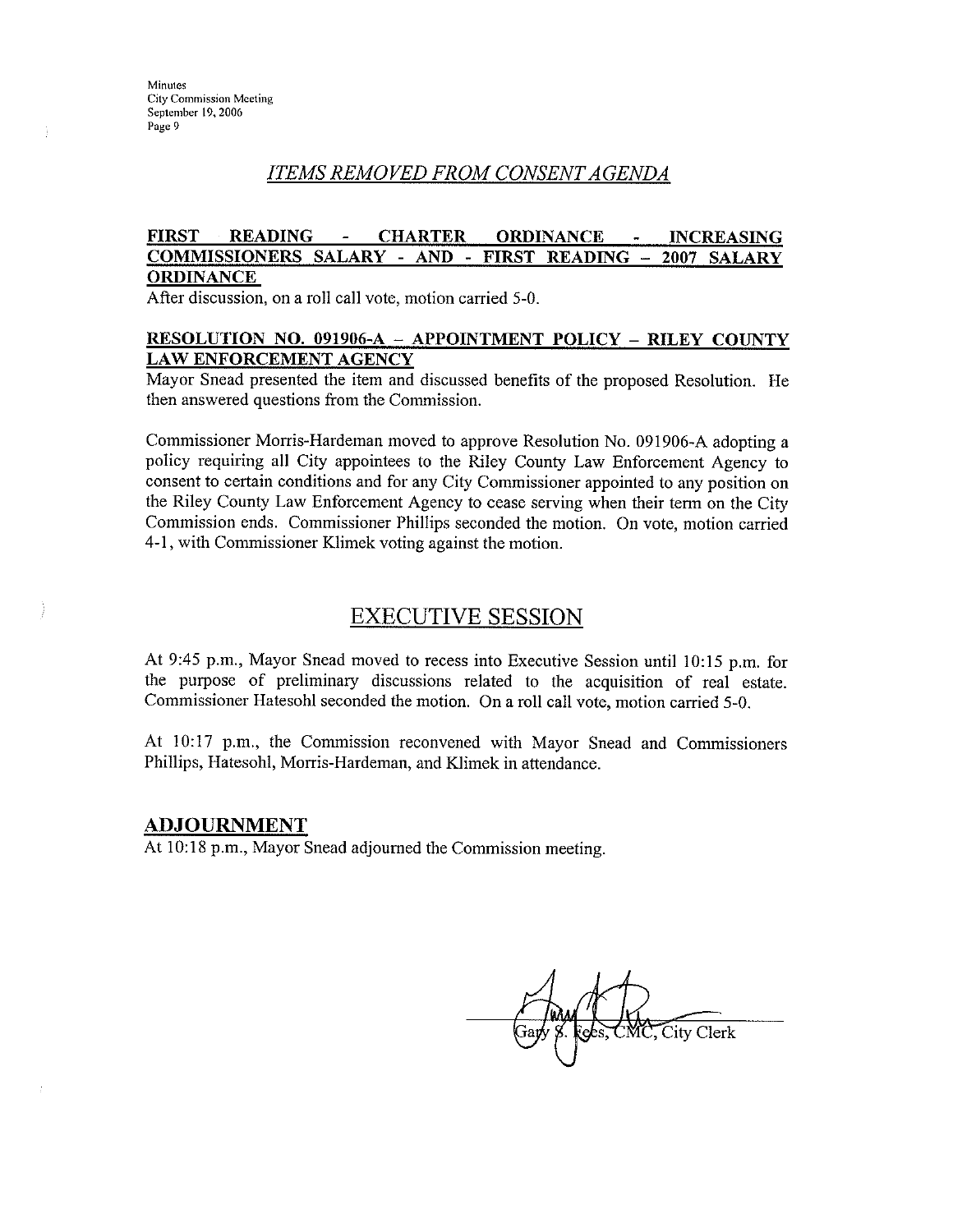#### **STAFF REPORT**

#### **APPLICATION TO REZONE PROPERTY TO PLANNED UNIT DEVELOPMENT DISTRICT**

# **BACKGROUND**

**FROM**: R, Single-Family Residential District.

**TO:** PUD, Residential Planned Unit Development District**.**

**OWNER/APPLICANT:** Elsey Partners.

**ADDRESS:** 2054 Hunting Avenue, Manhattan KS 66502.

**DATE OF PUBLIC NOTICE PUBLICATION:** Monday, July 31, 2006.

#### **DATE OF PUBLIC HEARING: PLANNING BOARD:** Monday, August 21, 2006 **CITY COMMISSION:** Tuesday, September 5, 2006.

**LOCATION:** 1510-1534 College Avenue, which is generally southeast of the intersection of Dickens Avenue and College Avenue.

**AREA:** 4.1 acres.

**PROPOSED USES:** A condominium development to consist of 76 multiple-family residential dwelling units, 58 existing and 18 proposed dwelling units, in five (5) existing apartment buildings (A-E) and two (2) proposed apartment buildings (F and G). In proposed building G, a community room,, exercise/computer room and meeting room are also proposed

#### **PROPOSED BUILDINGS AND STRUCTURES:**

#### Existing

58 dwelling units consisting of: 1, 1-bedroom unit; 24, 2-bedroom units; and 33, 3 bedroom units, or 148 total bedrooms.

Building A – Total: 12 units, 3-stories: 6, 2- bedroom and 6, 3-bedroom units.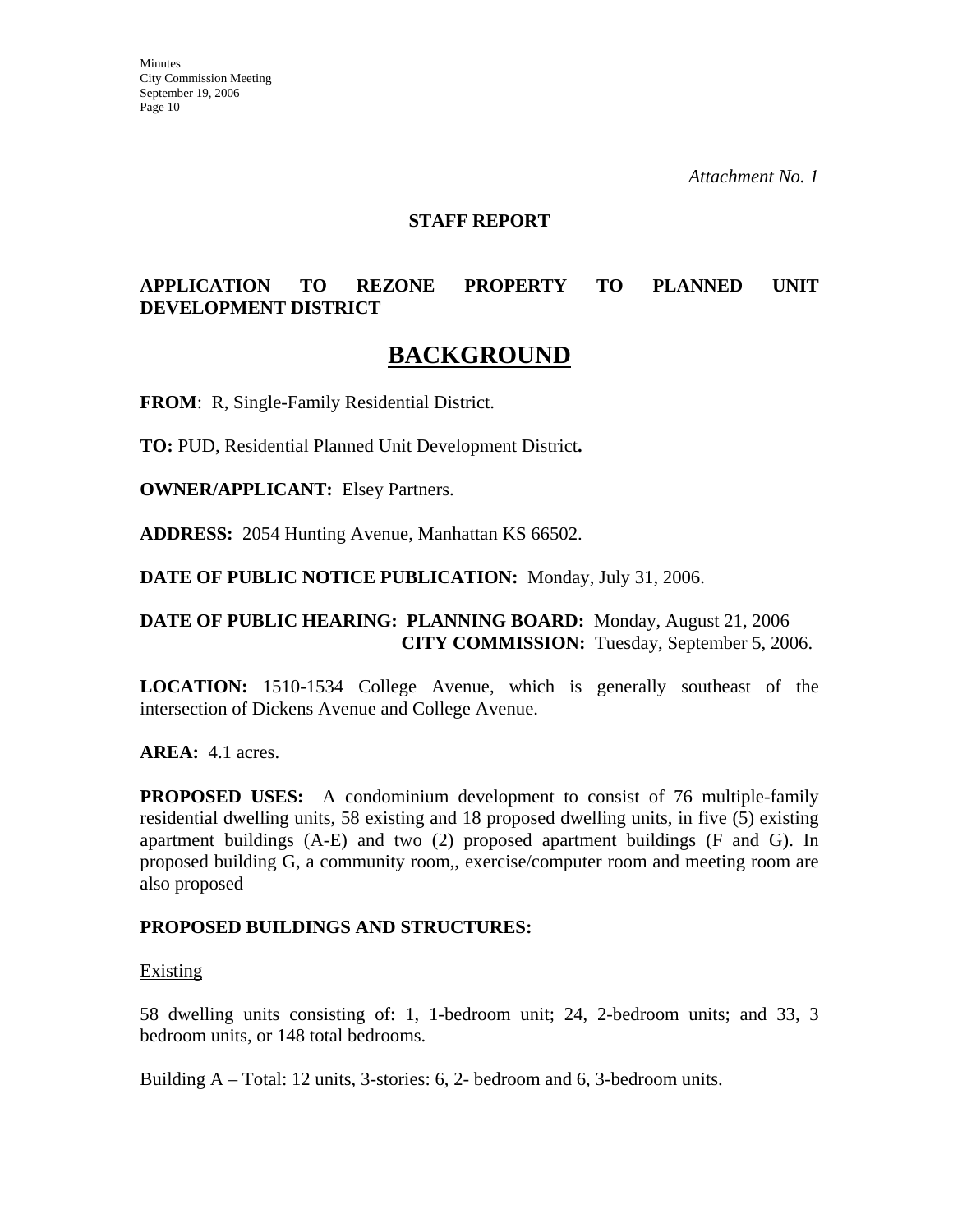Building B – Total: 12 units, 3-stories: 6, 2-bedroom and 6, 3-bedroom units.

Building C – Total: 10 units, 2 -story and 3-story: 6, 2- bedroom and 4, 3-bedroom units.

Building D – Total: 12 units, 3-stories: 1, 1-bedroom, 3, 2- bedroom and 8, 3-bedroom units.

Building E – Total: 12 units, 3-stories: 6, 2- bedroom and 6 3-bedroom units.

Existing buildings are three story apartment structures with cream concrete block and vinyl siding with flat and mansard roofs.

An existing swimming pool is in the northeast part of the site, south of Building C.

Proposed

Building  $F - 3$  story, 35 feet in height, peaked 30 year asphalt shingle roof, lap siding and brick facades- 12, 2-bedroom units with balconies.

Building  $G - 3$  story, 6, 2-bedroom units with same design and materials as Building F. The common use portions of Building G are two stories in height with a community room on the first floor and an exercise/computer room on the second floor.

An Association will own and maintain the buildings, common areas, and facilities. Individual condominium spaces will be owned and maintained privately. The Declaration of Collegiate Villa Condominiums (application documents) indicates each unit will be for a single-family private dwelling (page 11, Section 7 (a).)

Building setbacks from the front lot line along College Avenue are approximately 79 feet; side yard setbacks from the north and south lot lines are approximately 47-60 feet and 50 feet, respectively; and, the rear, or east lot line, is50 feet. In comparison, the R-3, Multiple-Family Residential District front yard and rear yard setback is 25 feet, with side yard setback 8-10 feet.

#### **PROPOSED LOT COVERAGE**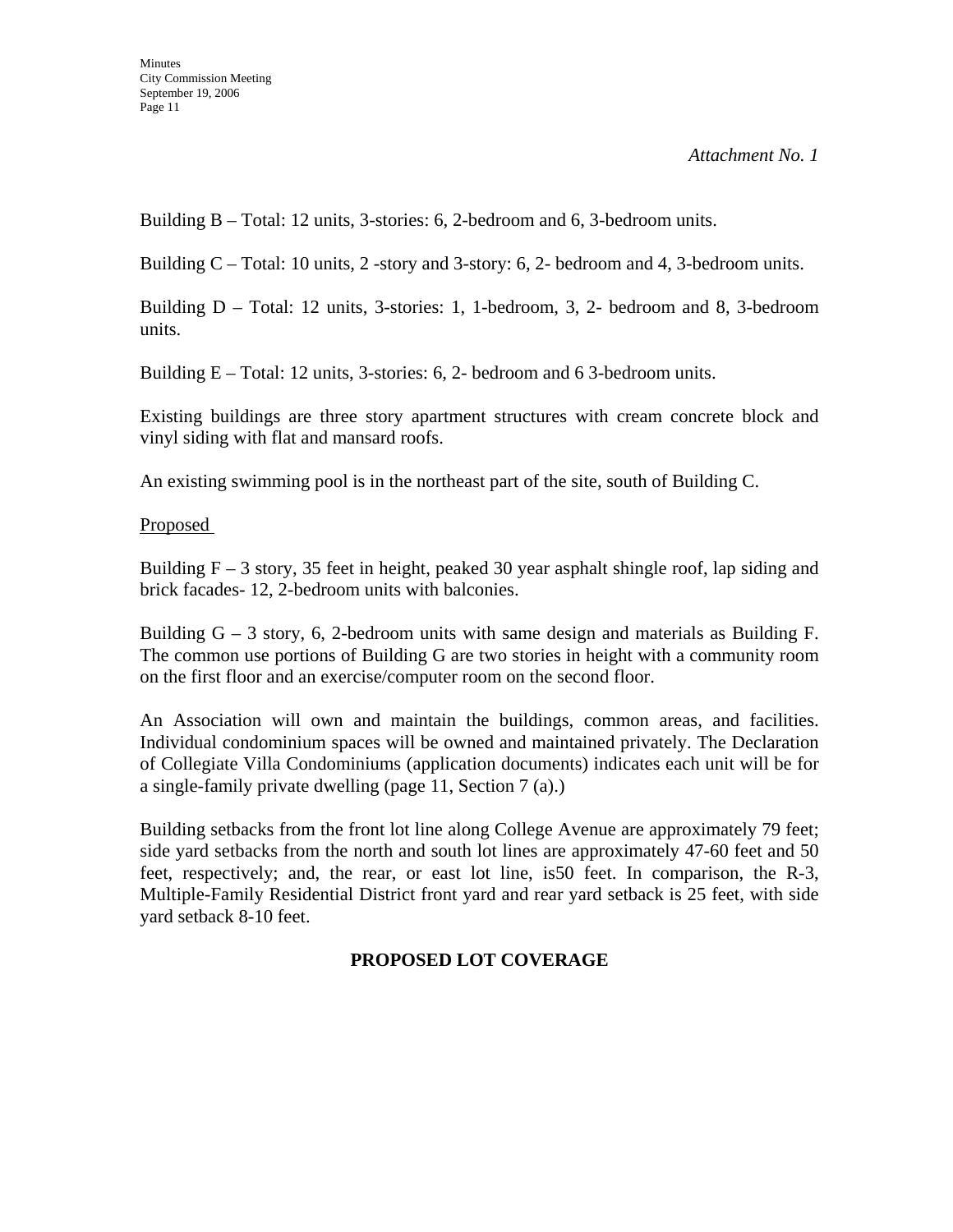*Attachment No. 1*

| <i>USE</i>               | <b>Square Feet</b> | <b>Percentage</b> |
|--------------------------|--------------------|-------------------|
| <b>Building</b>          | 28,847             | 16%               |
| Driveway/Parking         | 71,992             | 40%               |
| Open/Landscape Space     | 74,578             | 42%               |
| <b>Active Recreation</b> | 3510               | 2%                |

#### **PROPOSED SIGNS**

| <b>Type</b> | <b>Dimensions</b>           | <b>Lighting</b> |
|-------------|-----------------------------|-----------------|
| Ground      | 10 feet long by 5 feet tall | Ground lit      |

One ground sign is proposed to the east of the south entrance in a landscape island. Smooth faced, rough edge limestone slab with apartment name on slab. Exempt signage is noted as a condition of approval.

**PROPOSED LIGHTING:** Wall and pole lights. New lights should be full cut-off design.

# **REVIEW CRITERIA FOR PLANNED UNIT DEVELOPMENTS**

**1. LANDSCAPING:** The site is a combination of existing and proposed lawns, shrubs and ornamental, evergreen and deciduous trees. Irrigation is underground with maintenance by a home association.

**2. SCREENING:** A dumpster location is shown on the plan on the south side of the site, which will be enclosed by 6 foot tall wood and/or masonry screening. An adjoining fence on the Chase Manhattan site screens both parking areas. Parking along the north side exists and screening within 25 feet is commonly required; however, the proposed and existing conditions are generally the same. The proposed impact is consistent with the existing condition. Areas to the north are opens fields and fencing. Proposed off-street parking on the east side of the site is 24 feet from the east lot line. Screening is not proposed and generally is not necessary as the adjoining property is a wooded drainage easement with no residential dwellings.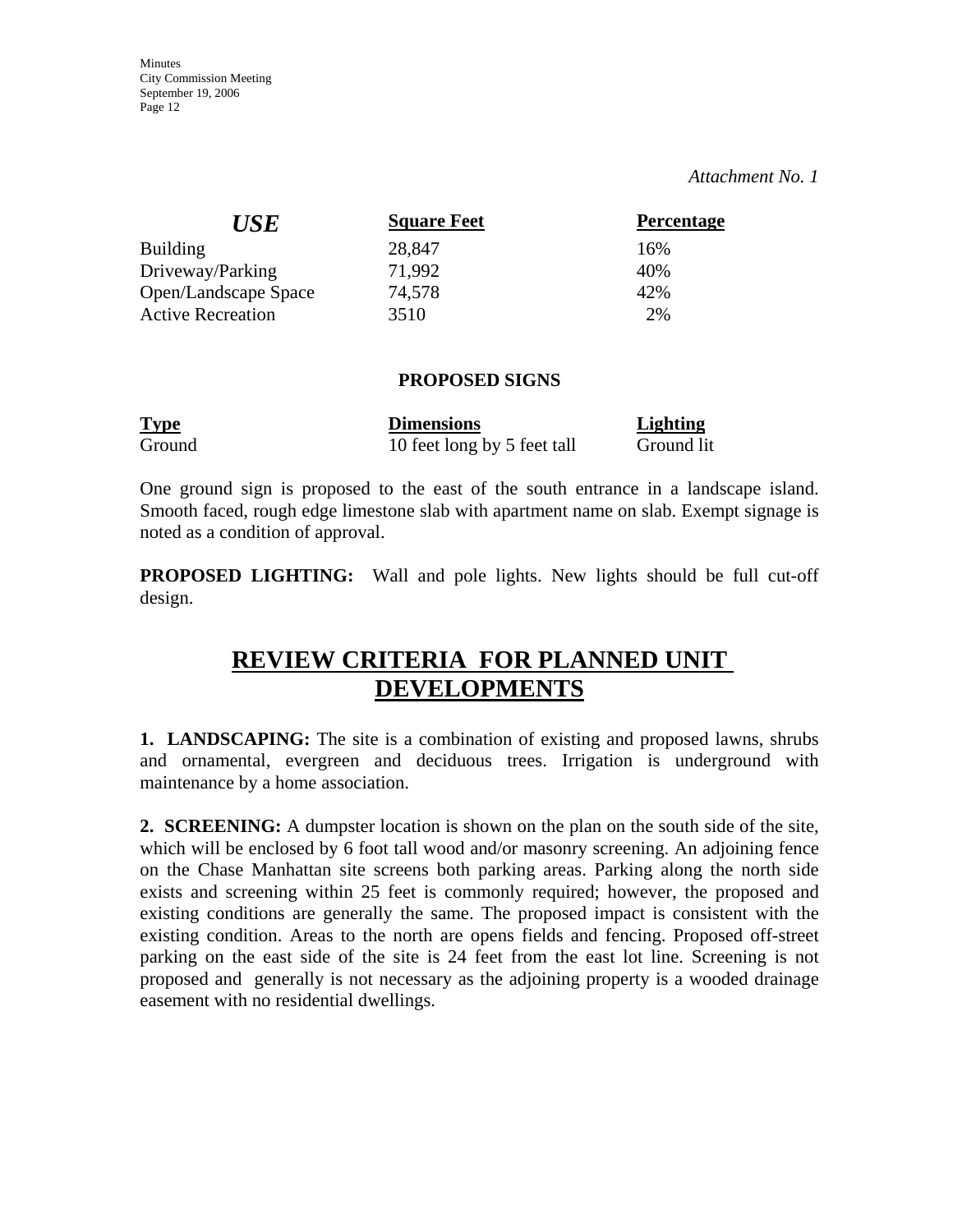**Minutes** City Commission Meeting September 19, 2006 Page 13

**3. DRAINAGE:** The site will drain to the east through a series of storm water inlets and pipes and a proposed detention area generally south of Building C. Pipes are sized to reduce the increased peak flow equal to the current rate of run-off. A drainage analysis was submitted by the applicant's consultant and reviewed by the City Engineer (attachment), who accepted the analysis.

**4. CIRCULATION:** Access to the site is from College Avenue along the western side of the site. Three existing curb cuts at the northern, middle and southern frontage of the site will remain. Internal access will be through existing parking lot driving aisles. The driving aisle along the western frontage is one way south to north. Parking areas on the south, east and north sides will be accessed by a one-way drive around the building. A fire lane is provided at the rear of the site to allow for adequate emergency access to the rear of the site. Ingress and egress, as well as, internal access are safe and convenient.

Sidewalk exists along the east side of College Avenue and provides pedestrian access to the surrounding neighborhood. A sidewalk along the northern boundary, but outside the PUD, provides access to the east and towards KSU and nearby neighborhoods. A proposed internal sidewalk system is shown throughout the site.

Off-street parking will consist of both existing and proposed. Currently, there are 115 offstreet parking spaces on site, with 26 additional parking spaces partially in the College Avenue right-of-way. The analysis of off-street required for the PUD does not include the 26 parking spaces, which could at some future date be removed if street improvements to College Avenue are needed. However, the 26 spaces will remain subject to an Agreement, which would allow the 26 parking spaces in the College Avenue right-of-way until such time as the City requires their removal.

Based on current Manhattan Zoning Regulations, off-street parking standards for multiple family dwelling units are based on the following ratios: one bedroom dwelling units: 2 parking spaces per unit; two bedroom dwelling units: 3 parking spaces per unit; three bedroom dwelling units: 3.5 parking spaces per unit; and, four bedroom dwelling units: 4 parking spaces per unit. The existing apartment complex consists of 1, 1-bedroom unit; 24, 2-bedroom units; and, 33, 3 bedroom units, which means that a minimum of 190 parking spaces would be required, assuming the project was new construction. The addition of the proposed 18, 2-bedroom units would require an additional 54 parking spaces, or a total of 244 off-street parking spaces for the proposed PUD.

The application proposes off-street parking be based on the total number of bedrooms. The site plan indicates 192 off-street parking spaces will be provided, based on one parking space per bedroom, 184, plus 8 guest spaces. Off-street parking, based on one parking space per bedroom, was approved, in general, for the adjoining Chase Manhattan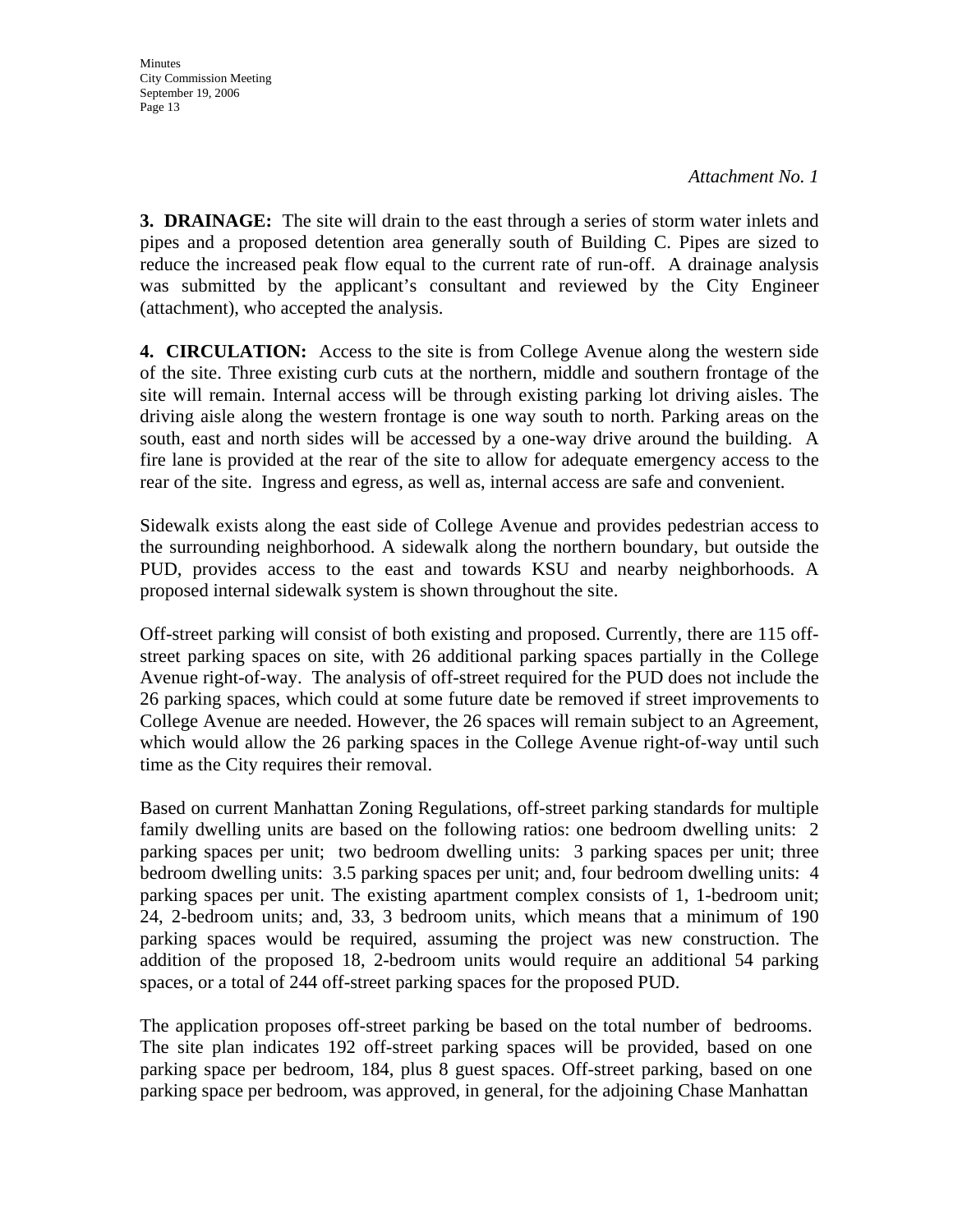**Minutes** City Commission Meeting September 19, 2006 Page 14

and Founders Hill apartment complexes, as well as other PUDs. One parking space per bedroom is also used in the M-FRO District east of KSU. As proposed, off-street parking should be adequate and is consistent with similar parking ratios in the neighborhood and recent trends for multiple-family dwellings in the City.

A traffic report was submitted by the applicant and reviewed and accepted by the City Engineer (attachment). Minimal impacts on the street network are expected.

**5. OPEN SPACE AND COMMON AREA:** Approximately 42 % of the site is open space with an additional 2% active recreational (swimming pool), all of which will be owned and maintained by a home owner's association.

**6. CHARACTER OF THE NEIGHBORHOOD:** A mixed use neighborhood, which consists primarily of existing apartment complexes, a large government office building, and KSU athletic facilities.

# **MATTERS TO BE CONSIDERED WHEN CHANGING ZONING DISTRICTS**

**1. EXISTING USE:** University Terrace Apartments.

**2. PHYSICAL AND ENVIRONMENTAL CHARACTERISTICS:** an existing apartment complex consisting of 5 apartment buildings, driving aisles, off-street parking, and landscape areas. The site slopes to the east. No part of the site is in a Flood Plain.

#### **3. SURROUNDING LAND USE AND ZONING:**

**(a.) NORTH: KSU** athletic fields: R District and U, University District.

**(b.) SOUTH:** multiple-family residential apartments (Chase Manhattan and Founders Hill); PUD.

**(c.) EAST:** detention and open space, single family residential; PUD and R-1 Single-Family Residential District.

**(d.) WEST:** College Avenue, government office/research: R District.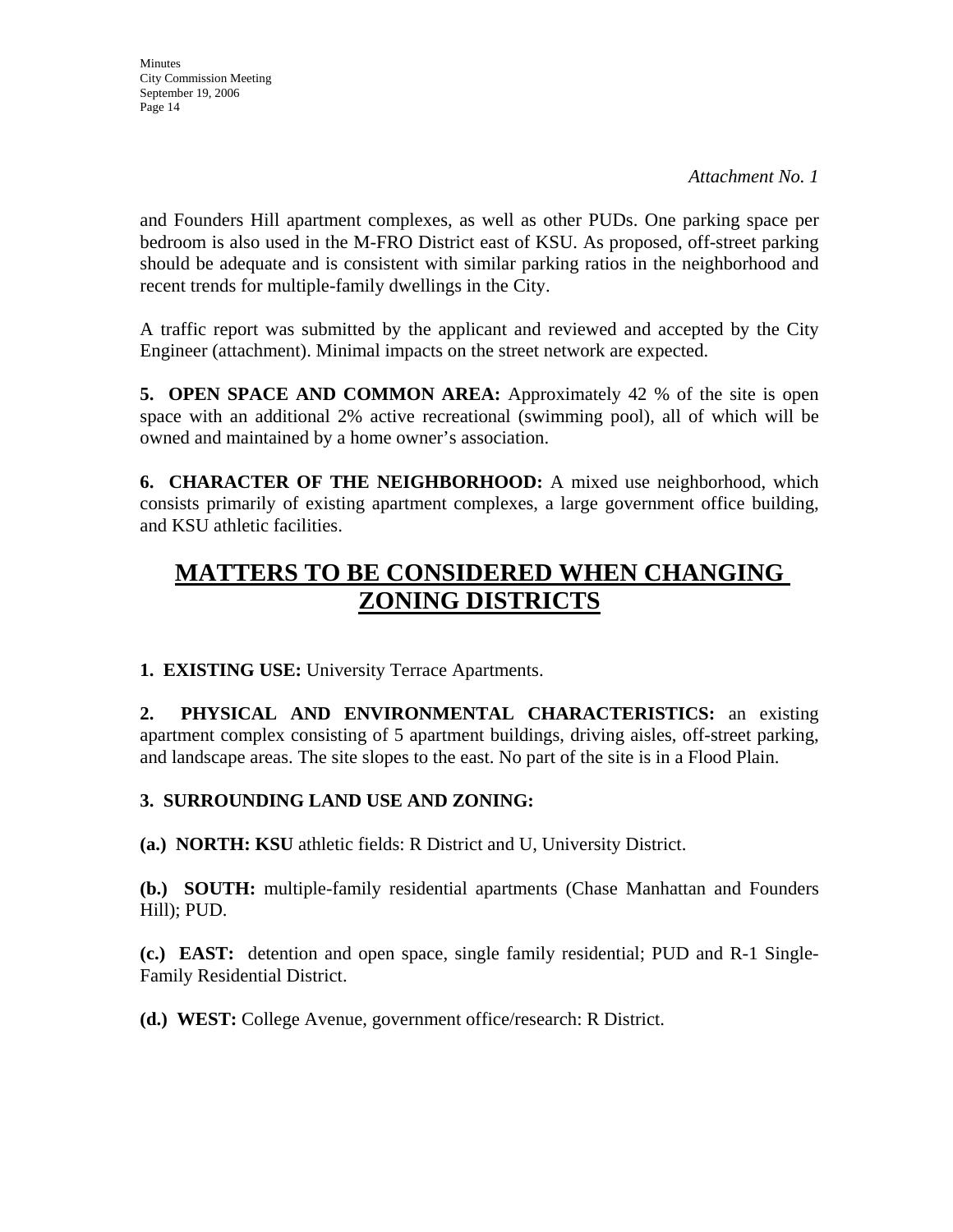#### **4. CHARACTER OF THE NEIGHBORHOOD:** See above.

**5. SUITABILITY OF SITE FOR USES UNDER CURRENT ZONING:** The existing 5 apartment buildings are nonconforming to the R District. The R District would not allow the existing 5 apartment buildings. Some of the buildings were constructed at a time when multiple-family was permitted and some building expansions appear to have occurred during the time the property was zoned R District. Based on the available information, it is inconclusive whether the multiple-family use of the property is legally nonconforming.

#### **6. COMPATIBILITY OF PROPOSED DISTRICT WITH NEARBY PROPERTIES AND**

 **EXTENT TO WHICH IT MAY HAVE DETRIMENTAL AFFECTS:** The existing apartment complex has been a part of the neighborhood since at least the 1960's. Minimal impacts are expected on the neighborhood. Additional traffic, light and noise can be expected, but are not inconsistent with the current conditions of the area. Access to the PUD is from existing curb cuts onto College Avenue and does not change as a result of the rezoning. Storm drainage is detained underground before being released downstream.

**7. CONFORMANCE WITH COMPREHENSIVE PLAN:** The PUD is shown on the Future Land Use Map, designated a Residential Medium/High (RMH), as being within the Northwest Planning Area of the Comprehensive Plan. Applicable policies include:

#### **RESIDENTIAL MEDIUM/HIGH DENSITY (RMH)**

#### *RMH 1: Characteristics*

The Residential Medium/High Density designation shall incorporate a mix of housing types in a neighborhood setting in combination with compatible non-residential land uses, such as retail, service commercial, and office uses, developed at a neighborhood scale that is in harmony with the area's residential characteristics and in conformance with the policies for Neighborhood Commercial Centers. Appropriate housing types may include a combination of small lot single-family, duplexes, townhomes, or fourplexes on individual lots. However, under a planned unit development concept, or when subject to design and site plan standards (design review process), larger apartment or condominium buildings may be permissible as well, provided the density range is complied with.

#### *RMH 2: Appropriate Density Range*

Densities within a Residential Medium/High neighborhood range from 11 to 19 dwelling units per net acre.

#### *RMH 3: Location*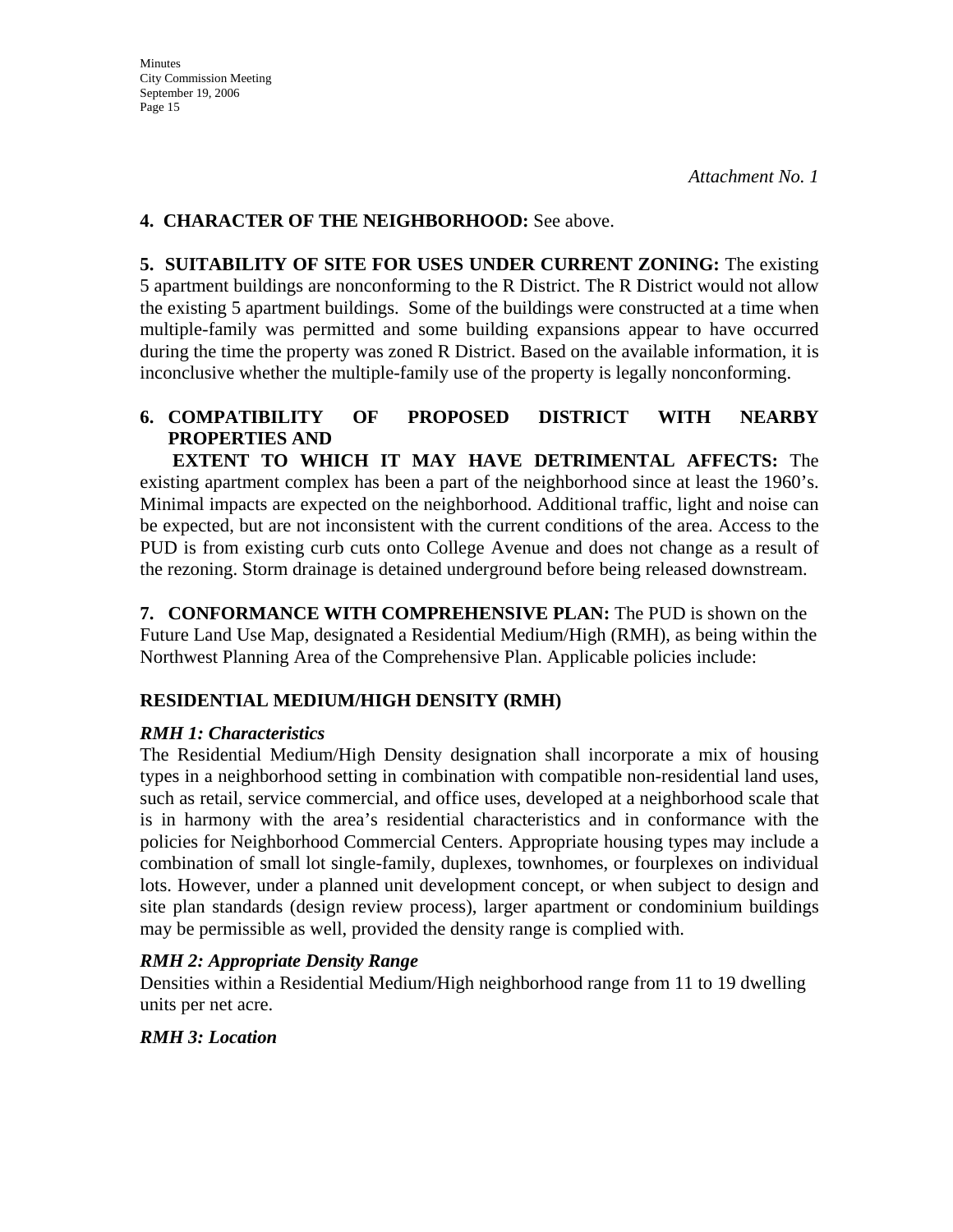*Attachment No. 1*

Residential Medium/High Density neighborhoods should be located close to arterial streets and be bounded by collector streets where possible, with a direct connection to work, shopping, and leisure activities.

#### *RMH 4: Variety of Housing Styles*

To avoid monotonous streetscapes, the incorporation of a variety of housing models and sizes is strongly encouraged.

The proposed net density is 18.5 dwelling units per acre. The PUD is in general conformance with the Comprehensive Plan.

#### **8. ZONING HISTORY AND LENGTH OF TIME VACANT AS ZONED:**

| Annexation | November 9, 1956                     |
|------------|--------------------------------------|
| 1956-1964  | B, Second Dwelling House District    |
| 1964-1969  | B, multiple Family Dwelling District |
| 1969-2006  | R District                           |

Apartment building construction possibly began around the 1960's. No permits are available to confirm construction dates. At least one building, probably others, were expanded in the 1970's when the tract was R District. For a period of time, the apartments were faculty housing before becoming market housing in the late 1970's.

#### **9. CONSISTENCY WITH INTENT AND PURPOSE OF THE ZONING ORDINANCE:**

The intent and purpose of the Zoning Regulations is to protect the public health, safety, and general welfare; regulate the use of land and buildings within zoning districts to assure compatibility; and to protect property values.

The PUD Regulations are intended to provide a maximum choice of living environments by allowing a variety of housing and building types; a more efficient land use than is generally achieved through conventional development; a development pattern that is in harmony with land use density, transportation facilities and community facilities; and a development plan which addresses specific needs and unique conditions of the site which may require changes in bulk regulations or layout. The proposed PUD is consistent with the intent and purposes of the Zoning Regulations, and the intent of the PUD Regulations.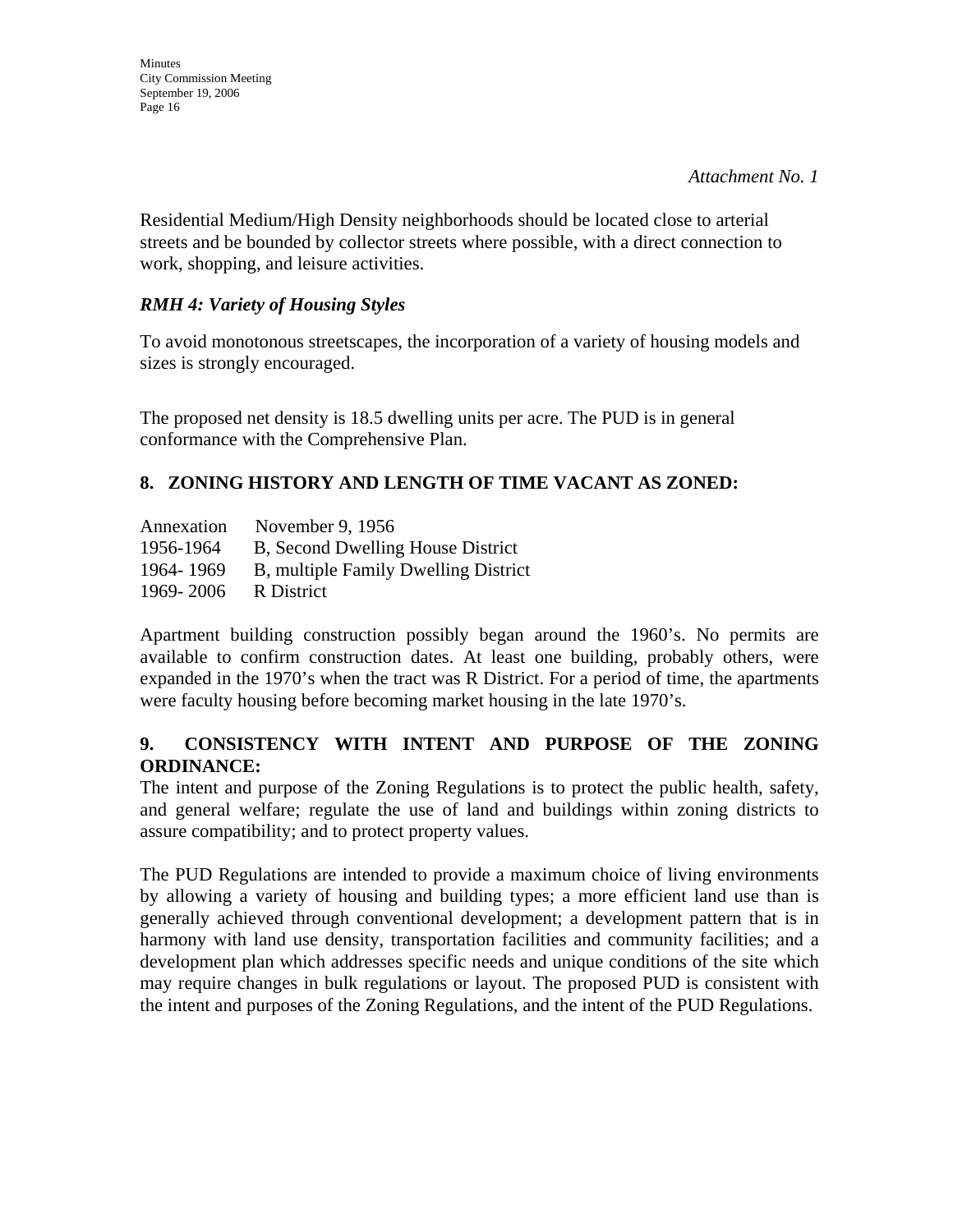*Attachment No. 1* 

**10. RELATIVE GAIN TO THE PUBLIC HEALTH, SAFETY AND WELFARE THAT DENIAL OF THE REQUEST WOULD ACCOMPLISH, COMPARED WITH THE HARDSHIP IMPOSED UPON THE INDIVIDUAL OWNER:** There appears to be no relative gain to the public that denial would accomplish in comparison to the hardship to the owner; however, the existing 26 parking spaces in the College Avenue right-of-way are inconsistent with the use of the street to meet the off-street parking requirements of the Zoning Regulations, as well as any future expansion of College Avenue. An Agreement for Use of City Right-of-Way would allow the parking spaces in the right-of-way to, in part, remain until the City directs the owner to remove the parking.

**11. ADEQUACY OF PUBLIC FACILITIES AND SERVICES:** Adequate public utilities and facilities are available to serve the PUD. Private utility companies have reviewed the PUD and utility releases have been submitted, as required.

#### **12. OTHER APPLICABLE FACTORS:** None.

#### **13. STAFF COMMENTS AND RECOMMENDATION:**

City Administration recommends approval of the proposed rezoning of the University Terrace Condominium PUD from R, Single-Family Residential District, to PUD, Residential Planned Unit Development District, with the following conditions:

- 1. The Permitted Use shall be multiple-family residential.
- 2. A total of seven (7) multiple-family residential apartment buildings, a maximum of 76 dwelling units, and 184 bedrooms shall be allowed in the development.
- 3. A minimum of 192 off-street parking spaces shall be provided.
- 4. Lights shall be downcast and full cut-off design.
- 5. Landscaping and irrigation shall be provided pursuant to a Landscaping Performance Agreement between the City and the owner, which shall be entered into prior to issuance of a building permit.
- 6. All landscaping and irrigation shall be maintained in good condition.
- 7. Twenty-six (26) existing parking spaces in the College Avenue right-of-way shall be subject to an Agreement for Use of City Right-of-Way.
- 8. Signs shall include one (1) ground sign, as proposed, and exempt signage described in Article VI, Section 6-104  $(A)(1),(2),(4),(5),(7)$  and  $(8)$ ; and Section 6-104 (B)(2), of the Manhattan Zoning Regulations.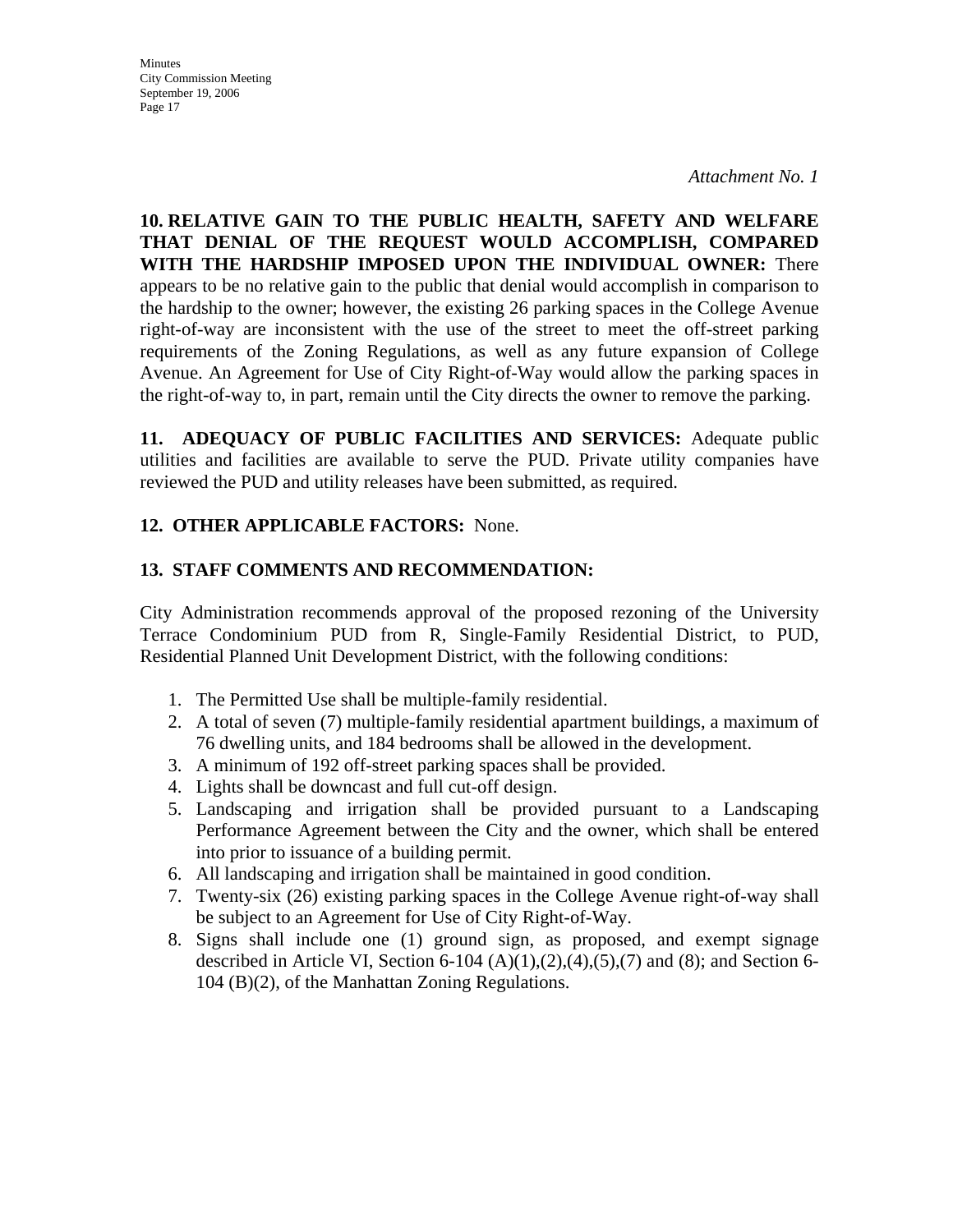*Attachment No. 1*

### **ALTERNATIVES:**

- 1. Recommend approval of the proposed rezoning of the University Terrace Condominium PUD from R, Single-Family Residential District, to PUD, Residential Planned Unit Development District stating the basis for such recommendation, with the conditions listed in the Staff Report.
- 2. Recommend approval of the proposed rezoning of the University Terrace Condominium PUD from R, Single-Family Residential District, to PUD, Residential Planned Unit Development District, and modify the conditions, and any other portions of the proposed PUD, to meet the needs of the community as perceived by the Manhattan Urban Area Planning Board, stating the basis for such recommendation, and indicating the conditions of approval.
- 3. Recommend denial of the proposed rezoning, stating the specific reasons for denial.
- 4. Table the proposed rezoning to a specific date, for specifically stated reasons.

### **POSSIBLE MOTION:**

The Manhattan Urban Area Planning Board recommends approval of the proposed rezoning of the University Terrace Condominium PUD from R, Single-Family Residential District, to PUD, Residential Planned Unit Development District, based on the findings in the staff report, with the conditions recommended by City Administration.

**PREPARED BY:** Steve Zilkie, AICP, Senior Planner

**DATE:** August 15, 2006

06018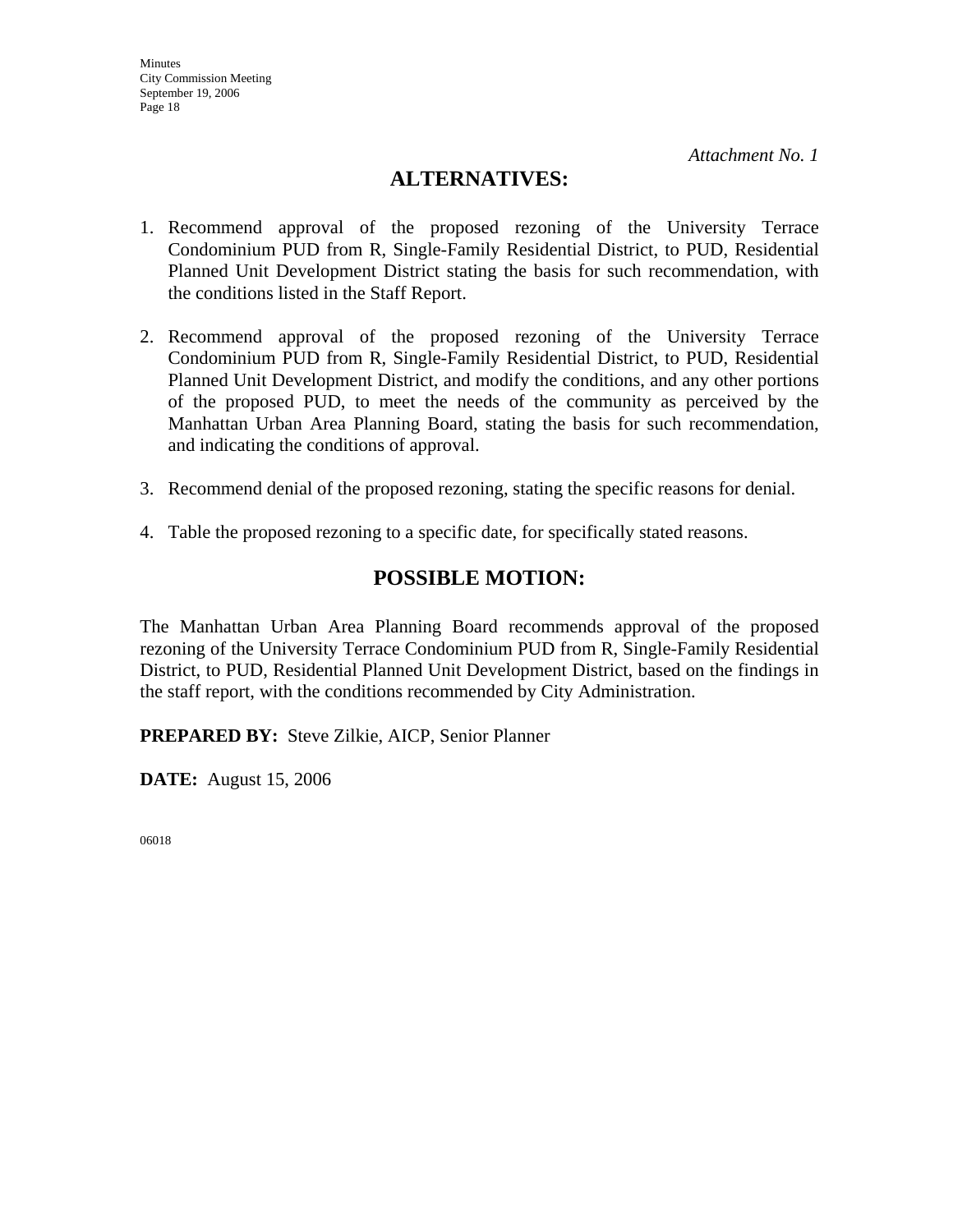*Attachment No. 2* 

#### **STAFF REPORT**

#### **APPLICATION TO REZONE PROPERTY TO PLANNED UNIT DEVELOPMENT DISTRICT**

# **BACKGROUND**

**FROM:** R-M, Four-Family Residential District with TNO, Traditional Neighborhood Overlay District

**TO:** PUD, Planned Unit Development

**OWNER/APPLICANT:** Jon and Marian Henry

**ADDRESS:** 20949 Tuttle Creek Blvd., Randolph, KS

**DATE OF PUBLIC NOTICE PUBLICATION:** July 17, 2006

#### **DATE OF PUBLIC HEARING: PLANNING BOARD:** August 21, 2006 **CITY COMMISSION:** September 5, 2006

**LOCATION:** Lots 541-543, Ward 1; otherwise known as 514 and 522 Yuma, generally located north of Yuma St., between  $5<sup>th</sup>$  and  $6<sup>th</sup>$  Streets.

AREA: approximately 22,500 square feet.

**PROPOSED USES:** Proposed Permitted Uses include Single-Family, Two-Family, and Multiple-Family Residential; Antiques and Collectibles; and a selected number of the C-2 Neighborhood Shopping District Permitted Uses. *(See Attached Proposed Covenants).*

#### **PROPOSED BUILDINGS AND STRUCTURES:**

The PUD is proposed to maintain the existing two-family and four-family residential dwelling structures currently on Lots 541-543, Ward 1, with a new two story commercial/residential building between the existing two residences. Twenty-one (21) off-street parking spaces are proposed throughout the site.

Proposed Lot 1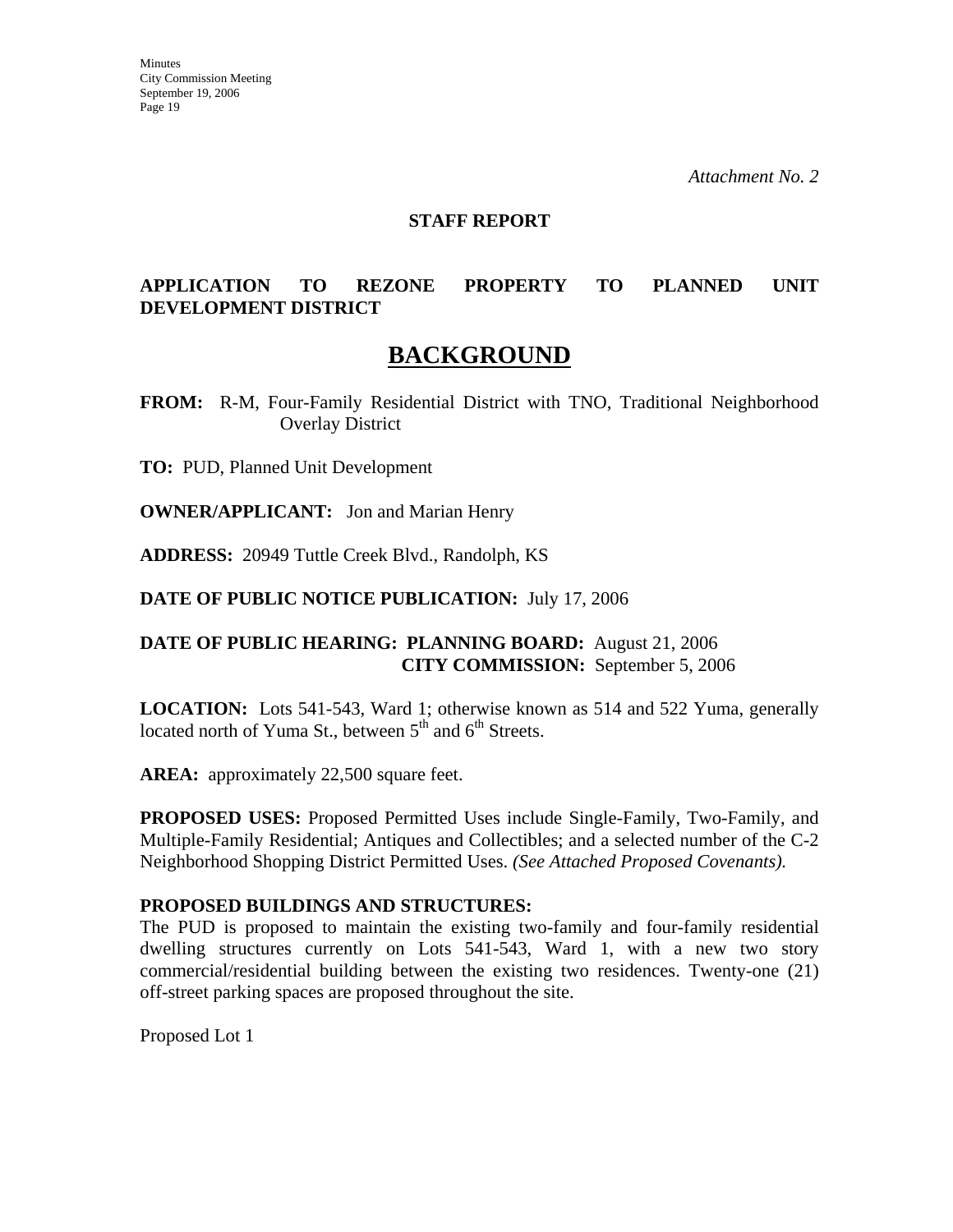#### *Attachment No. 2*

The existing residential building currently consists of an existing two-story, four dwelling unit residence with four bedrooms; a detached two car garage will be expanded to include storage space; an off-street parking area; and, a cellar. Four off-street parking spaces are proposed on Lot 1.

Proposed Lot 2

A new two-story building with commercial floor space on the first floor and a three bedroom dwelling on the second floor is proposed on Lot 2. Twelve (12) off-street parking spaces are proposed off the alley. The building is 28 feet in height constructed with lap siding and asphalt shingled roof. A porch is on the Yuma Street front of the building.

Proposed Lot 3 will consist of the existing two family dwelling unit, and a detached two car garage. The existing detached garage is setback from the north property line along the alley approximately 18-feet. The garage will remain and provide two-off street parking spaces with three parking spaces off the alley, a total of 5 off-street parking spaces.

#### **PROPOSED LOT COVERAGE**

| <i>USE</i>                 | <b>Acres/Square Feet</b>        | <b>Percentage</b> |
|----------------------------|---------------------------------|-------------------|
| <b>Building Footprints</b> | $0.11$ acres/4,792 square feet  | 21.2%             |
| Parking and Driveways      | $0.12$ acres/5,227 square feet  | 23.1%             |
| Open Space/Landscape       | $0.29$ acres/12,632 square feet | 55.8%             |

#### **PROPOSED SIGNS**

| <b>Type</b> | <b>Dimensions</b>    | <b>Lighting</b> |
|-------------|----------------------|-----------------|
| Ground      | 6 feet by 4.5 feet   | Not illuminated |
| Wall        | 4.5 feet by 2.5 feet | Not illuminated |

One ground sign identifying the commercial use is proposed to be located on Lot 2, in the south portion of the lot. The ground sign will consist of two 4.5-foot tall painted posts (wood, steel, or aluminum) and a 6-foot wide by 3-foot tall sign body (wood, steel aluminum, or composite material). Two wall signs are proposed to be located on the new building structure on proposed Lot 2. One wall sign is proposed on the lower gable of the south façade, while the other is proposed on the north façade. The signs are not proposed to be illuminated.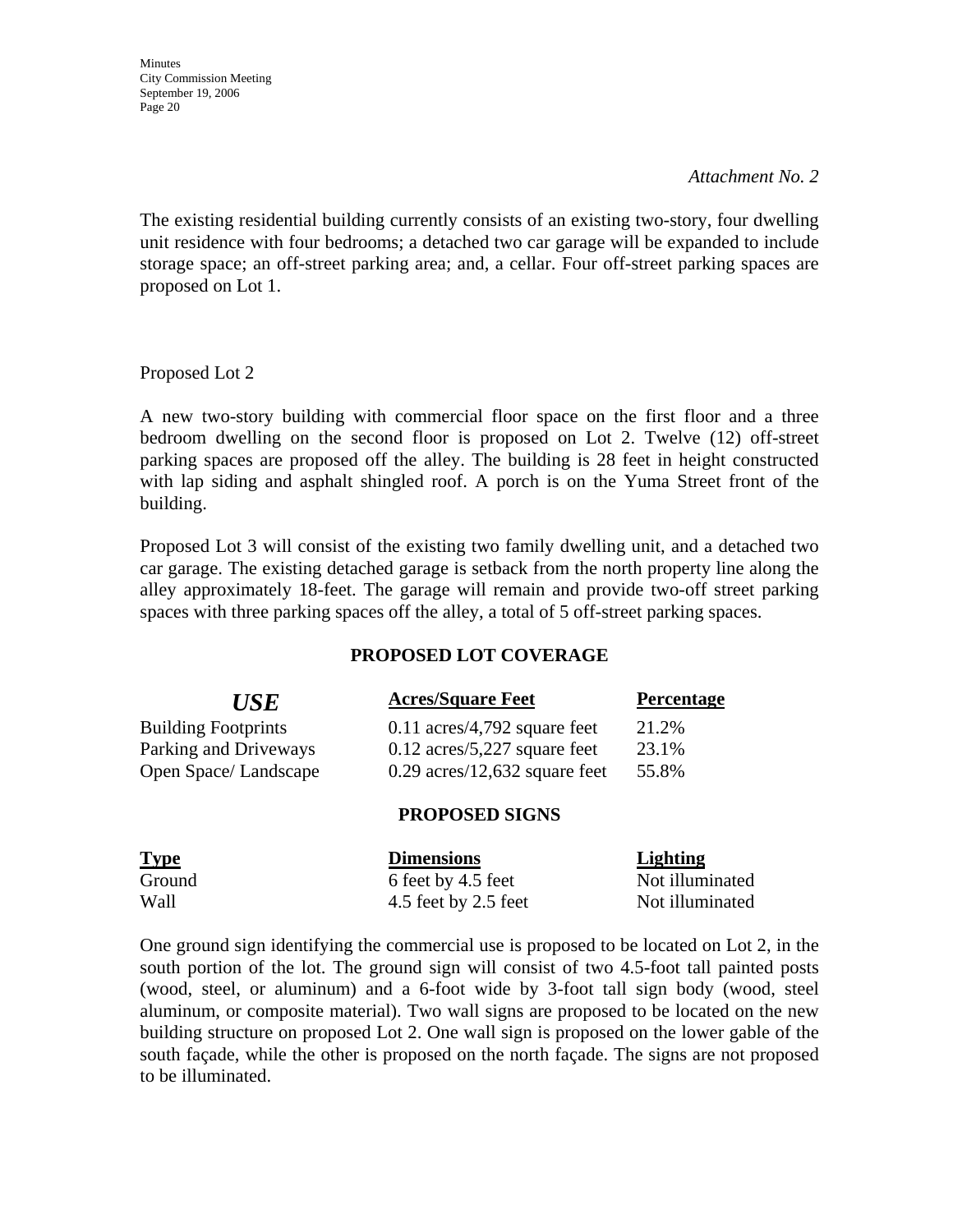**Minutes** City Commission Meeting September 19, 2006 Page 21

**PROPOSED LIGHTING:** Proposed lighting will be characteristic of residential lighting, consisting of porch lights on the north and south facades of the structures, with the exception of a wall pack light fixture on the north façade of the new building structure on proposed Lot 2. Given the residential character of the neighborhood, the proposed light on the north façade of the proposed structure should be a full cut off type and not a wall pack. An existing light located on a pole in the alley, provides lighting to the parking area and the north portions of the three proposed lots.

# **REVIEW CRITERIA FOR PLANNED UNIT DEVELOPMENTS**

**1. LANDSCAPING:** Existing landscaping consisting of four trees and grass is proposed to remain. Additional landscaping consists of a proposed tree on the southeast corner of the parking area on proposed Lot 2, as well as shrubs and grasses proposed to be located along the south façade of the proposed structure on proposed Lot 2.

**2. SCREENING:** A 6-foot tall, wood screening fence is proposed along a portion of the east property line of proposed Lot 1, beginning 39-feet north of the south property line and ending approximately 31-feet from the rear property line. The screening fence will provide privacy and screening of the neighboring parking area and commercial use to the east. An existing 6-foot high, wood privacy fence on proposed Lot 3 is along the west boundary and generally encompasses the rear yard. The existing screening on Lot 3 is proposed to remain, providing screening to the adjacent residential property to the west. A trash enclosure is proposed to be located south of the existing parking area, northwest of the proposed building on proposed Lot 2. The trash enclosure is proposed to be screened with a 6-foot tall, wood screening fence.

#### **3. DRAINAGE:**

The applicants submitted a drainage report for Lots 541-543, Ward 1, which currently contains two existing structures and consists of approximately one ½ acre. The drainage report identified "approximately 54% percent of the site drains to the north into an existing alley. The alley flows east into the curb and gutter drainage along  $5<sup>th</sup>$  Street meeting with the existing drainage on Yuma. The remaining area generally drains to Yuma on the south side of the property. The entire site eventually drains south to  $5<sup>th</sup>$  Street and Yuma then travels down Yuma via curb and gutter to the intersection of 4<sup>th</sup> and Yuma and enters two existing storm sewer inlets. These storm sewer inlets are part of a larger drainage shed, referred to as the Downtown East Watershed." City Engineer has reviewed and accepted the drainage report (attachment).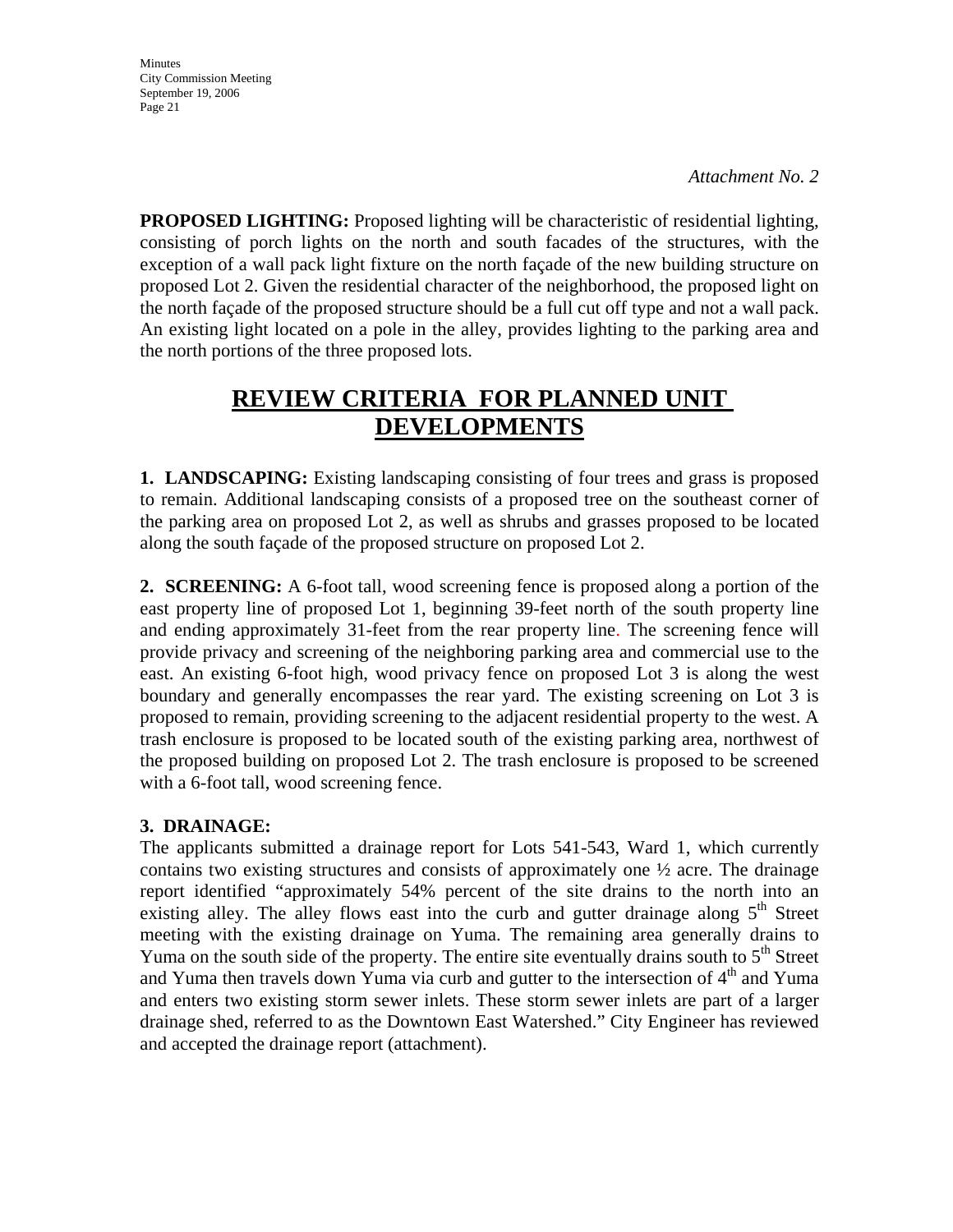*Attachment No. 2* 

**4. CIRCULATION:** Access to proposed Lots 1-3 is from the south by Yuma Street and to the north from an alley. Twenty one (21) off-street parking spaces are proposed off the alley, with the majority serving the commercial use. Driveways and parking areas are currently accessed from the alley along the north portion of the proposed lots. Primary entrance for the existing and proposed structures is from the south. An internal sidewalk connects the south sidewalk along Yuma St. with the south and west portion of the residential structure located on proposed Lot 3 and the parking area in the north portion of proposed Lot 2. An additional sidewalk located on the northern portion of the residential structure on proposed Lot 3, will provide a connection to the parking area located on the north portion of Lot 3 and Lot 2. The proposed circulation plan encourages use of the alley, which primarily serves residential uses.

Twenty one (21) off-street parking spaces are proposed. Residential parking is based on 1 parking space per bedroom. There are 11 bedrooms in the three dwelling units. The remaining 10 parking spaces would be for the commercial floor area. Based on net floor area, approximately 1,108 square feet, and using a ratio of 1 parking space per 200 square feet of floor area, the commercial space would need 5.5, or 6, parking spaces. Parking should be adequate.

A traffic report was submitted and reviewed and accepted by the City Engineer (attachment). Minor impacts on the street network are expected.

**5. OPEN SPACE AND COMMON AREA:** Approximately 55.8% percent of the proposed PUD will be open space, generally consisting of the front, side, and rear yards.

#### **6. CHARACTER OF THE NEIGHBORHOOD**

The overall character of the surrounding neighborhood is generally medium density residential, with a combination of owner occupied and rental homes throughout the established neighborhood. Further to the east, on both the north and south sides of Yuma Street, are two sites zoned C-5, Highway Service Commercial District. Document Resources and associated parking area occupies the lot on the north side of Yuma, while the zoning lot to the south is currently vacant and used as vehicle storage.

# **MATTERS TO BE CONSIDERED WHEN CHANGING ZONING DISTRICTS**

**1. EXISTING USE:** Two-family and multiple-family residential.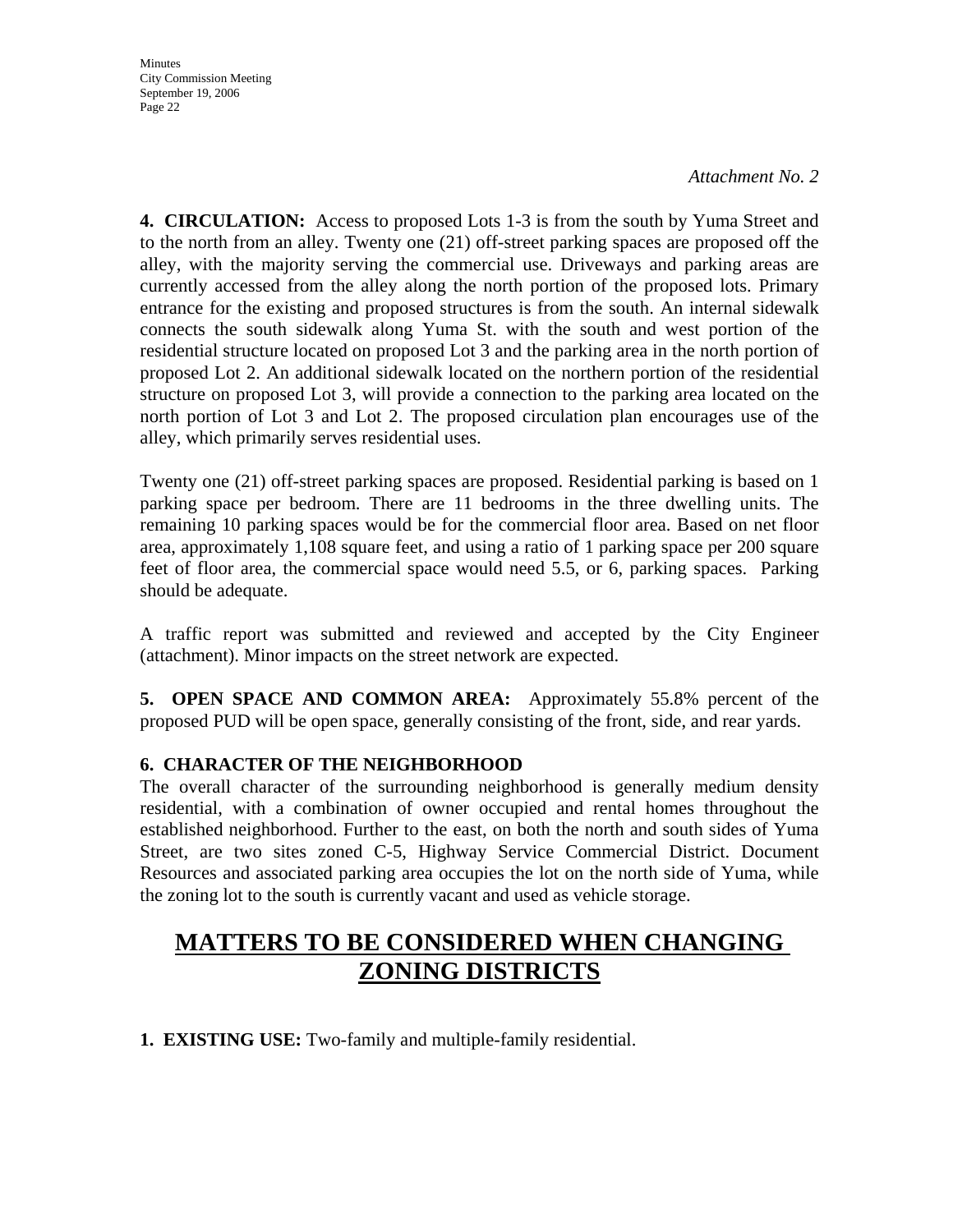**2. PHYSICAL AND ENVIRONMENTAL CHARACTERISTICS:** Proposed Lots 1-3 are relatively flat with a little more than half of the site draining to the north into the alley while the remainder drains generally to the south onto Yuma Street. Grass and trees are on the site, which is in the 500 Year Flood Plain, which is not regulated for flood plain development purposes.

#### **3. SURROUNDING LAND USE AND ZONING:**

**(a.) NORTH:** R-M, Four-Family Residential District with TNO, Traditional Neighborhood Overlay District. Directly to the north is an alley followed by a mix of owner occupied and rental homes.

**(b.) SOUTH:** R-M, Four-Family Residential District with TNO, Traditional Neighborhood Overlay District. Yuma Street is directly to the south followed by a mix of owner occupied and rental homes located within a residential district.

**(c.) EAST:** R-M, Four-Family Residential District with TNO, Traditional Neighborhood Overlay District, followed by C-5, Highway Service Commercial District. Adjacent to the east is an existing parking lot located in a residential district, used by a commercial office building which is located further to the east in the C-5 Highway Service Commercial District. South  $5<sup>th</sup>$  Street, a collector street, is further to the east. To the southeast is an existing commercial parking area currently utilized for storing vehicles.

**(d.) WEST:** R-M, Four-Family Residential District with TNO, Traditional Neighborhood Overlay District. A mix of owner occupied and rental homes located within the residential district, followed by South  $6<sup>th</sup>$  Street.

#### **4. CHARACTER OF THE NEIGHBORHOOD:** See above.

#### **5. SUITABILITY OF SITE FOR USES UNDER CURRENT ZONING:**

The site is currently zoned R-M, Four-Family Residential District and TNO, Traditional Neighborhood Overlay District. The R-M, Four-Family Residential District is designed to promote a medium density mixture of single-family, two-family, and small multi-family residential developments, with a maximum of four (4) dwelling units per structure on a single lot and at a density no greater than four (4) dwelling units per 9,000 square feet. The TNO, Traditional Neighborhood Overlay District is intended to conserve the traditional character of the older neighborhoods through Compatibility Standards. The Compatibility Standards require that new infill residential buildings, and additions or modifications to existing residential buildings, incorporate basic design and site layout elements characteristic of homes in the traditional neighborhoods.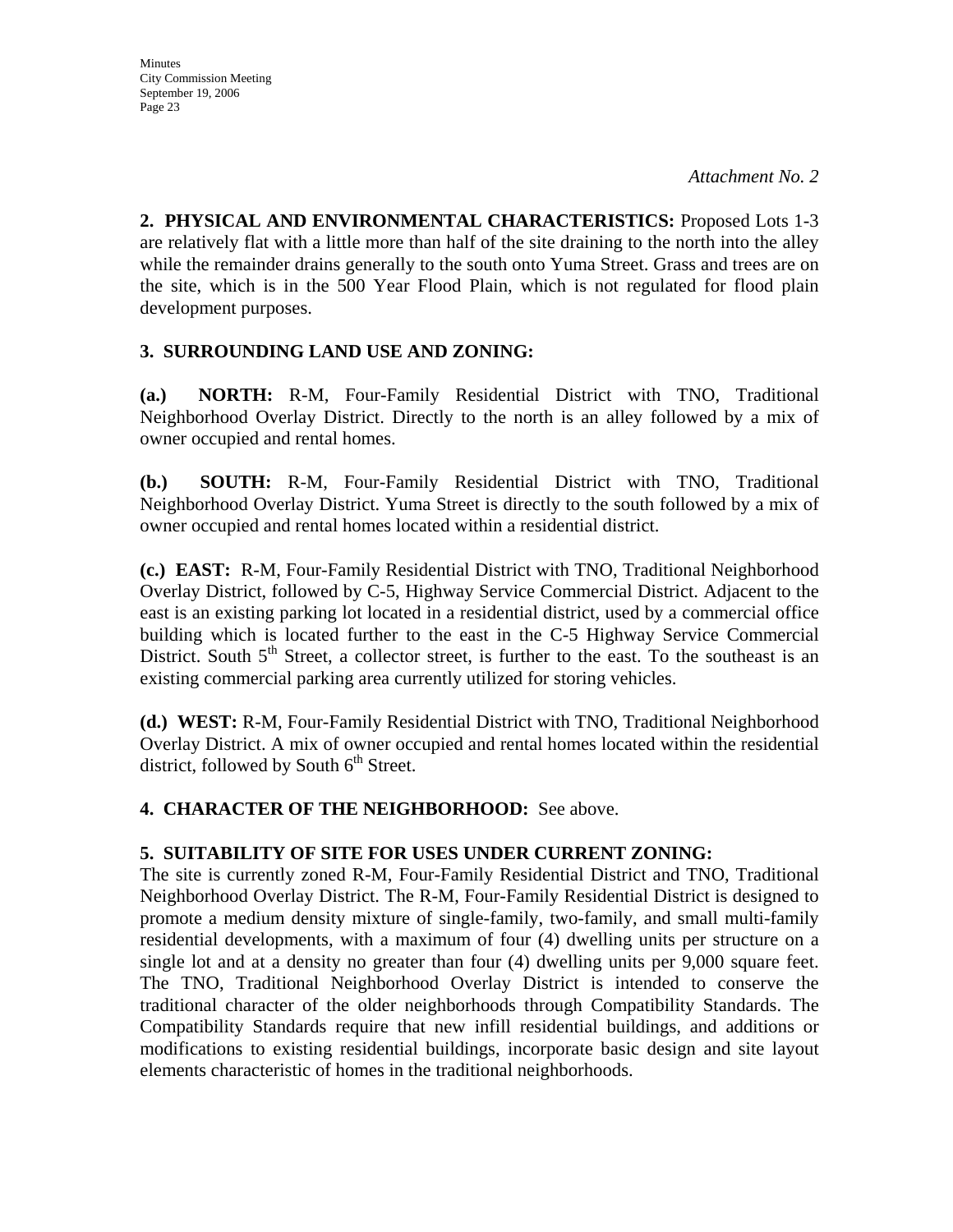#### **6. COMPATIBILITY OF PROPOSED DISTRICT WITH NEARBY PROPERTIES AND EXTENT TO WHICH IT MAY HAVE DETRIMENTAL AFFECTS:**

The proposed PUD would allow for a mix of residential and commercial uses. Two existing residential structures currently exist on proposed Lots 1 and 3, which are proposed in the application documents to remain as residential uses. Commercial uses proposed on the first floor, and a residential three-bedroom apartment on the second floor, are not consistent with the Comprehensive Plan, nor is it consistent with the intent of the residential neighborhood. Proposed commercial uses could include uses such as "Appliance Stores", "Automobile Accessory Stores", "Furniture Stores", "Sporting Goods Stores" and others *(see attached proposed covenants)*. The potential intensity of the proposed commercial uses as a whole may have detrimental affects on the surrounding neighborhood resulting in traffic, light and noise inconsistent with the residential character and uses permitted in the RM/TNO Districts. The introduction of a C2 District use is inconsistent with the residential character of the neighborhood.

**7. CONFORMANCE WITH COMPREHENSIVE PLAN:** The site is shown on the Downtown Core Neighborhoods Future Land Use Map of the Comprehensive Plan as Residential Medium High density (RMH). Applicable policies include:

#### RESIDENTIAL MEDIUM/HIGH DENSITY (RMH)

#### **RMH 1: Characteristics**

The Residential Medium/High Density designation shall incorporate a mix of housing types in a neighborhood setting in combination with compatible non-residential land uses, such as retail, service commercial, and office uses, developed at a neighborhood scale that is in harmony with the area's residential characteristics and in conformance with the policies for Neighborhood Commercial Centers. Appropriate housing types may include a combination of small lot single-family, duplexes, townhomes, or fourplexes on individual lots. However, under a planned unit development concept, or when subject to design and site plan standards (design review process), larger apartment or condominium buildings may be permissible as well, provided the density range is complied with.

#### **RMH 2: Appropriate Density Range**

Densities within a Residential Medium/High neighborhood range from 11 to 19 dwelling units per net acre.

#### **RMH 3: Location**

Residential Medium/High Density neighborhoods should be located close to arterial streets and be bounded by collector streets where possible, with a direct connection to work, shopping, and leisure activities.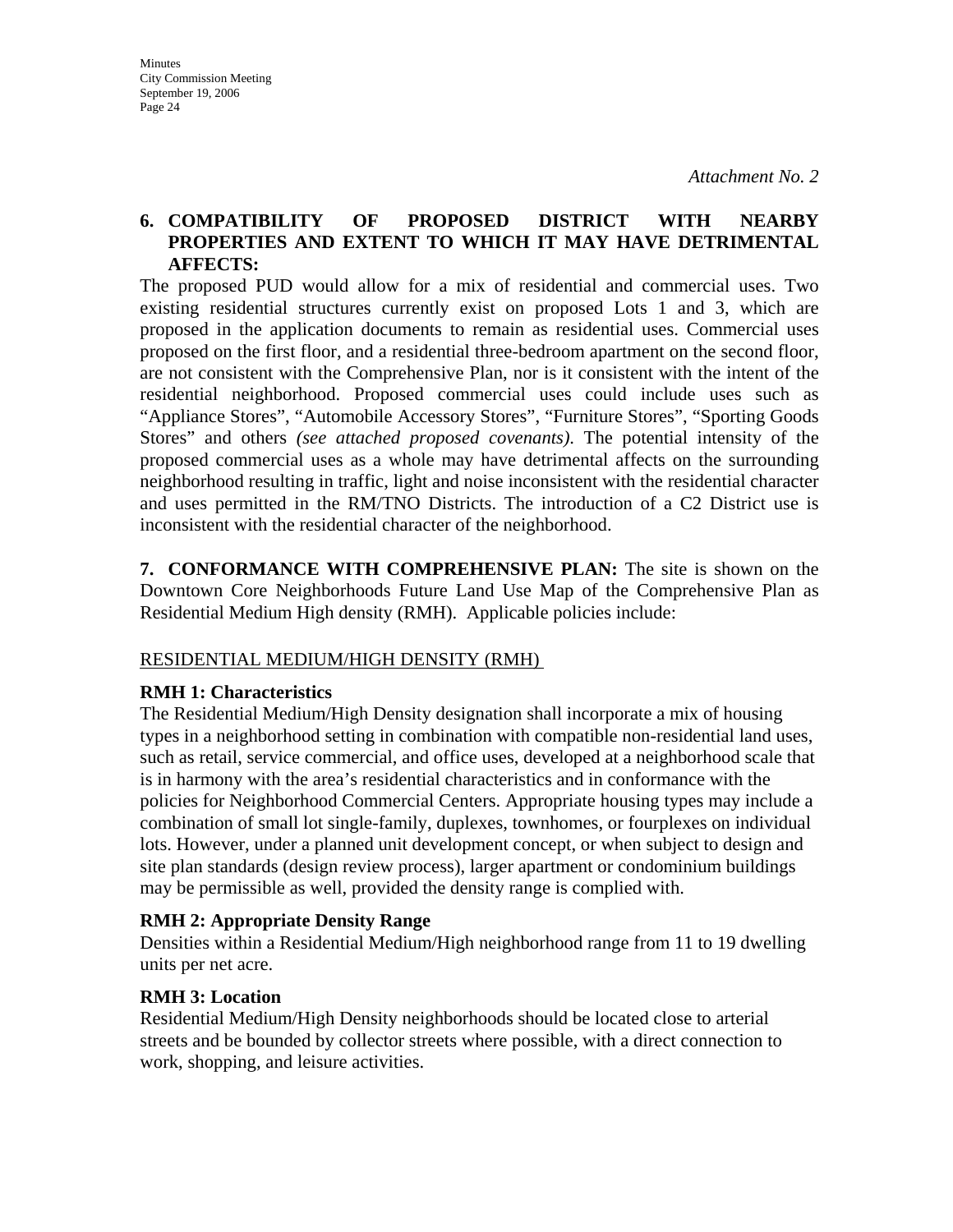#### **RMH 4: Variety of Housing Styles**

To avoid monotonous streetscapes, the incorporation of a variety of housing models and sizes is strongly encouraged.

Reference to policies for Neighborhood Commercial Centers in policy RMH1 above include:

#### NEIGHBORHOOD COMMERCIAL CENTER (NCC)

#### **NCC 1: Characteristics**

Neighborhood Commercial Centers are intended to provide a range of services, including supermarkets, restaurants, movie rentals, drycleaners, drugstores, filling stations, smaller specialty shops, retail and health services and business and professional offices, for residential areas. Neighborhood centers will vary in scale and character. Smaller, limited use centers may be fully integrated into the surrounding neighborhood and be accessed primarily by pedestrian or bicycle; while larger centers will function more independently, providing ample parking and numerous stores. Mixed-Use Neighborhood Centers that also incorporate residential uses are appropriate in a master planned setting. Neighborhood Centers often serve more than one nearby neighborhood in order to maintain sufficient economy of scale.

#### **NCC 2: Location**

Neighborhood centers should generally be located at the intersection of arterial and collector streets. However, smaller centers with limited uses may be appropriate within a residential area at the intersection of two collector streets, or at the intersection of a collector and a local street, provided they are designed to be compatible with the surrounding neighborhood and meet a minimum level of design criteria.

#### **NCC 3: Size**

Neighborhood centers typically require a site of approximately 10 acres, but may vary, ranging from as small as 1-3 acres to as large as15-20 acres depending on the size of its service area and the extent of its mixed-use characteristics.

#### **NCC 4: Architectural Character**

Neighborhood Centers shall be designed to be compatible with and sensitive to surrounding residences. Building materials and architectural detailing should be compatible with and reflect the character of the surrounding neighborhood. Building heights and scale should be similar to surrounding residences.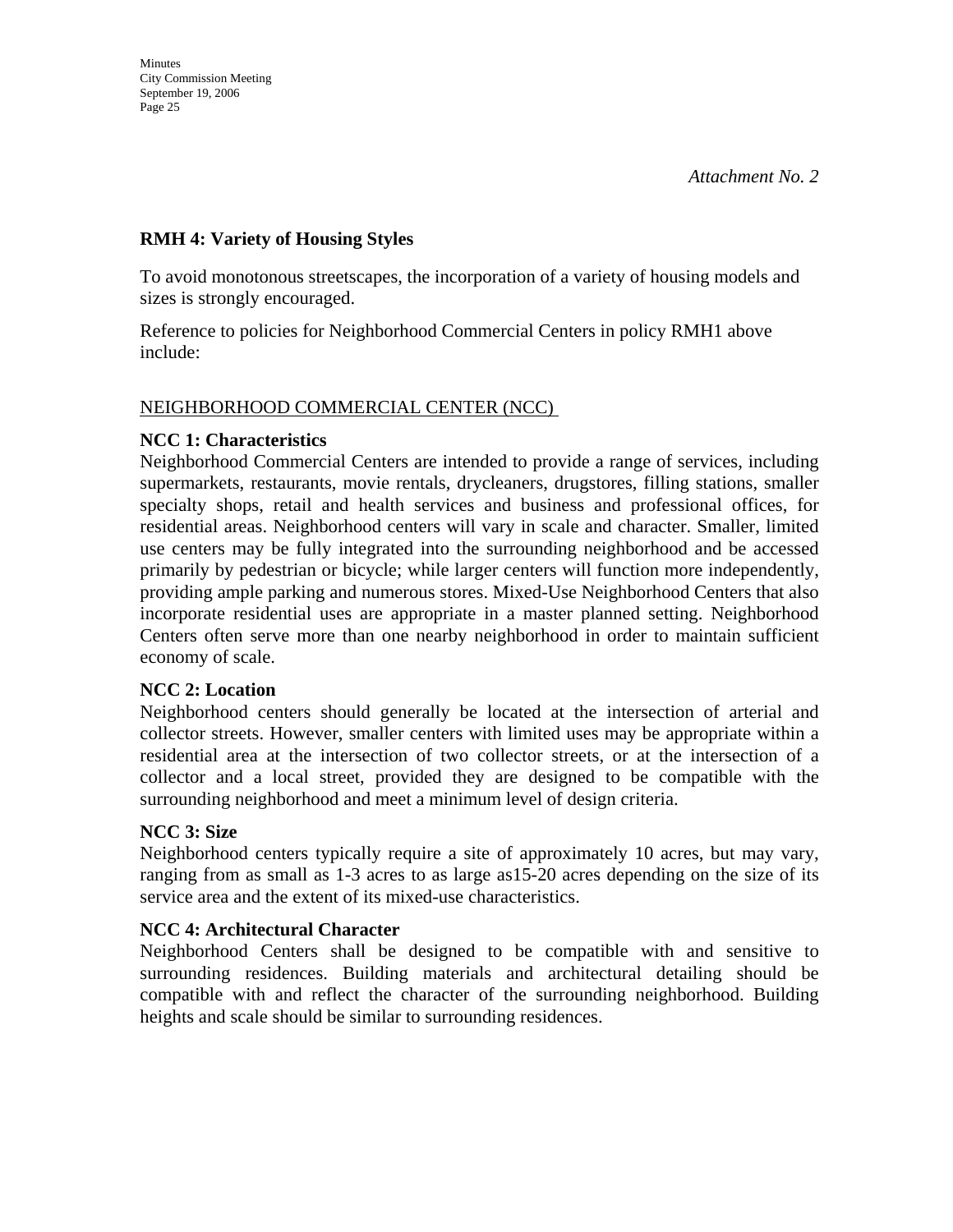#### **NCC 5: Circulation and Access**

Main entrances and driveways should be integrated with the surrounding street network to provide clear connections between uses for vehicles, pedestrians, and bicycles. Clear, direct pedestrian connections shall be provided between uses within the center and to the surrounding neighborhood.

#### **NCC 6: Parking Location and Design**

Large, uninterrupted expanses of parking should be avoided. Parking areas shall be divided into smaller "blocks" by landscaping and walkways. To the extent possible, parking blocks shall be distributed between the front and sides of buildings, or the front and rear, rather than placed solely in front of building.

#### **NCC 7: Transitions between Uses**

Attractive transitions should be provided between the center and surrounding residences, while not limiting access between the center and the neighborhood for all modes of travel. Transitions can be accomplished by stepping down the height of taller structures to meet residences, proving landscape buffers or screening, or similar means. Use creative design to avoid simply "walling" off residential areas from neighborhood centers.

In addition, the Downtown Tomorrow Redevelopment Plan shows the area west of s.  $5<sup>th</sup>$ Street along Yuma Street as RMH, with commercial uses to the east of S.  $5<sup>th</sup>$  Street. The rezoning of the site to RM/TNO District was intended to encourage the preservation of the residential character of the neighborhood west of S.5th Street.

The proposed PUD does not conform to the policies of the NCC policies referenced in the RMH policies of the Plan, nor the Downtown Tomorrow Redevelopment Plan. The site is located mid-block on Yuma Street, a local street. Nearby street streets, S. 5<sup>th</sup> Street and S.  $6<sup>th</sup>$  Street are local streets. Primary access to the site is off an alley serving residential uses. The commercial use is mid-block in a RM/TNO neighborhood. The rezoning to RM/TNO District reinforced the fact that the area west of S.  $5<sup>th</sup>$  Street along Yuma Street is intended to be a residential neighborhood.

#### **8. ZONING HISTORY AND LENGTH OF TIME VACANT AS ZONED:**

In 1925, Lots 541-543 were zoned "A" Residence; 1940-1955, Lot 541 was zoned "F" Heavy Industrial while Lots 542-543 were zoned "B" Residence; 1965, Lot 541 was zoned "C" Local Business, while Lots 542-543 were zoned "B" Multiple Family Dwelling; 1970 Lot 541 was zoned C-5 Service Commercial while Lots 542-543 were zoned R-3, Multi Family Residential; 1987 to current Lots 541-543 have been zoned R-M, Four-Family Residential. In 2003, the TNO, Traditional Neighborhood Overlay District was added to the three lots. There are two existing residential buildings on the site.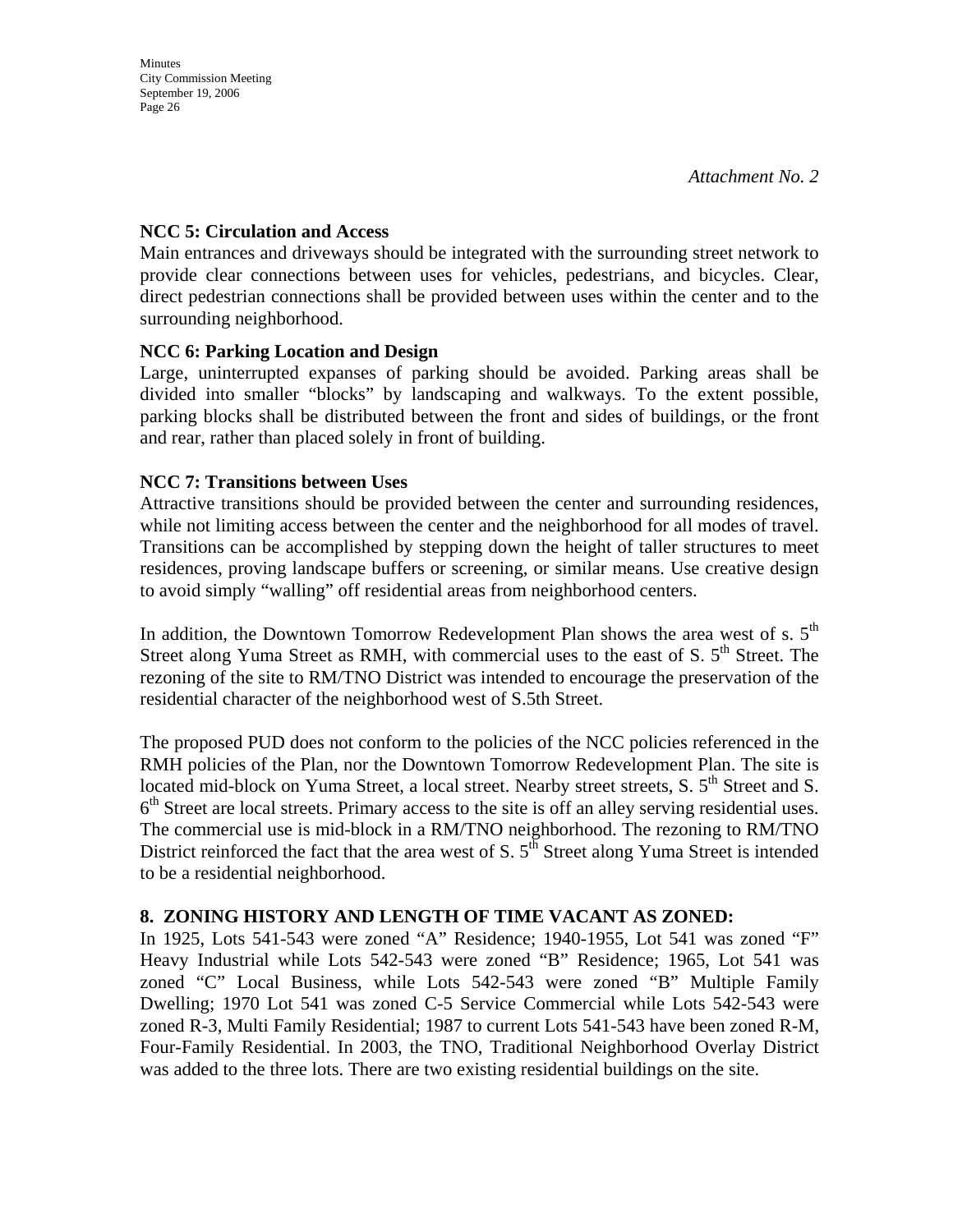*Attachment No. 2* 

**9. CONSISTENCY WITH INTENT AND PURPOSE OF THE ZONING ORDINANCE:** The intent and purpose of the Zoning Regulations is to protect the public health, safety, and general welfare; regulate the use of land and buildings within zoning districts to assure compatibility; and to protect property values. The PUD Regulations are intended to provide a maximum choice of living environments by allowing a variety of housing and building types; a more efficient land use than is generally achieved through conventional development; a development pattern that is in harmony with land use density, transportation facilities and community facilities; and a development plan which addresses specific needs and unique conditions of the site which may require changes in bulk regulations or layout. The proposed rezoning is inconsistent with the intent and purposes of the Zoning Regulations, and the intent of the PUD Regulations. The proposed PUD would allow a mix of uses that is in conflict with the character of the neighborhood.

**10. RELATIVE GAIN TO THE PUBLIC HEALTH, SAFETY AND WELFARE THAT** 

**DENIAL OF THE REQUEST WOULD ACCOMPLISH, COMPARED WITH THE HARDSHIP IMPOSED UPON THE INDIVIDUAL OWNER:** Denial of the request would maintain the residential character of the surrounding neighborhood and would prevent commercial uses from locating within a residential neighborhood. It does not appear that a hardship would be imposed on the owner if the application was denied. The site would accommodate residential uses consistent with the RM/TNO Districts.

**11. ADEQUACY OF PUBLIC FACILITIES AND SERVICES:** Adequate public facilities and services currently serve the site.

#### **12. OTHER APPLICABLE FACTORS:** None.

#### **13. STAFF COMMENTS AND RECOMMENDATION:**

City Administration recommends denial of the proposed rezoning of Lots 541-543, Ward 1 from R-M, Four-Family Residential District and TNO, Traditional Neighborhood Overlay District, to PUD, Planned Unit Development, based on the findings in the staff report.

If the Planning Board is inclined to approve the rezoning, the Board will need to identify the commercial uses, which should be permitted, as well as other conditions of approval.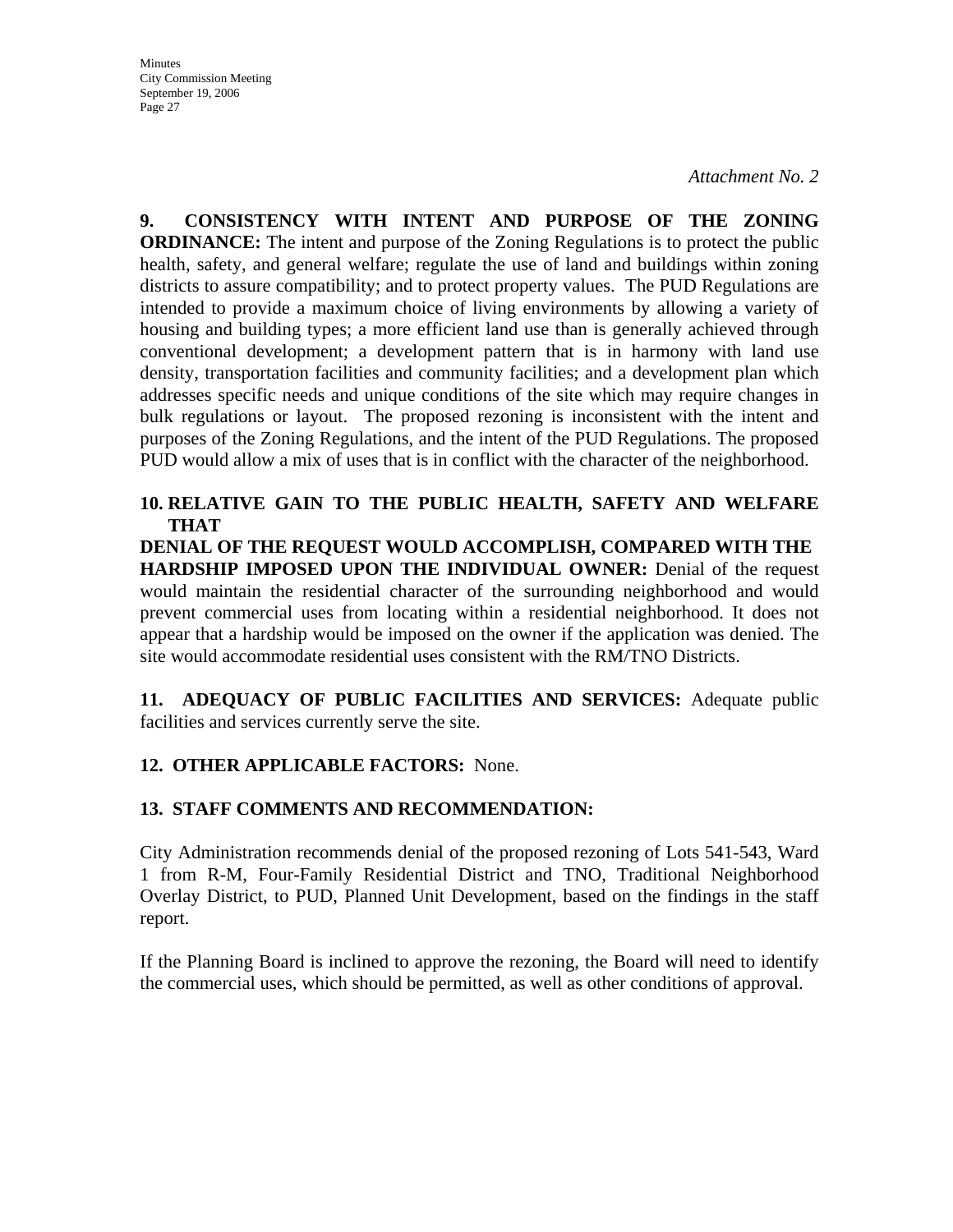### **ALTERNATIVES:**

- 1. Recommend approval of the proposed rezoning of Lots 541-543, Ward 1, from R-M, Four-Family Residential, to PUD, Planned Unit Development, stating the basis for such recommendation, with the conditions listed in the Staff Report.
- 2. Recommend approval of the proposed rezoning of Lots 541-543, Ward 1, from R-M, Four-Family Residential, to PUD, Planned Unit Development, and modify the conditions, and any other portions of the proposed PUD, to meet the needs of the community as perceived by the Manhattan Urban Area Planning Board, stating the basis for such recommendation, and indicating the conditions of approval.
- 3. Recommend denial of the proposed rezoning, stating the specific reasons for denial.
- 4. Table the proposed rezoning to a specific date, for specifically stated reasons.

### **POSSIBLE MOTION:**

The Manhattan Urban Area Planning Board recommends denial of the proposed rezoning of Lots 541-543, Ward 1 from R-M, Four-Family Residential, to PUD, Planned Unit Development, based on the findings in the Staff Report.

**PREPARED BY:** Jeremy Frazzell, Planner, and Steve Zilkie, AICP, Senior Planner

**DATE:** August 15, 2006

JF/vr 06016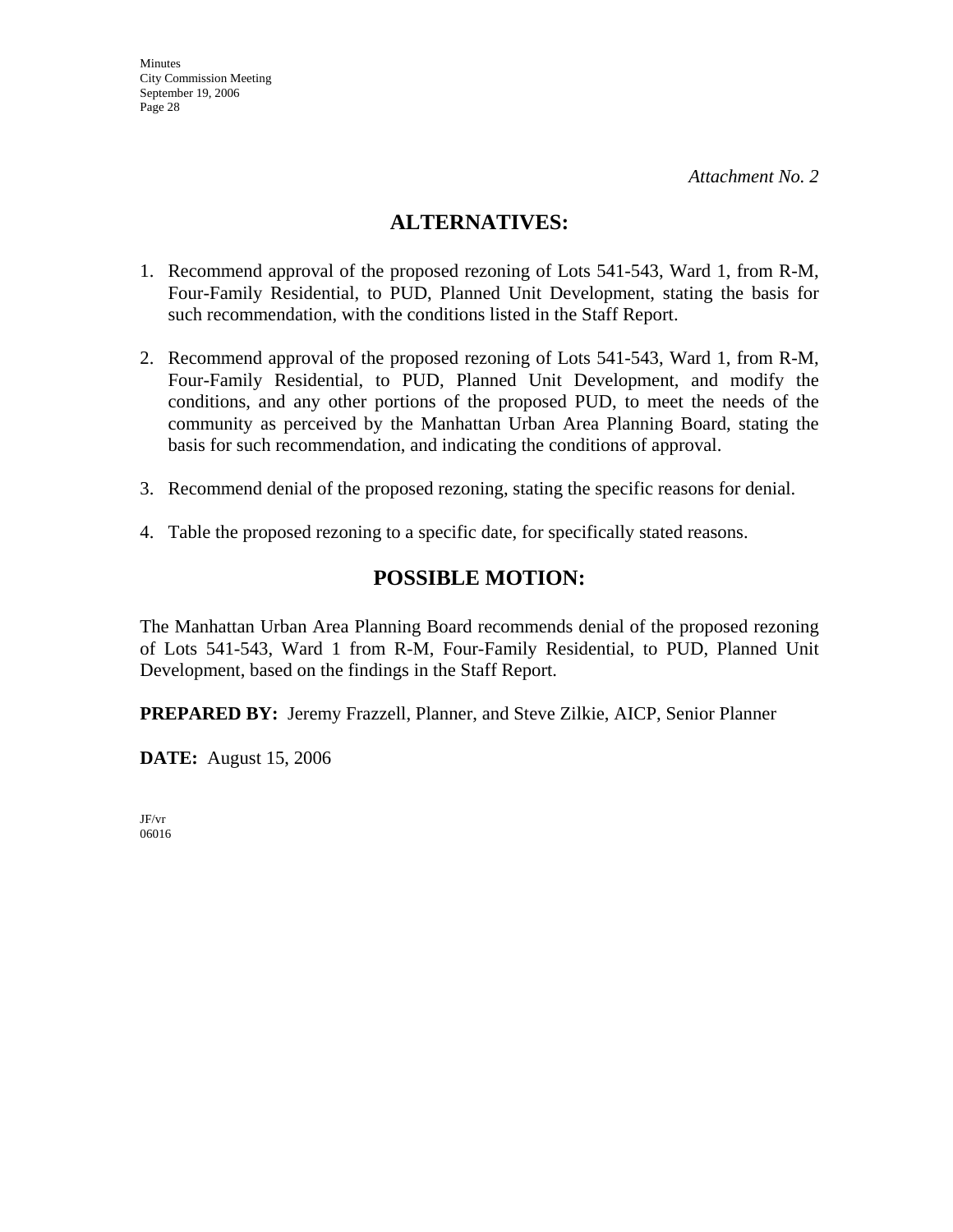*Attachment No. 3* 

#### **STAFF REPORT**

#### **ON AN APPLICATION TO AMEND THE APPROVED PLANNED UNIT DEVELOPMENT (PUD) AND REZONE A PORTION TO ADD THE AO, AIRPORT OVERLAY DISTRICT**

# **BACKGROUND**

**APPLICANT:** Purple Pride Developers. **ADDRESS:** 1228 Westloop Place, PMB 360, Manhattan KS 66502.

**OWNERS:** Purple Pride Developers, Steven and Cherie Graham, Andrew Shermak, Frederic C and Natalie Appl, SW and Carol Gunter Trust, George E Ham Trust and Alice S Ham Trust, Thomas E and Linda Floersch, and Robert and Margaret Barber.

**LOCATION:** north of the intersection of Miller Parkway and Brianna Court.

**AREA:** 9.5 acres.

#### **DATE OF PUBLIC NOTICE PUBLICATION:** Monday, July 31, 2006

#### **DATE OF PUBLIC HEARING: PLANNING BOARD:** Monday, August 21, 2006 **CITY COMMISSION:** Tuesday, September 5, 2006

**DESCRIPTION OF PROPOSED AMENDMENT:** Modify the approved PUD Final Development Plan and Ordinance No. 6254 to add an one, two-family dwelling unit (proposed Lot 12A/12B) in the southwestern part of the PUD on the west side of Brianna Court in common area Lot 1; and, add a single-family dwelling (proposed Lot 13) in the interior common area Lot 2 along Brianna Court. Homes are constructed with materials approved with the PUD, except that dwellings are one story with basement, rather twostories.

In addition, a portion of the site is in the AO, Airport Overlay District. That part of the PUD affected by the AO District will be rezoned from PUD, Residential Planned Unit Development District, to PUD, Residential Planned Unit Development District with AO District. The AO District affects parts of common areas, Lots 1 and 2, and Lots 1A/1B to 5A/5B, and 9A/9B to 13. Lots 6A/6B to 8A/8B are outside the AO District.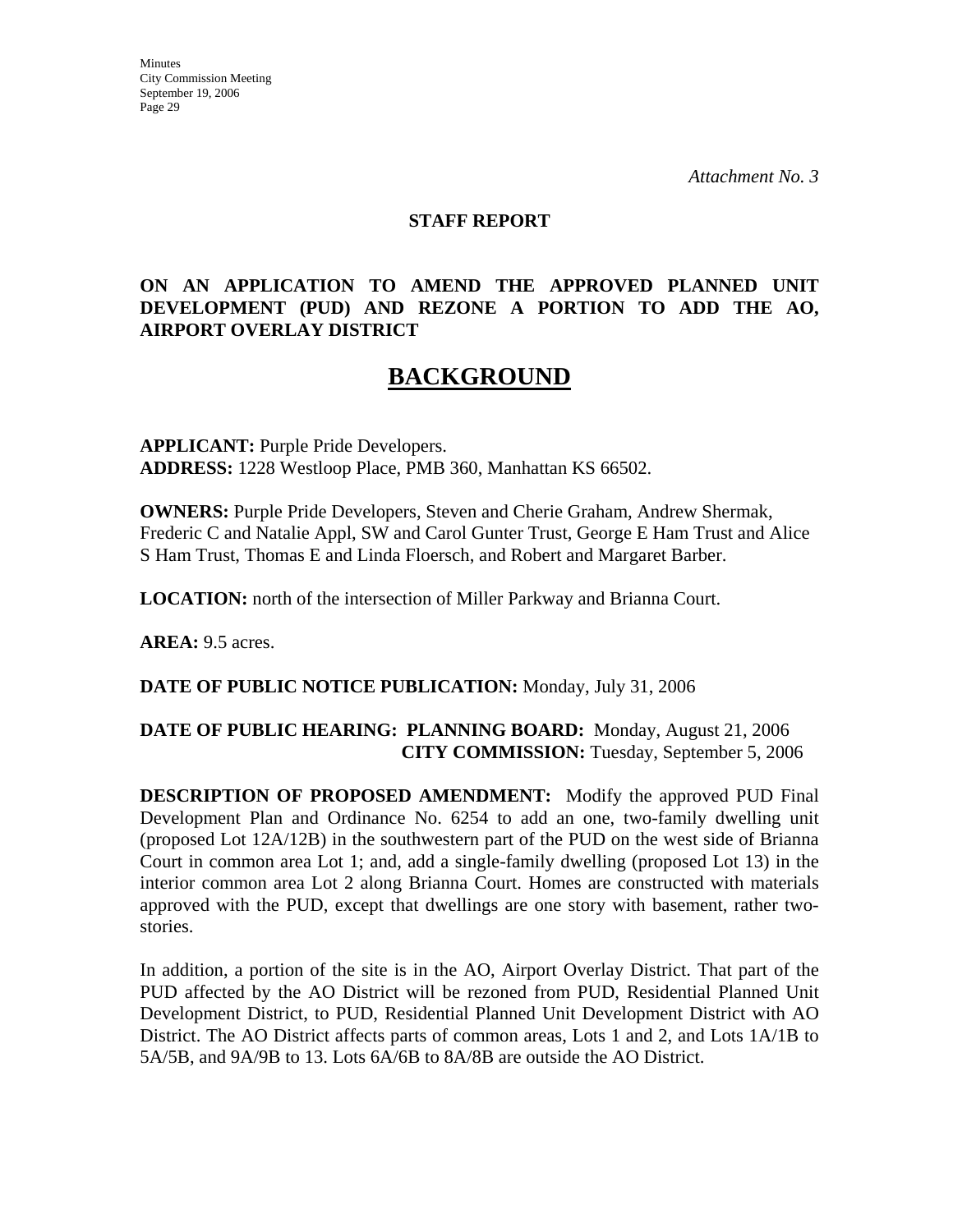# **MATTERS TO BE CONSIDERED WHEN AMENDING A PLANNED UNIT DEVELOPMENT**

**WHETHER THE PROPOSED AMENDMENT IS CONSISTENT WITH THE INTENT AND PURPOSE OF THE APPROVED PUD, AND WILL PROMOTE THE EFFICIENT DEVELOPMENT AND PRESERVATION OF THE ENTIRE PUD:** The applicant indicates that, "The intent of The Town homes at Miller Ranch was to provide up-scale medium density residential housing with an association that takes care of the day-to-day maintenance of mowing, moving snow, etc. We believe that purpose is preserved with the proposed revisions."

The PUD is a low density residential neighborhood and the intent is met.

**WHETHER THE PROPOSED AMENDMENT IS MADE NECESSARY BECAUSE OF CHANGED OR CHANGING CONDITIONS IN OR AROUND THE PUD, AND THE NATURE OF SUCH CONDITIONS:** The applicant indicates in the attached documents that terrain changed the original intent to have side loaded garage entries. Front entrances allow for the additional proposed dwelling units.

For financial reasons, the original owner did not pursue the project and the applicant purchased the property and has developed the site, which would otherwise likely be vacant.

**WHETHER THE PROPOSED AMENDMENT WILL RESULT IN A RELATIVE GAIN TO THE PUBLIC HEALTH, SAFETY, CONVENIENCE OR GENERAL WELFARE, AND IS NOT GRANTED SOLELY TO CONFER A SPECIAL BENEFIT UPON ANY PERSON:** The addition of the AO District to that part of the PUD affected by the Conical Zone will ensure construction conforms with the AO District. The public is otherwise not adversely affected by the proposal. The additional dwellings units are available to the general public.

# **ADDITIONAL MATTERS TO BE CONSIDERED WHEN AMENDING A PLANNED UNIT DEVELOPMENT**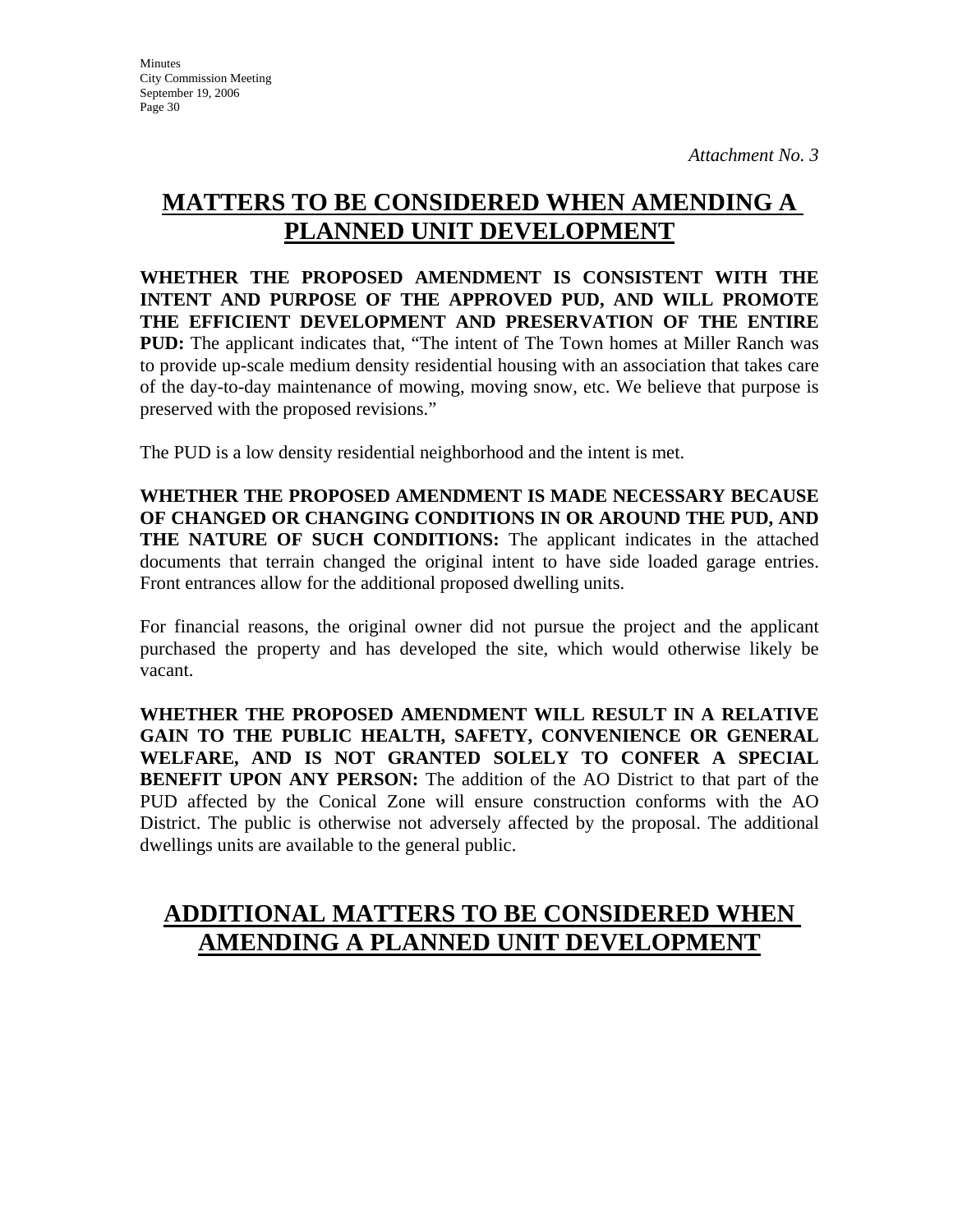*Attachment No. 3* 

#### **APPROVED 2002 LOT COVERAGE**

| <u>Use</u>                    | <b>Acres/Square Feet</b> | <b>Percentage</b> |
|-------------------------------|--------------------------|-------------------|
| <b>Residential Structures</b> | $1.15$ Acres             | 12%               |
| Open/Green Space              | 7.02 Acres               | 74%               |
| Streets, Drives and Walks     | 1.34 Acres               | 14%               |

#### **PROPOSED 2006 LOT COVERAGE**

| <u>Use</u>                    | <b>Acres/Square Feet</b> | <b>Percentage</b> |
|-------------------------------|--------------------------|-------------------|
| <b>Residential Structures</b> | 1.79 Acres               | 19%               |
| Open/Green Space              | 6.29 Acres               | 66%               |
| Streets, Drives and Walks     | 1.41 Acres               | 15%               |

#### **PROPOSED SIGN**

| <b>Type</b>    | <b>Dimensions</b> | Lighting              |
|----------------|-------------------|-----------------------|
| 1 ground signs | Approx. 4 feet in | <b>Externally lit</b> |
|                | height            |                       |

The proposed ground sign is a brick post with optional external light on the post. **PROPOSED LIGHTING:** Street light poles are proposed to be located within the public right-of-way. Standard residential house lighting will be on the dwelling unit porches and garages.

**1. LANDSCAPING:** The site will have a mixture of lawn, deciduous shade trees, evergreen trees and ornamental trees. A boundary of native field grasses will border the improved part of the site. The trees are mostly concentrated along the Miller Parkway frontage and within the central common area. The Townhomes at Miller Ranch Home Owners Association will be responsible for the maintenance of the common areas and traffic islands.

**2. SCREENING:** There are no proposed structure or uses, which require screening.

**3. DRAINAGE:** Storm water is directed to an existing pond in the northwest corner of the site which serves the detention needs of the site, as well as part of Lee Mill Heights. An updated drainage report was not required with the amendment as the additional run-off is minimal. Adequate drainage easements are provided to serve the subdivision.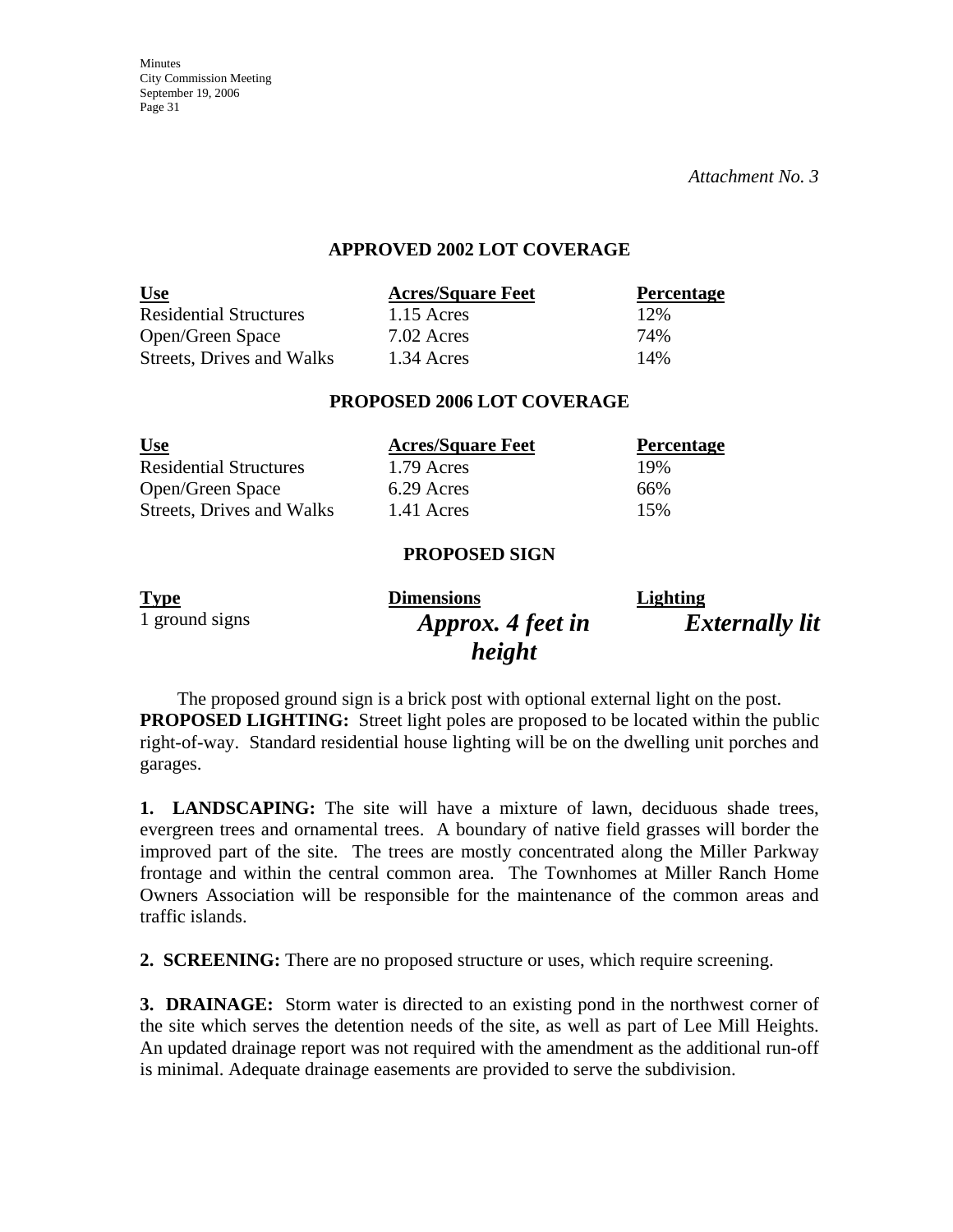**Minutes** City Commission Meeting September 19, 2006 Page 32

**4. CIRCULATION:** Access to lots is from Brianna Court, a circular street, which intersects with Miller Parkway. Sidewalk is provided along the outside of Brianna Court and will connect to sidewalk on Miller Parkway. The minimum off-street parking required for a duplex and single-family dwelling are two spaces per unit. Each home will provide a driveway and two off-street parking spaces, within an enclosed garage. In addition, six off-street guest parking spaces are proposed off Brianna Court.

**5. OPEN SPACE AND COMMON AREA:** The approved PUD notes that 7.2 acres, or 74% of the site, will consist of open green space common area. The proposed amendment reduces open space to 6.29 acres, or 66% of the site.

**6. CHARACTER OF THE NEIGHBORHOOD:** The neighborhood is developing as a mixture of single-family detached and residential townhomes. An I-5 District is in the neighborhood and, for the most part, is undeveloped, except for a federal office building, which is under construction.

**EXISTING USE:** A two-family residential PUD. Dwelling units on Lots 4A/4B to 8A/8B have been constructed. Lot 10A/10B is under construction. Common areas are owned and maintained by a home owner's association.

**PHYSICAL AND ENVIRONMENTAL CHARACTERISTICS:** The land is rolling with ravines along three (3) property lines. The ravines are heavily timbered with rock outcroppings. An existing detention basin is located at the north end of the PUD.

#### **SURROUNDING LAND USE AND ZONING:**

- **(1) NORTH:** Vacant range land owned by USD 383 and Miller Ranch, Unit 3; G-1 District, and R, Single-Family Residential District.
- **(2) SOUTH:** Miller Parkway and undeveloped Miller Ranch Office Park; G-1 District, and I-5, Business Park District.
- **(3) EAST:** Undeveloped neighborhood shopping site proposed as Inverness Townhomes PUD, and single-family homes; I-5 District, C-2, Neighborhood Shopping District, proposed PUD, and R District.
- **(4) WEST:** Single-family residential townhomes and single-family dwelling units; PUD/AO and R District/AO.

#### **GENERAL NEIGHBORHOOD CHARACTER:** see above.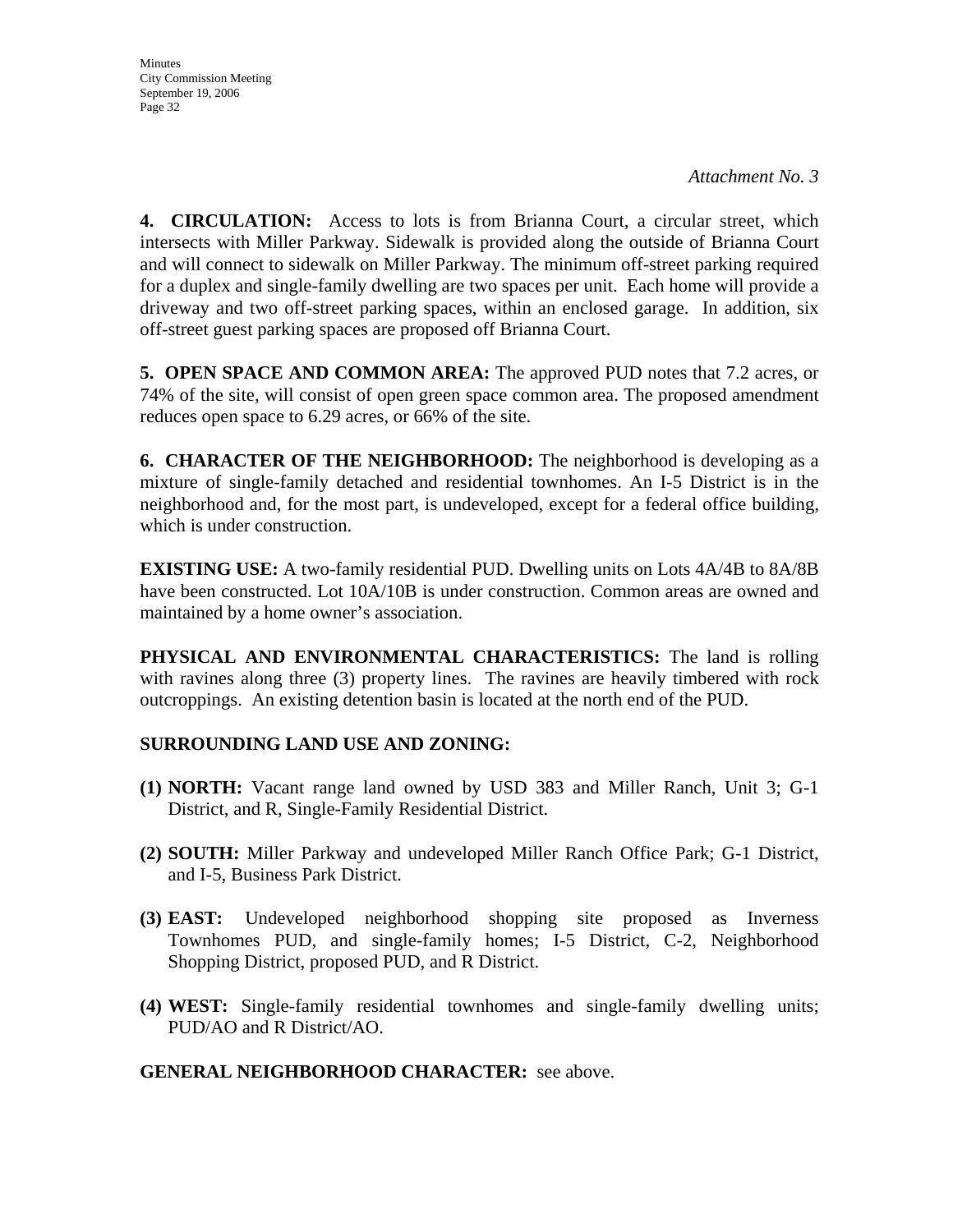**SUITABILITY OF SITE FOR USES UNDER CURRENT ZONING:** The site is zoned and is suitable for two-family dwelling units, subject to Ordinance No. 6254 (attached).

**COMPATIBILITY OF PROPOSED DISTRICT WITH NEARBY PROPERTIES AND EXTENT TO WHICH IT MAY HAVE DETRIMENTAL AFFECTS:** An increase in light, noise and traffic is expected. These impacts are minimal. Three total dwelling units are proposed, which are consistent with the developed low density residential character of the neighborhood.

**CONFORMANCE WITH COMPREHENSIVE PLAN:** The Future Land Use Map of the Manhattan Urban Area Comprehensive Plan designates the site as Residential Low/Medium density (RLM) (*Southwest Planning Area Future land Use Map attached*). Appropriate density range for development in the RLM designation is one-dwelling unit up to 11-dwelling units per net acre. The RLM category is intended to incorporate a range of housing types, from single-family and two-family to townhomes.

Net density is 3 dwelling units per net acre. The existing PUD was found to conform to the Plan in 2002.

CHAPTER 13: SPECIAL PLANNING AREA POLICIES

MILLER RANCH

#### *MR 7: Airport Airspace Regulations*

*Development shall be consistent with established airspace regulations for the Manhattan Regional Airport and the Airport Master Plan.* 

The amendment and rezoning conform to the Comprehensive Plan.

**ZONING HISTORY AND LENGTH OF TIME VACANT AS ZONED:** The Townhomes at Miller Ranch Residential PUD was established in 2002 and is developing with two-family dwelling units.

**CONSISTENCY WITH INTENT AND PURPOSE OF THE ZONING ORDINANCE:** The intent and purpose of the Zoning Regulations is to protect the public health, safety, and general welfare; regulate the use of land and buildings within zoning districts to assure compatibility; and to protect property values. The PUD Regulations are intended to provide a maximum choice of living environments by allowing a variety of housing and building types; a more efficient land use than is generally achieved through conventional development; a development pattern that is in harmony with land use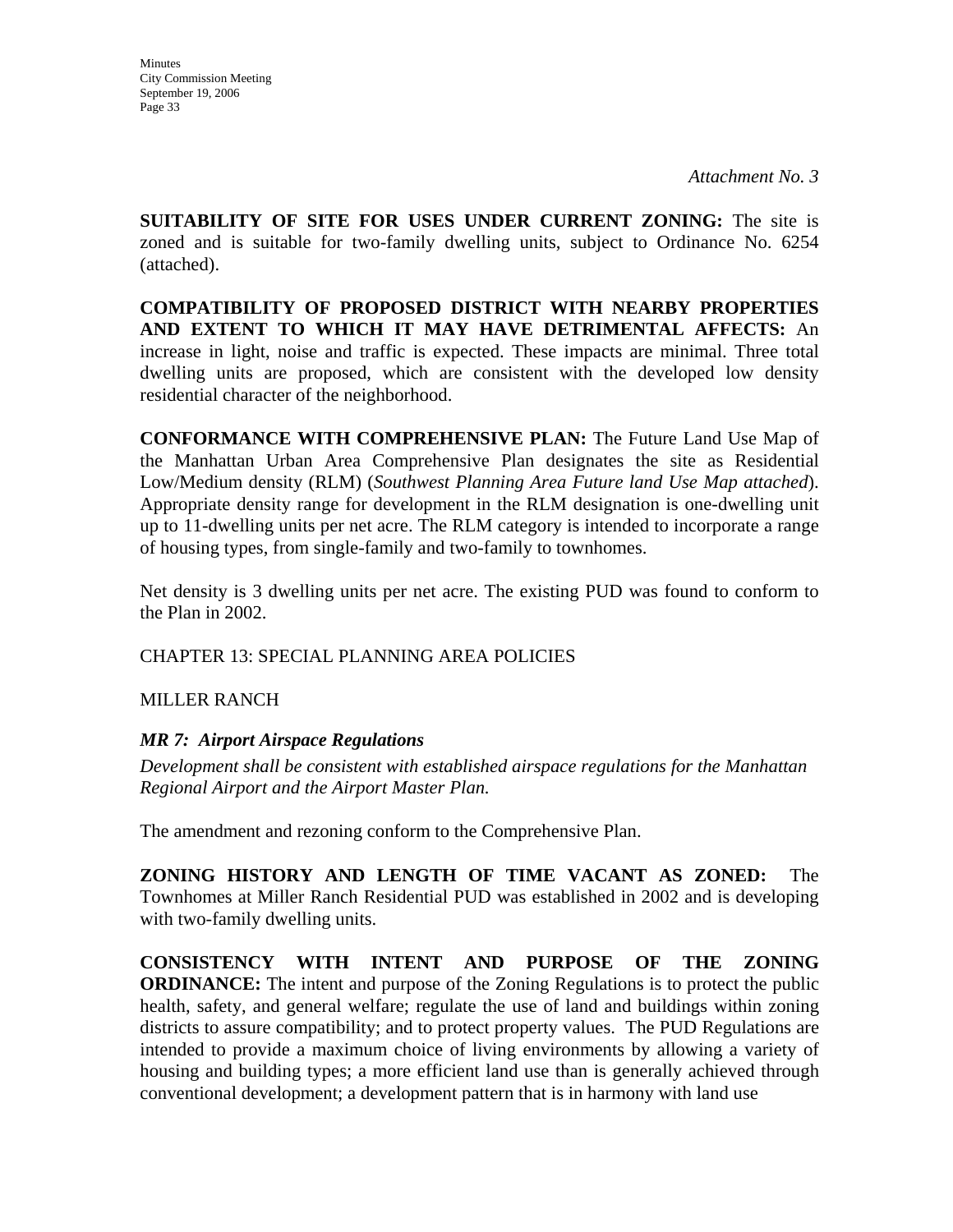*Attachment No. 3* 

density, transportation facilities and community facilities; and a development plan which addresses specific needs and unique conditions of the site which may require changes in bulk regulations or layout. The proposed amendment and addition of the AO District is consistent with the intent and purposes of the Zoning Regulations, and the intent of the PUD Regulations.

The AO District "is intended to promote the use and development of land in a manner that is compatible with the continued operation and utility of the Manhattan Municipal Airport so as to protect the public investment in, and benefit provided by the facility to the region. The district also protects the public health, safety, convenience, and general welfare of citizens who utilize the facility or live and work in the vicinity by preventing the creation or establishment of obstructions or incompatible land uses that are hazardous to the airport's operation or the public welfare."

The site is partially within the Conical Zone, which is, in general terms, established as an airspace that extends outward and upward in relationship to the Airport and is an approach zone height limitation on the underlying land. Future uses (structures and trees, existing and proposed) in the AO District may be required to obtain an Airport Compatible Use Permit, unless circumstances indicate that the structure or tree has less than 75 vertical feet of height above the ground and does not extend above the height limits prescribed for the Conical Zone.

**RELATIVE GAIN TO THE PUBLIC HEALTH, SAFETY AND WELFARE THAT DENIAL OF THE REQUEST WOULD ACCOMPLISH, COMPARED WITH THE HARDSHIP IMPOSED UPON THE APPLICANT:** There appears to be no relative gain to the public, which denial would accomplish. The AO District requires that future uses be reviewed in order to protect airspace. No adverse impacts to the public are expected. There may be a hardship to the applicant if the amendment and rezoning are denied

**ADEQUACY OF PUBLIC FACILITIES AND SERVICES:** The site is served by public street, sanitary sewer and water. Services are adequate.

#### **OTHER APPLICABLE FACTORS:** None.

#### **STAFF COMMENTS:**

City Administration recommends approval of the proposed Amendment of the Final Development Plan of The Townhomes at Miller Ranch and Ordinance No. 6254, and, the rezoning of a part of The Townhomes at Miller Ranch from PUD, Residential Planned Unit Development, to PUD, Residential Planned Unit Development, with AO, Airport Overlay District, the following conditions: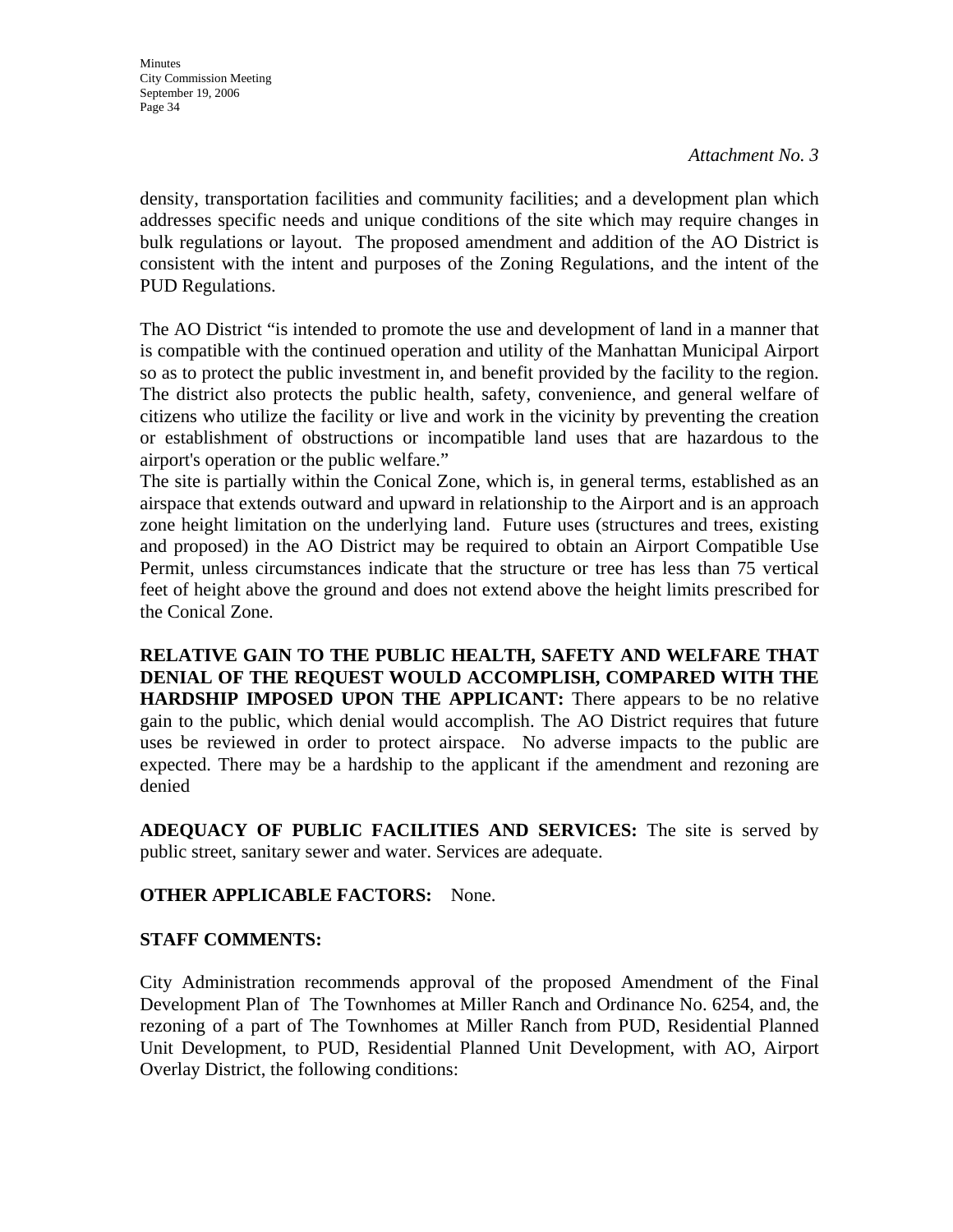- 1. Permitted uses shall include single-family dwelling unit and two-family dwelling units.
- 2. Landscaping and irrigation shall be provided pursuant to a Landscaping Performance Agreement between the City and the owner, which shall be entered into prior to issuance of a building permit.
- 3. All landscaping and irrigation shall be maintained in good condition.
- 4. Signs shall be provided as proposed and shall include exempt signage described in Article VI, Section 6-104 (A)(1),(2),(4),(5),(7) and (8); and Section 6-104 (B)(2), of the Manhattan Zoning Regulations.

### **ALTERNATIVES:**

- 1. Recommend approval of the proposed Amendment of the Final Development Plan of The Townhomes at Miller Ranch and Ordinance No. 6254, and, the rezoning of a part of The Townhomes at Miller Ranch from PUD, Residential Planned Unit Development, to PUD, Residential Planned Unit Development, with AO, Airport Overlay District , stating the basis for such recommendation.
- 2. Recommend approval of the proposed Amendment of the Final Development Plan of The Townhomes at Miller Ranch Residential Planned Unit Development, and modify the conditions, and any other portions of the proposed PUD, to meet the needs of the community as perceived by the Manhattan Urban Area Planning Board, stating the basis for such recommendation, and indicating the conditions of approval.
- 3. Recommend denial of the proposed Amendment and rezoning, stating the specific reasons for denial.
- 4. Table the proposed Amendment and rezoning to a specific date, for specifically stated reasons.

### **POSSIBLE MOTION:**

The Manhattan Urban Area Planning Board recommends approval of the proposed Amendment of the Final Development Plan of The Townhomes at Miller Ranch and Ordinance No. 6254, and, the rezoning of a part of The Townhomes at Miller Ranch from PUD, Residential Planned Unit Development, to PUD, Residential Planned Unit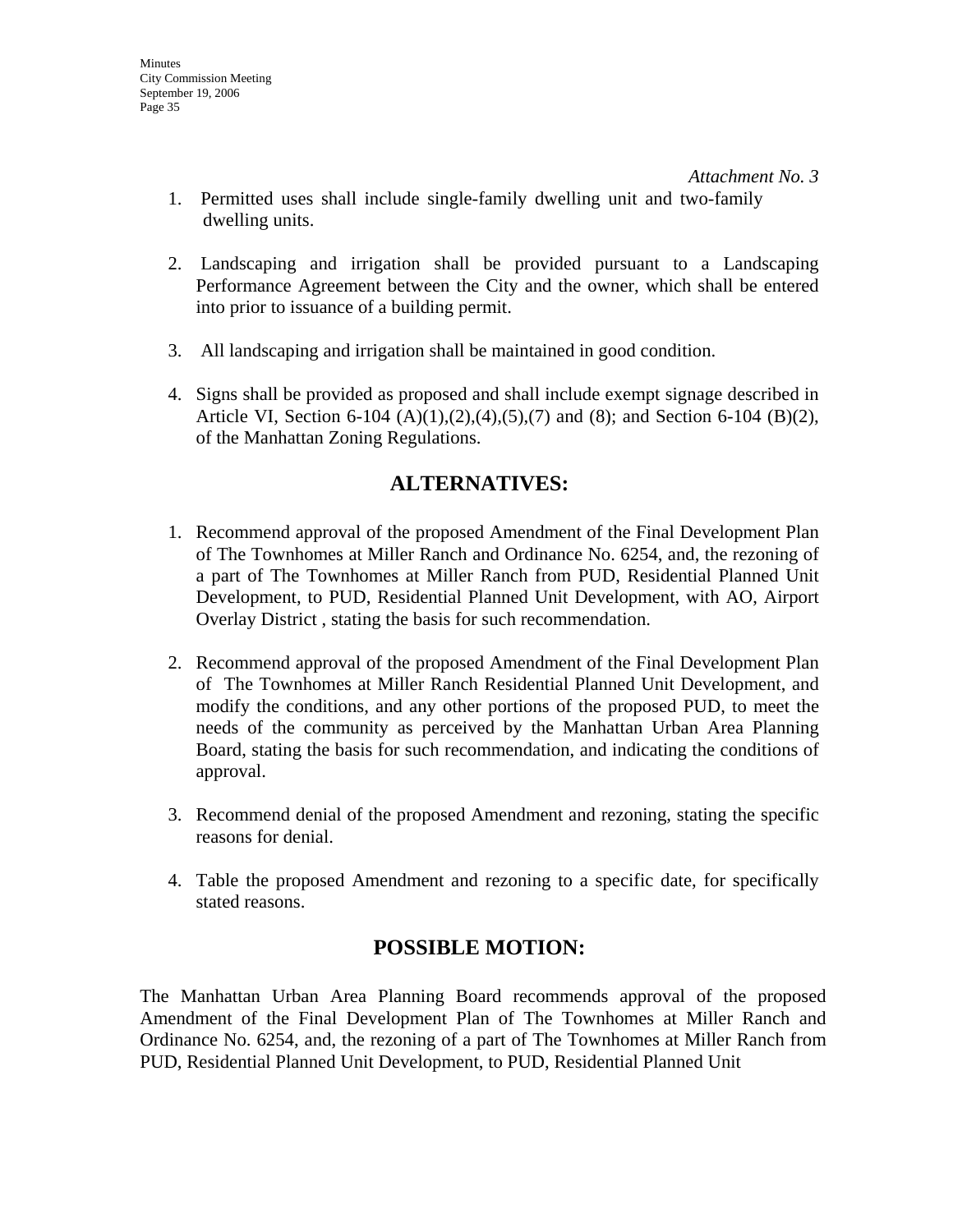*Attachment No. 3* 

Development, with AO, Airport Overlay District, based on the findings in the Staff Report, with the four (4) conditions recommended by City Administration.

**PREPARED BY:** Steve Zilkie, AICP, Senior Planner

**DATE:** August 13. 2006

06019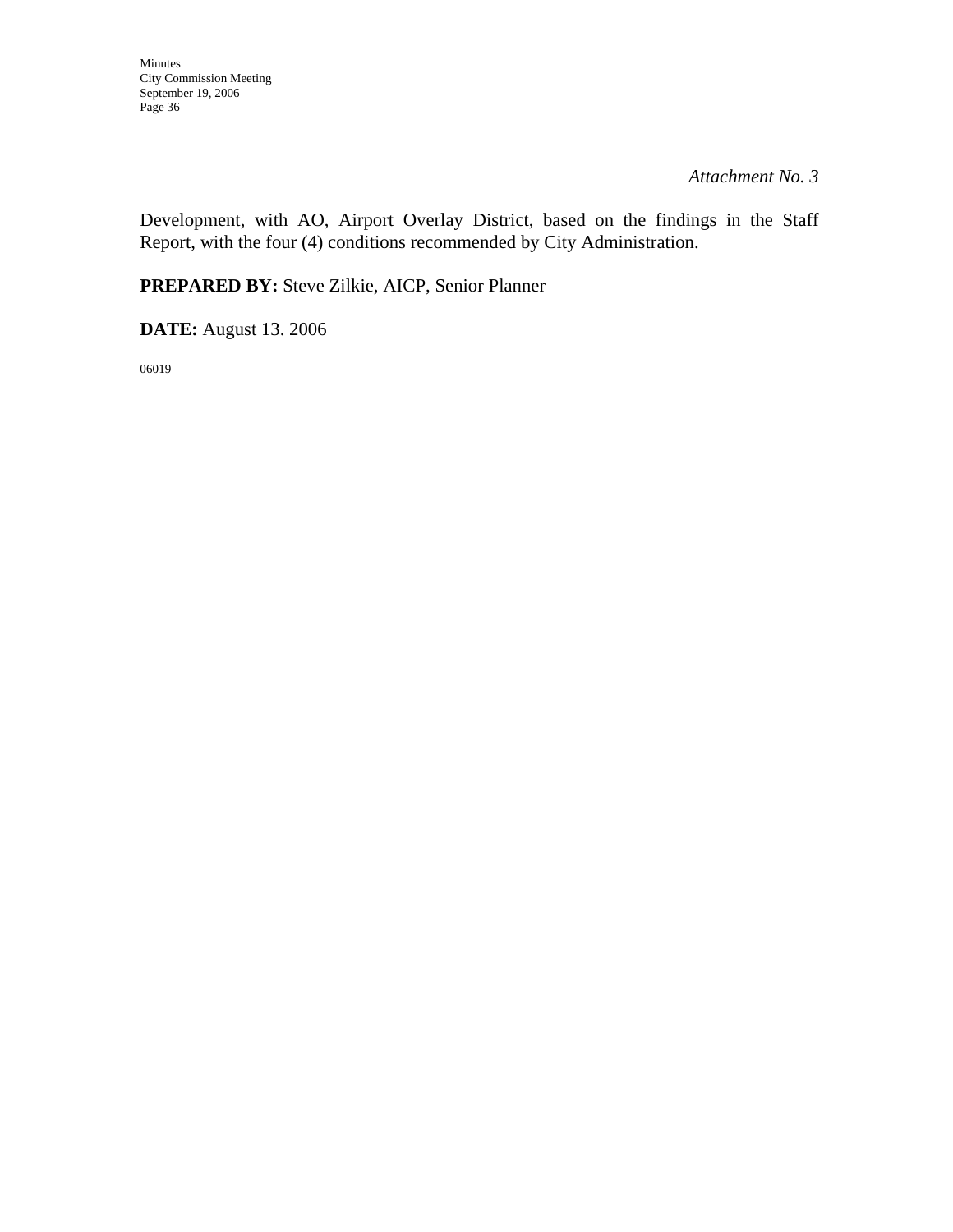#### **STAFF REPORT**

#### **ON AN APPLICATION TO AMEND THE APPROVED PLANNED UNIT DEVELOPMENT (PUD) AND REZONE A PORTION TO ADD THE AO, AIRPORT OVERLAY DISTRICT**

# **BACKGROUND**

**APPLICANT:** Purple Pride Developers. **ADDRESS:** 1228 Westloop Place, PMB 360, Manhattan KS 66502.

**OWNERS:** Purple Pride Developers, Steven and Cherie Graham, Andrew Shermak, Frederic C and Natalie Appl, SW and Carol Gunter Trust, George E Ham Trust and Alice S Ham Trust, Thomas E and Linda Floersch, and Robert and Margaret Barber.

**LOCATION:** north of the intersection of Miller Parkway and Brianna Court.

**AREA:** 9.5 acres.

#### **DATE OF PUBLIC NOTICE PUBLICATION:** Monday, July 31, 2006

#### **DATE OF PUBLIC HEARING: PLANNING BOARD:** Monday, August 21, 2006 **CITY COMMISSION:** Tuesday, September 5, 2006

**DESCRIPTION OF PROPOSED AMENDMENT:** Modify the approved PUD Final Development Plan and Ordinance No. 6254 to add an one, two-family dwelling unit (proposed Lot 12A/12B) in the southwestern part of the PUD on the west side of Brianna Court in common area Lot 1; and, add a single-family dwelling (proposed Lot 13) in the interior common area Lot 2 along Brianna Court. Homes are constructed with materials approved with the PUD, except that dwellings are one story with basement, rather twostories.

In addition, a portion of the site is in the AO, Airport Overlay District. That part of the PUD affected by the AO District will be rezoned from PUD, Residential Planned Unit Development District, to PUD, Residential Planned Unit Development District with AO District. The AO District affects parts of common areas, Lots 1 and 2, and Lots 1A/1B to 5A/5B, and 9A/9B to 13. Lots 6A/6B to 8A/8B are outside the AO District.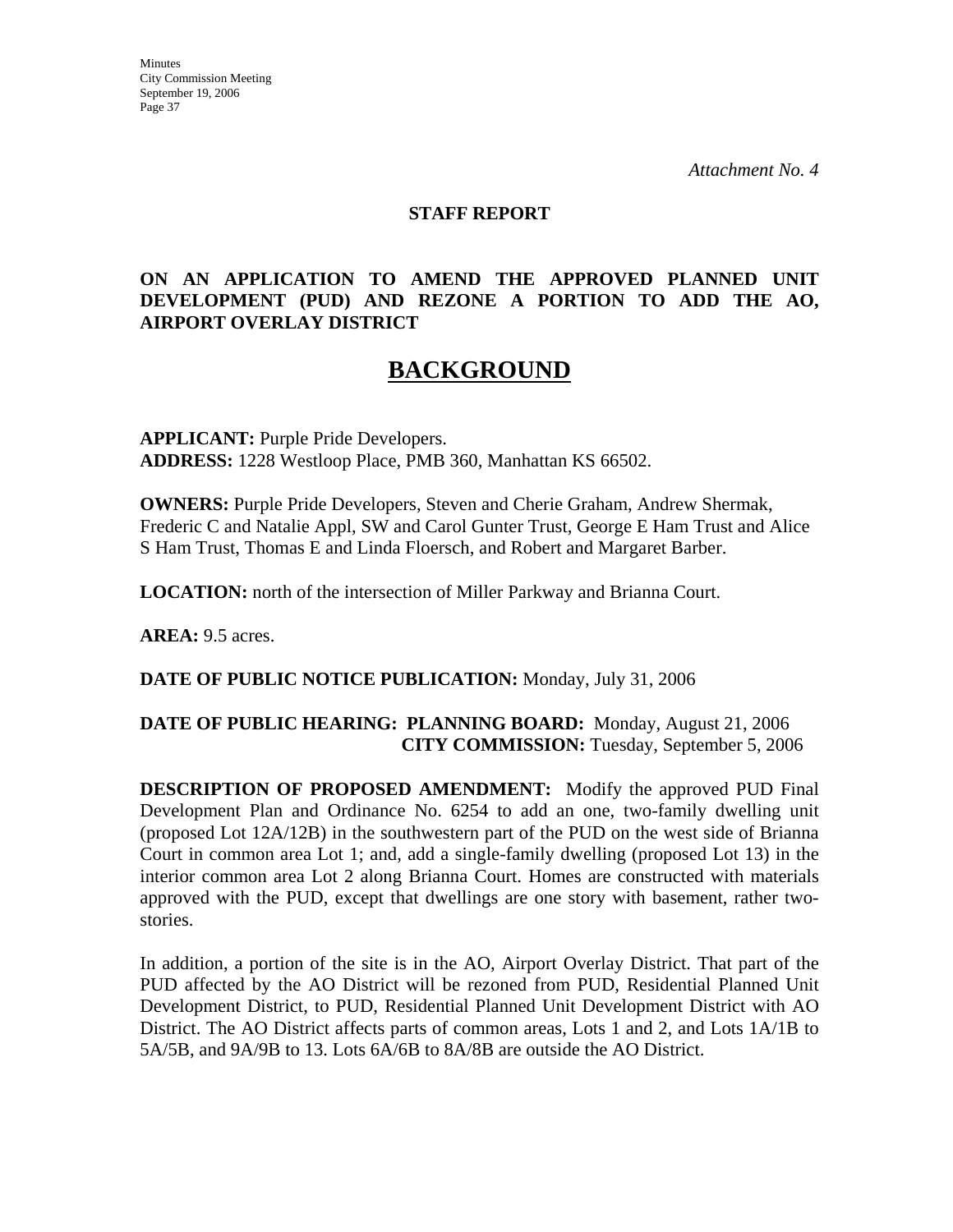# **MATTERS TO BE CONSIDERED WHEN AMENDING A PLANNED UNIT DEVELOPMENT**

**WHETHER THE PROPOSED AMENDMENT IS CONSISTENT WITH THE INTENT AND PURPOSE OF THE APPROVED PUD, AND WILL PROMOTE THE EFFICIENT DEVELOPMENT AND PRESERVATION OF THE ENTIRE PUD:** The applicant indicates that, "The intent of The Town homes at Miller Ranch was to provide up-scale medium density residential housing with an association that takes care of the day-to-day maintenance of mowing, moving snow, etc. We believe that purpose is preserved with the proposed revisions."

The PUD is a low density residential neighborhood and the intent is met.

**WHETHER THE PROPOSED AMENDMENT IS MADE NECESSARY BECAUSE OF CHANGED OR CHANGING CONDITIONS IN OR AROUND THE PUD, AND THE NATURE OF SUCH CONDITIONS:** The applicant indicates in the attached documents that terrain changed the original intent to have side loaded garage entries. Front entrances allow for the additional proposed dwelling units.

For financial reasons, the original owner did not pursue the project and the applicant purchased the property and has developed the site, which would otherwise likely be vacant.

**WHETHER THE PROPOSED AMENDMENT WILL RESULT IN A RELATIVE GAIN TO THE PUBLIC HEALTH, SAFETY, CONVENIENCE OR GENERAL WELFARE, AND IS NOT GRANTED SOLELY TO CONFER A SPECIAL BENEFIT UPON ANY PERSON:** The addition of the AO District to that part of the PUD affected by the Conical Zone will ensure construction conforms with the AO District. The public is otherwise not adversely affected by the proposal. The additional dwellings units are available to the general public.

# **ADDITIONAL MATTERS TO BE CONSIDERED WHEN AMENDING A PLANNED UNIT DEVELOPMENT**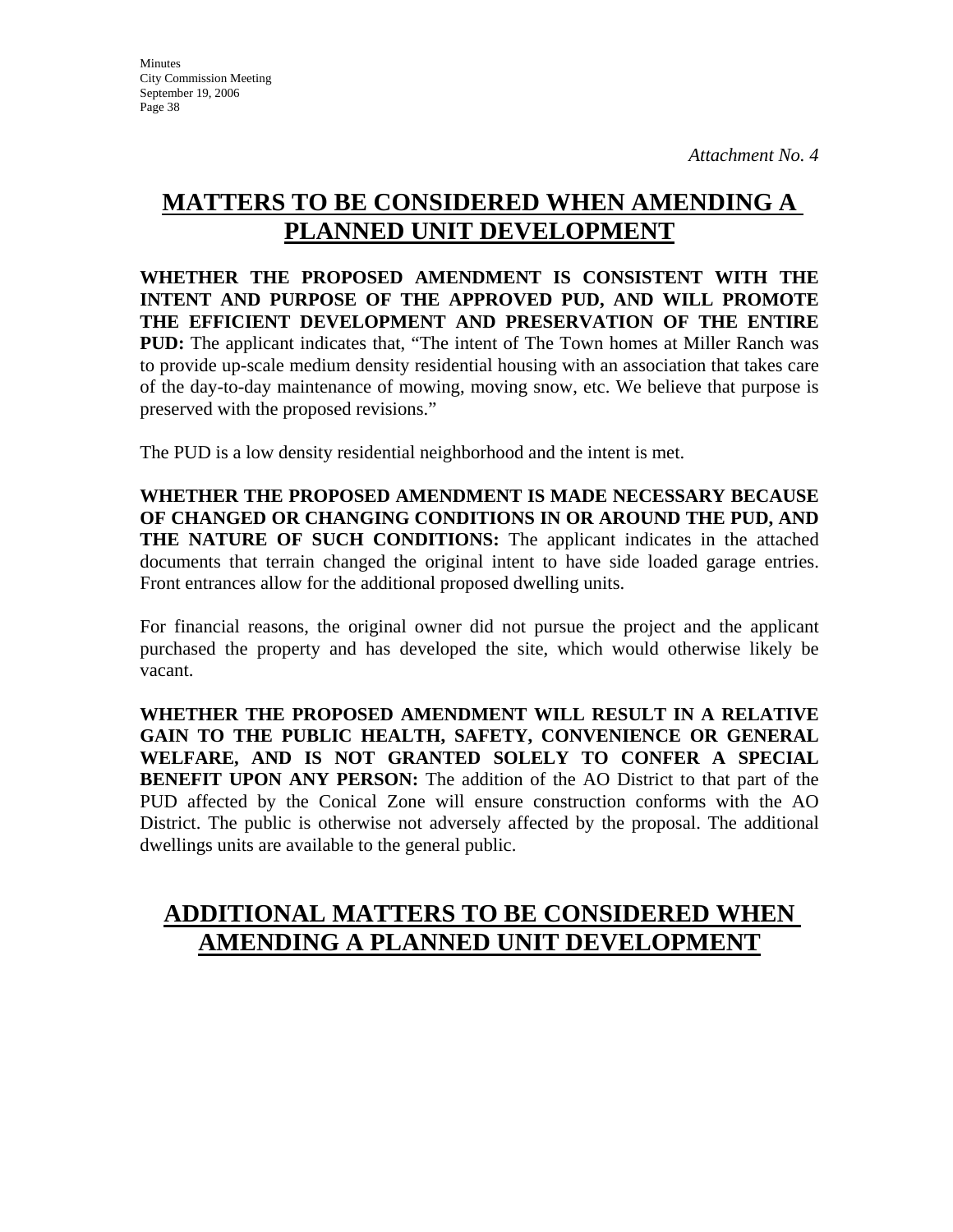*Attachment No. 4* 

#### **APPROVED 2002 LOT COVERAGE**

| <u>Use</u>                    | <b>Acres/Square Feet</b> | <b>Percentage</b> |
|-------------------------------|--------------------------|-------------------|
| <b>Residential Structures</b> | $1.15$ Acres             | 12%               |
| Open/Green Space              | $7.02$ Acres             | 74%               |
| Streets, Drives and Walks     | 1.34 Acres               | 14%               |

#### **PROPOSED 2006 LOT COVERAGE**

| <u>Use</u>                    | <b>Acres/Square Feet</b> | <b>Percentage</b> |
|-------------------------------|--------------------------|-------------------|
| <b>Residential Structures</b> | 1.79 Acres               | 19%               |
| Open/Green Space              | 6.29 Acres               | 66%               |
| Streets, Drives and Walks     | 1.41 Acres               | 15%               |

#### **PROPOSED SIGN**

| <b>Type</b>    | <b>Dimensions</b> | Lighting              |
|----------------|-------------------|-----------------------|
| 1 ground signs | Approx. 4 feet in | <b>Externally lit</b> |
|                | height            |                       |

The proposed ground sign is a brick post with optional external light on the post. **PROPOSED LIGHTING:** Street light poles are proposed to be located within the public right-of-way. Standard residential house lighting will be on the dwelling unit porches and garages.

**1. LANDSCAPING:** The site will have a mixture of lawn, deciduous shade trees, evergreen trees and ornamental trees. A boundary of native field grasses will border the improved part of the site. The trees are mostly concentrated along the Miller Parkway frontage and within the central common area. The Townhomes at Miller Ranch Home Owners Association will be responsible for the maintenance of the common areas and traffic islands.

**2. SCREENING:** There are no proposed structure or uses, which require screening.

**3. DRAINAGE:** Storm water is directed to an existing pond in the northwest corner of the site which serves the detention needs of the site, as well as part of Lee Mill Heights. An updated drainage report was not required with the amendment as the additional run-off is minimal. Adequate drainage easements are provided to serve the subdivision.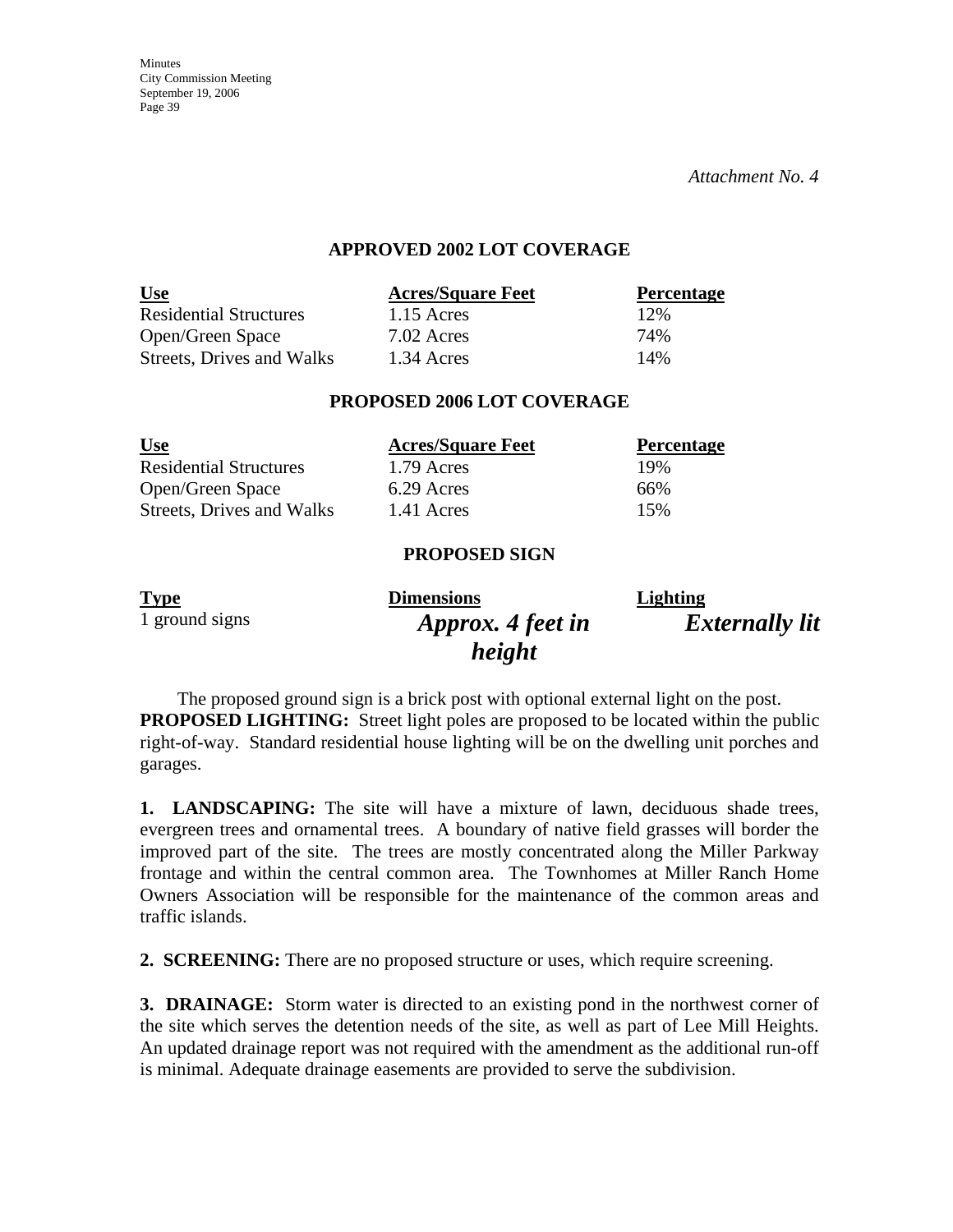**Minutes** City Commission Meeting September 19, 2006 Page 40

**4. CIRCULATION:** Access to lots is from Brianna Court, a circular street, which intersects with Miller Parkway. Sidewalk is provided along the outside of Brianna Court and will connect to sidewalk on Miller Parkway. The minimum off-street parking required for a duplex and single-family dwelling are two spaces per unit. Each home will provide a driveway and two off-street parking spaces, within an enclosed garage. In addition, six off-street guest parking spaces are proposed off Brianna Court.

**5. OPEN SPACE AND COMMON AREA:** The approved PUD notes that 7.2 acres, or 74% of the site, will consist of open green space common area. The proposed amendment reduces open space to 6.29 acres, or 66% of the site.

**6. CHARACTER OF THE NEIGHBORHOOD:** The neighborhood is developing as a mixture of single-family detached and residential townhomes. An I-5 District is in the neighborhood and, for the most part, is undeveloped, except for a federal office building, which is under construction.

**EXISTING USE:** A two-family residential PUD. Dwelling units on Lots 4A/4B to 8A/8B have been constructed. Lot 10A/10B is under construction. Common areas are owned and maintained by a home owner's association.

**PHYSICAL AND ENVIRONMENTAL CHARACTERISTICS:** The land is rolling with ravines along three (3) property lines. The ravines are heavily timbered with rock outcroppings. An existing detention basin is located at the north end of the PUD.

#### **SURROUNDING LAND USE AND ZONING:**

- **(2) NORTH:** Vacant range land owned by USD 383 and Miller Ranch, Unit 3; G-1 District, and R, Single-Family Residential District.
- **(3) SOUTH:** Miller Parkway and undeveloped Miller Ranch Office Park; G-1 District, and I-5, Business Park District.
- **(4) EAST:** Undeveloped neighborhood shopping site proposed as Inverness Townhomes PUD, and single-family homes; I-5 District, C-2, Neighborhood Shopping District, proposed PUD, and R District.
- **(5) WEST:** Single-family residential townhomes and single-family dwelling units; PUD/AO and R District/AO.

#### **GENERAL NEIGHBORHOOD CHARACTER:** see above.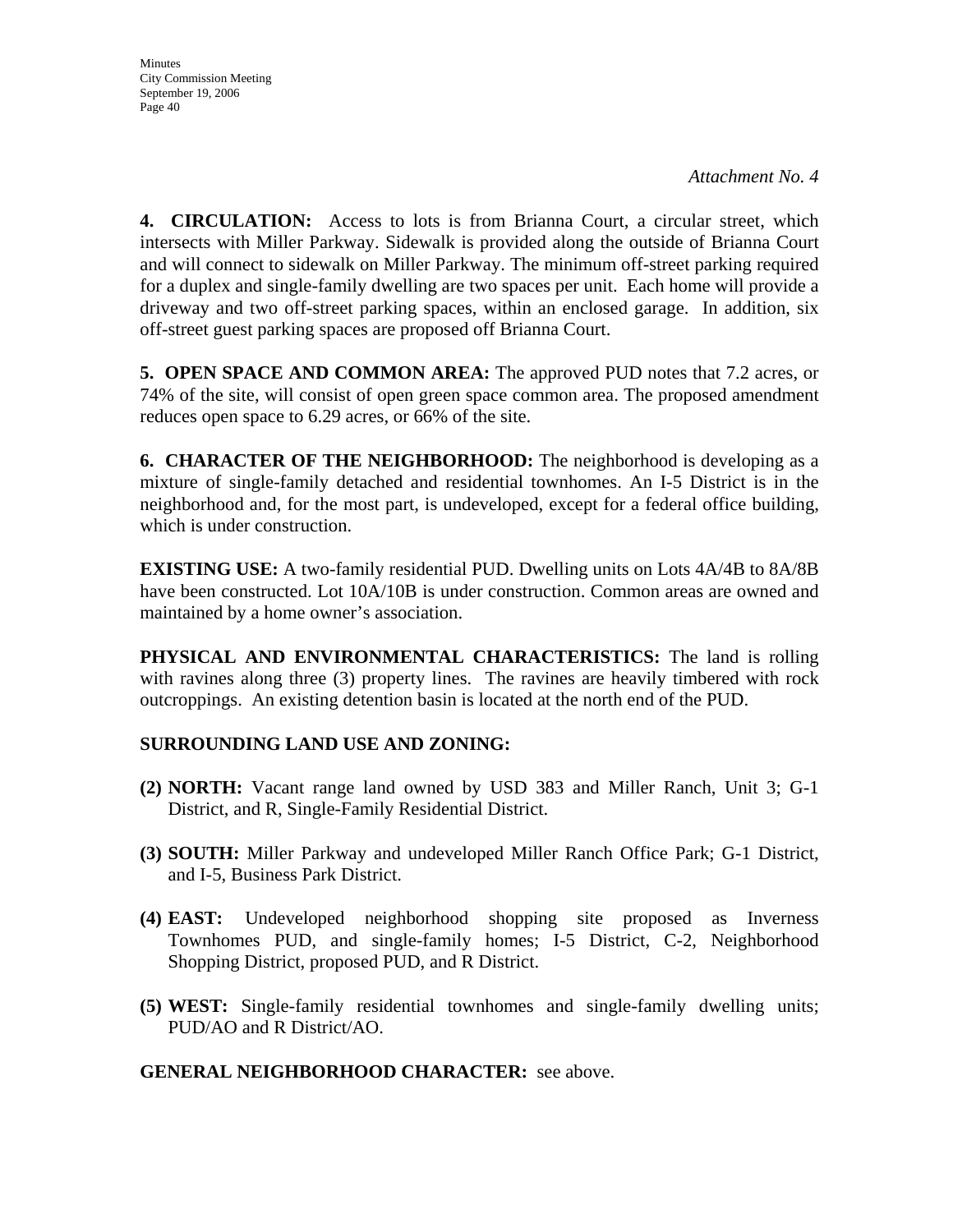**SUITABILITY OF SITE FOR USES UNDER CURRENT ZONING:** The site is zoned and is suitable for two-family dwelling units, subject to Ordinance No. 6254 (attached).

**COMPATIBILITY OF PROPOSED DISTRICT WITH NEARBY PROPERTIES AND EXTENT TO WHICH IT MAY HAVE DETRIMENTAL AFFECTS:** An increase in light, noise and traffic is expected. These impacts are minimal. Three total dwelling units are proposed, which are consistent with the developed low density residential character of the neighborhood.

**CONFORMANCE WITH COMPREHENSIVE PLAN:** The Future Land Use Map of the Manhattan Urban Area Comprehensive Plan designates the site as Residential Low/Medium density (RLM) (*Southwest Planning Area Future land Use Map attached*). Appropriate density range for development in the RLM designation is one-dwelling unit up to 11-dwelling units per net acre. The RLM category is intended to incorporate a range of housing types, from single-family and two-family to townhomes.

Net density is 3 dwelling units per net acre. The existing PUD was found to conform to the Plan in 2002.

CHAPTER 13: SPECIAL PLANNING AREA POLICIES

MILLER RANCH

#### *MR 7: Airport Airspace Regulations*

*Development shall be consistent with established airspace regulations for the Manhattan Regional Airport and the Airport Master Plan.* 

The amendment and rezoning conform to the Comprehensive Plan.

**ZONING HISTORY AND LENGTH OF TIME VACANT AS ZONED:** The Townhomes at Miller Ranch Residential PUD was established in 2002 and is developing with two-family dwelling units.

**CONSISTENCY WITH INTENT AND PURPOSE OF THE ZONING ORDINANCE:** The intent and purpose of the Zoning Regulations is to protect the public health, safety, and general welfare; regulate the use of land and buildings within zoning districts to assure compatibility; and to protect property values. The PUD Regulations are intended to provide a maximum choice of living environments by allowing a variety of housing and building types; a more efficient land use than is generally achieved through conventional development; a development pattern that is in harmony with land use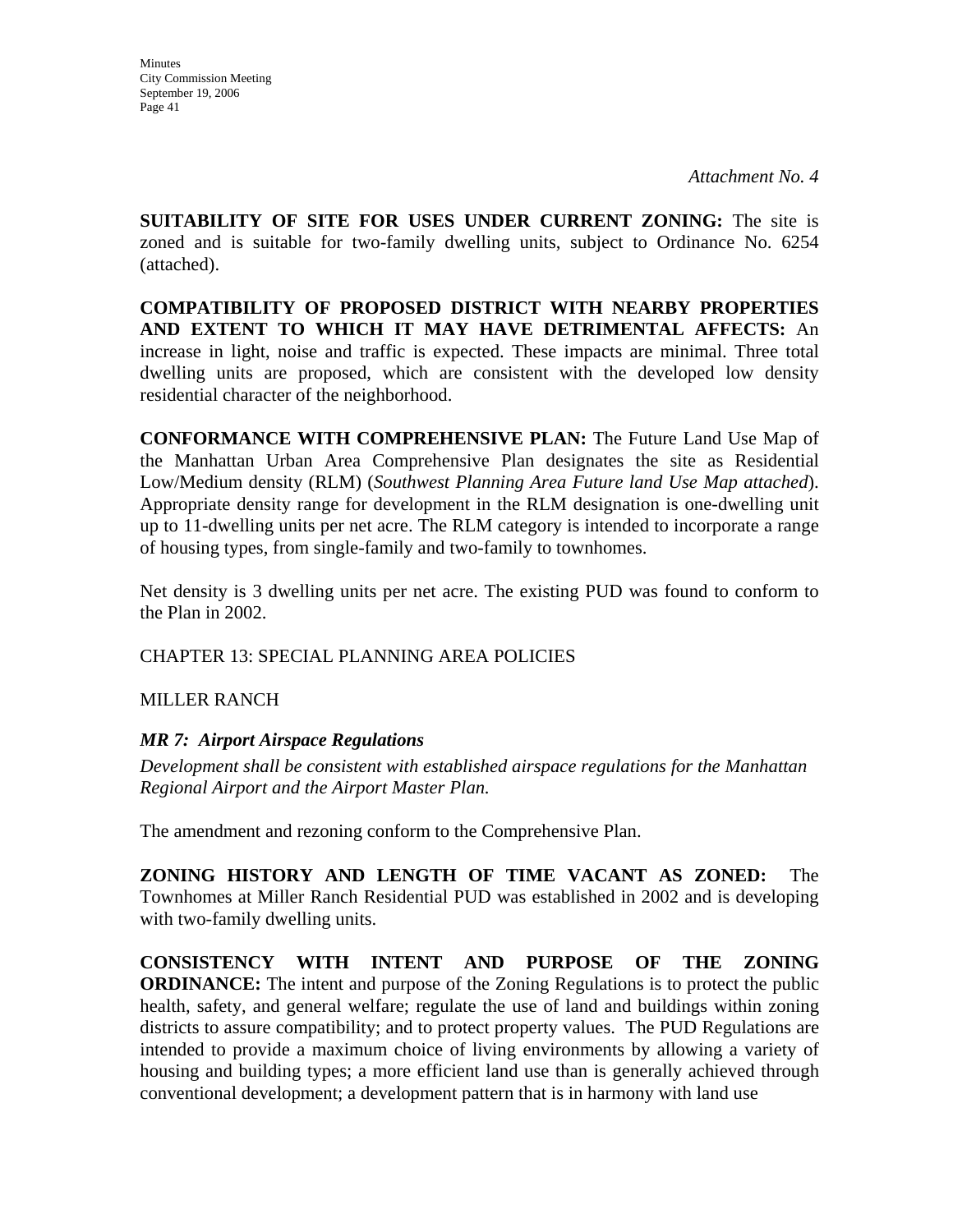*Attachment No. 4* 

density, transportation facilities and community facilities; and a development plan which addresses specific needs and unique conditions of the site which may require changes in bulk regulations or layout. The proposed amendment and addition of the AO District is consistent with the intent and purposes of the Zoning Regulations, and the intent of the PUD Regulations.

The AO District "is intended to promote the use and development of land in a manner that is compatible with the continued operation and utility of the Manhattan Municipal Airport so as to protect the public investment in, and benefit provided by the facility to the region. The district also protects the public health, safety, convenience, and general welfare of citizens who utilize the facility or live and work in the vicinity by preventing the creation or establishment of obstructions or incompatible land uses that are hazardous to the airport's operation or the public welfare."

The site is partially within the Conical Zone, which is, in general terms, established as an airspace that extends outward and upward in relationship to the Airport and is an approach zone height limitation on the underlying land. Future uses (structures and trees, existing and proposed) in the AO District may be required to obtain an Airport Compatible Use Permit, unless circumstances indicate that the structure or tree has less than 75 vertical feet of height above the ground and does not extend above the height limits prescribed for the Conical Zone.

**RELATIVE GAIN TO THE PUBLIC HEALTH, SAFETY AND WELFARE THAT DENIAL OF THE REQUEST WOULD ACCOMPLISH, COMPARED WITH THE HARDSHIP IMPOSED UPON THE APPLICANT:** There appears to be no relative gain to the public, which denial would accomplish. The AO District requires that future uses be reviewed in order to protect airspace. No adverse impacts to the public are expected. There may be a hardship to the applicant if the amendment and rezoning are denied

**ADEQUACY OF PUBLIC FACILITIES AND SERVICES:** The site is served by public street, sanitary sewer and water. Services are adequate.

#### **OTHER APPLICABLE FACTORS:** None.

#### **STAFF COMMENTS:**

City Administration recommends approval of the proposed Amendment of the Final Development Plan of The Townhomes at Miller Ranch and Ordinance No. 6254, and, the rezoning of a part of The Townhomes at Miller Ranch from PUD, Residential Planned Unit Development, to PUD, Residential Planned Unit Development, with AO, Airport Overlay District, the following conditions: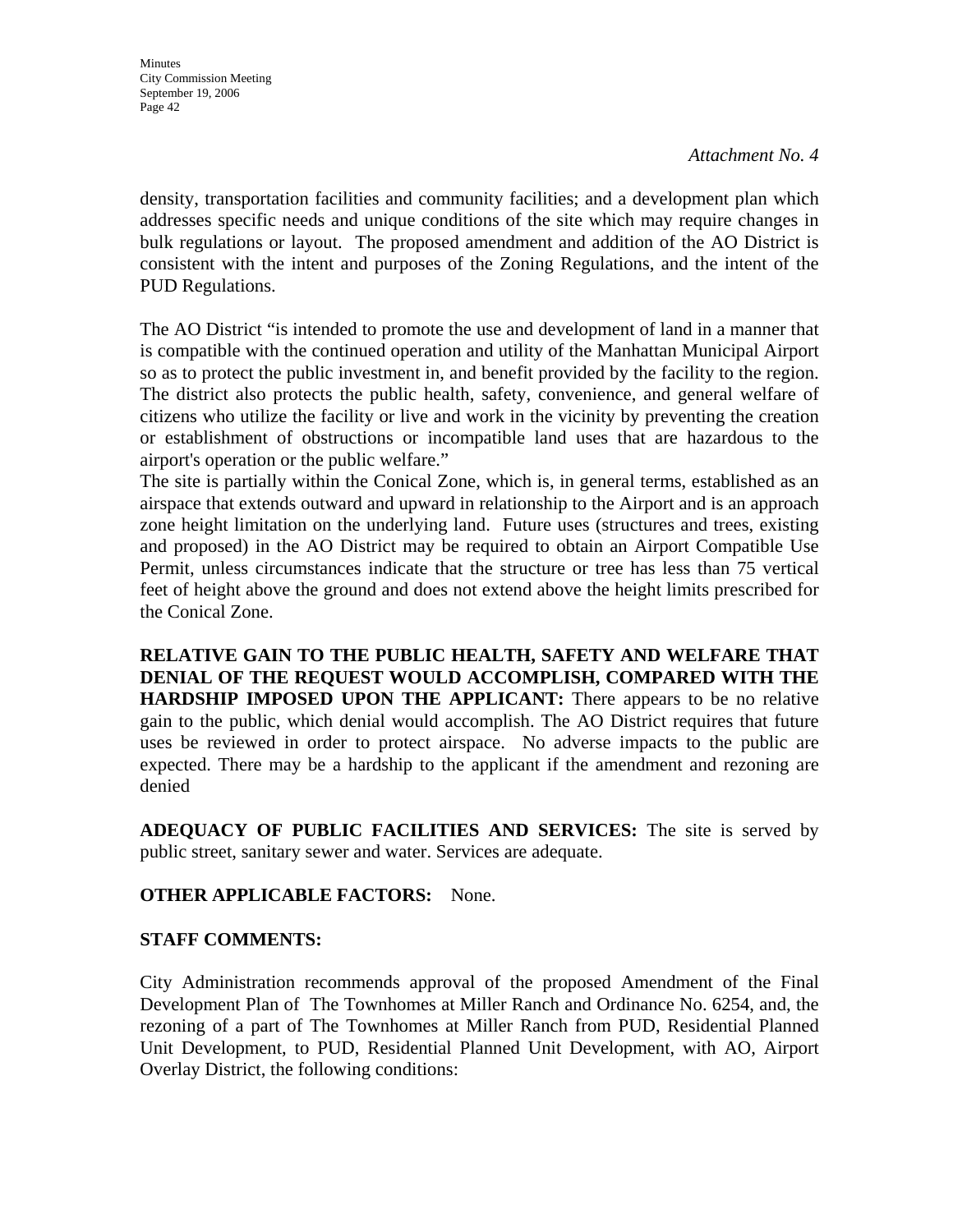- 1. Permitted uses shall include single-family dwelling unit and two-family dwelling units.
- 5. Landscaping and irrigation shall be provided pursuant to a Landscaping Performance Agreement between the City and the owner, which shall be entered into prior to issuance of a building permit.
- 6. All landscaping and irrigation shall be maintained in good condition.
- 7. Signs shall be provided as proposed and shall include exempt signage described in Article VI, Section 6-104 (A)(1),(2),(4),(5),(7) and (8); and Section 6-104 (B)(2), of the Manhattan Zoning Regulations.

### **ALTERNATIVES:**

- 5. Recommend approval of the proposed Amendment of the Final Development Plan of The Townhomes at Miller Ranch and Ordinance No. 6254, and, the rezoning of a part of The Townhomes at Miller Ranch from PUD, Residential Planned Unit Development, to PUD, Residential Planned Unit Development, with AO, Airport Overlay District , stating the basis for such recommendation.
- 6. Recommend approval of the proposed Amendment of the Final Development Plan of The Townhomes at Miller Ranch Residential Planned Unit Development, and modify the conditions, and any other portions of the proposed PUD, to meet the needs of the community as perceived by the Manhattan Urban Area Planning Board, stating the basis for such recommendation, and indicating the conditions of approval.
- 7. Recommend denial of the proposed Amendment and rezoning, stating the specific reasons for denial.
- 8. Table the proposed Amendment and rezoning to a specific date, for specifically stated reasons.

## **POSSIBLE MOTION:**

The Manhattan Urban Area Planning Board recommends approval of the proposed Amendment of the Final Development Plan of The Townhomes at Miller Ranch and Ordinance No. 6254, and, the rezoning of a part of The Townhomes at Miller Ranch from PUD, Residential Planned Unit Development, to PUD, Residential Planned Unit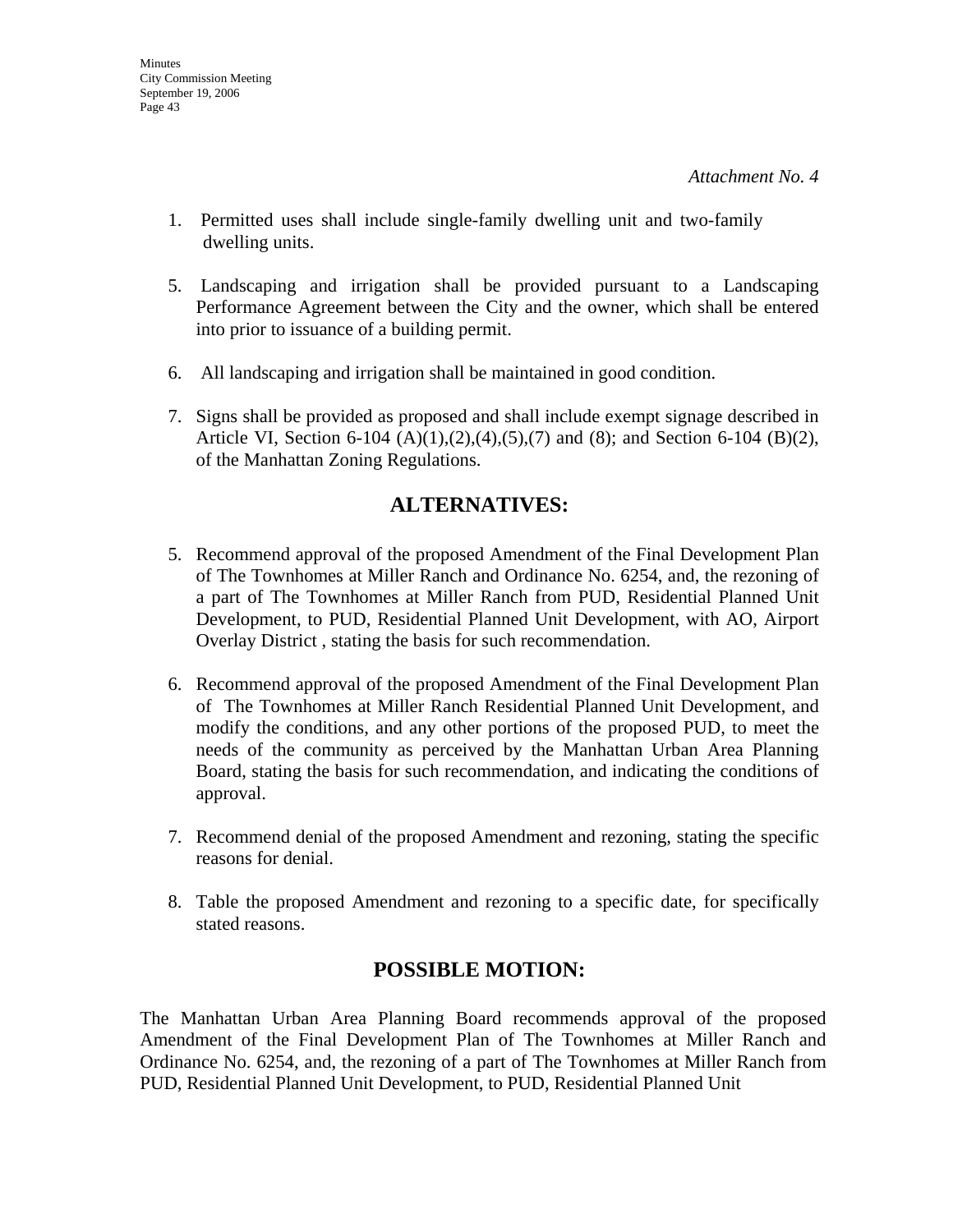*Attachment No. 4* 

Development, with AO, Airport Overlay District, based on the findings in the Staff Report, with the four (4) conditions recommended by City Administration.

**PREPARED BY:** Steve Zilkie, AICP, Senior Planner

**DATE:** August 13. 2006

06019 number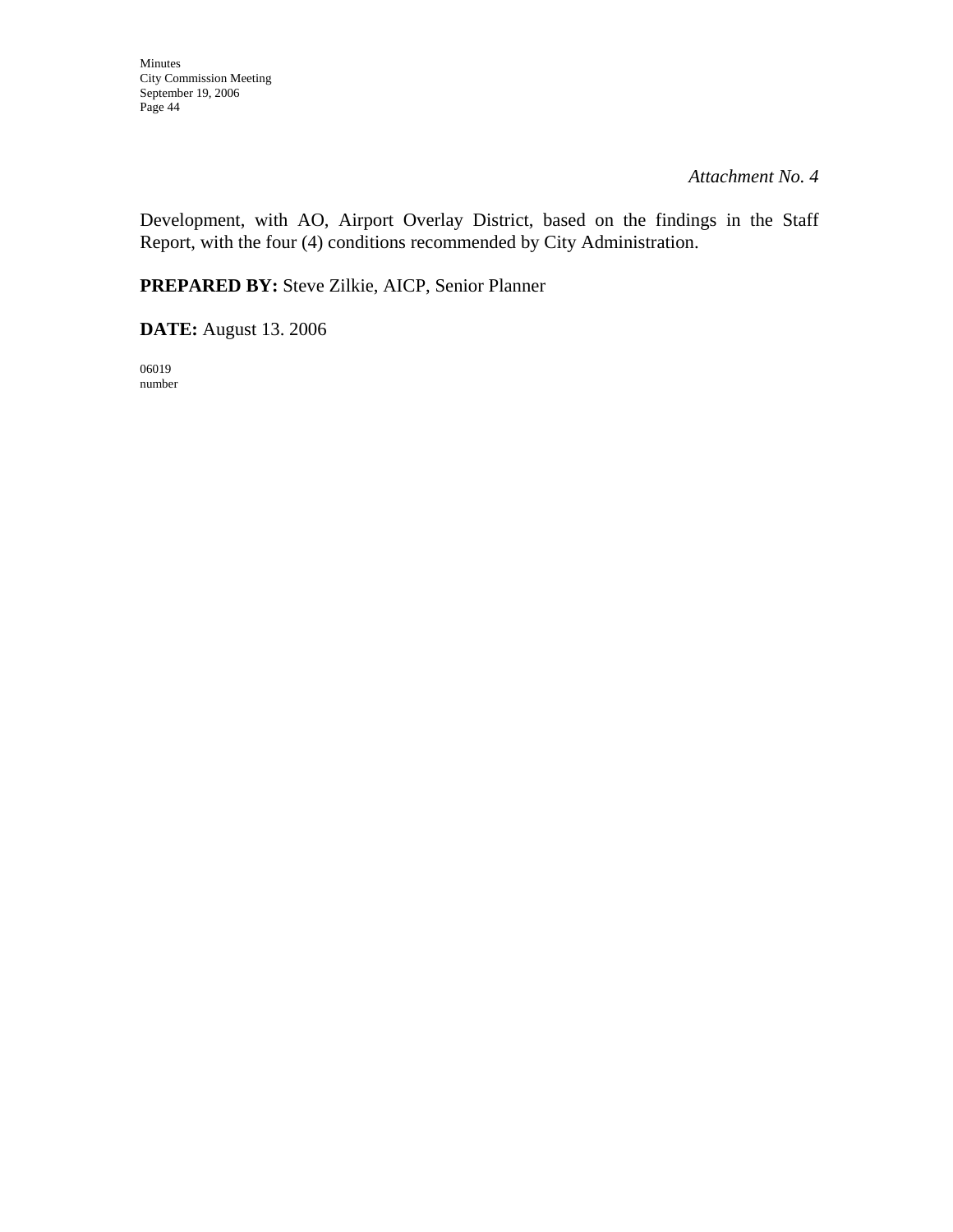#### **STAFF REPORT**

#### **ON AN APPLICATION TO REZONE PROPERTY**

**FROM:** County G-1, General Agricultural District

**TO:** Two tracts of land in the proposed Scenic Meadows Addition:

Tract 1, an approximate 77-acre tract, rezone to: R-1, Single-Family Residential District with AO, Airport Overlay District.

Tract 2, an approximate 40-acre tract, rezone to: R, Single-Family Residential District with AO, Airport Overlay District.

**APPLICANT/OWNER:** Frank A. Tillman, Tillman Partners LLC

**ADDRESS:** 1328 Sharingbrook Drive, Manhattan, KS 66503

**LOCATION:** generally located 2,600 feet north of the intersection of Eureka Drive and Scenic Drive along the east side of South Scenic Drive, which is at the northern edge of the Eureka Valley, on the east side of South Scenic Drive and north of the Faith Baptist Church, 1001 S. Scenic Drive

AREA: approximately 117-acres.

#### **DATE OF PUBLIC NOTICE PUBLICATION:** Monday, May 29, 2006

**DATE OF PUBLIC HEARING: PLANNING BOARD:** Monday, June 19, 2006 **CITY COMMISSION:** Tuesday, August 1, 2006

**EXISTING USE:** Agricultural fields, woodlands, including steeply sloped wooded areas, and wetland.

**PHYSICAL AND ENVIRONMENTAL CHARACTERISTICS:** A portion of the site is in the 100 Year Flood Plain. Drainage is to the south and east. Cultivated farm fields separated by a wooded area. The northern portion of the site is a steeply sloped wooded area. There is a wetland in the southern portion of the site, as well as streams designated as Waters of the U.S.

#### **SURROUNDING LAND USE AND ZONING:**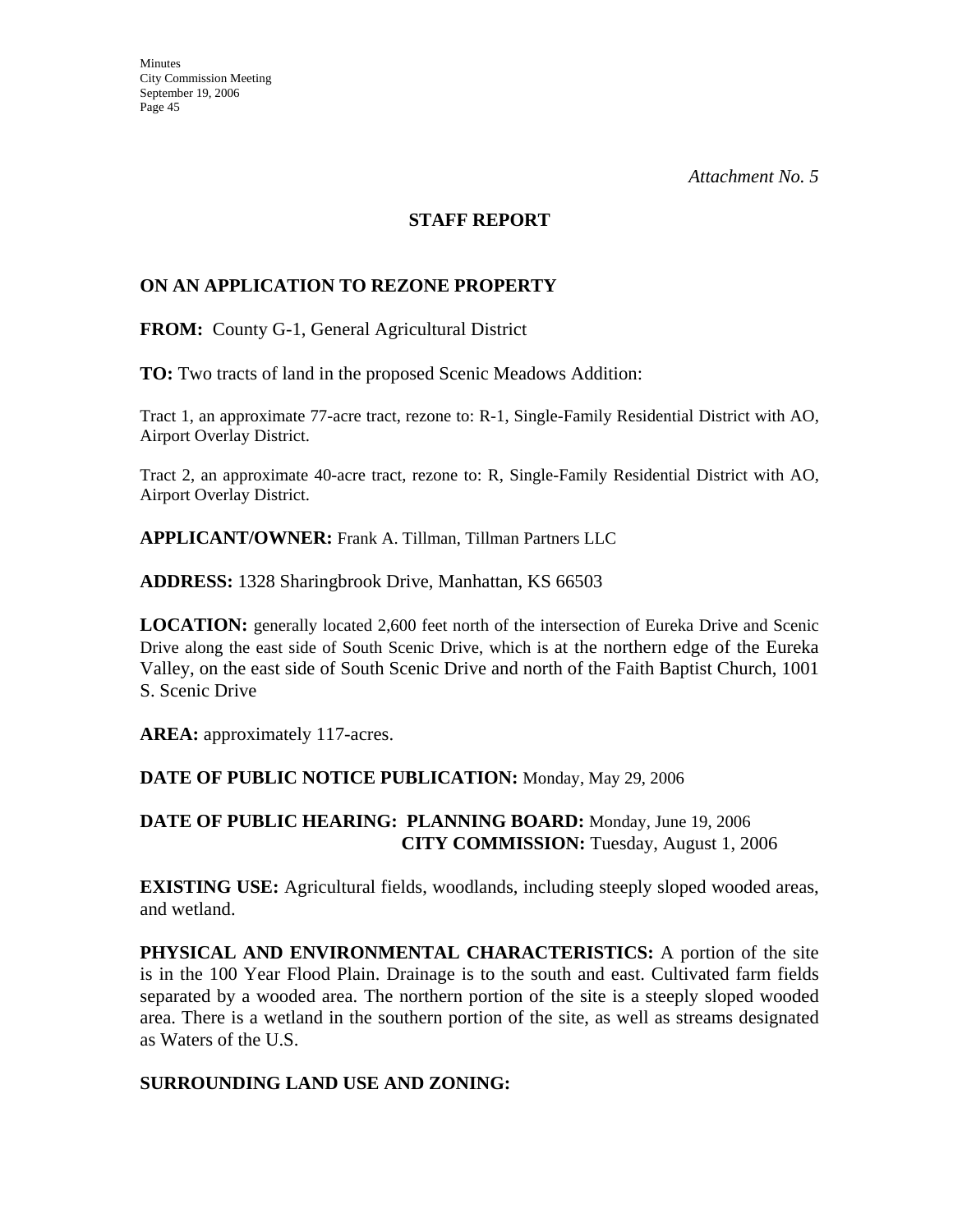- **(1) NORTH:** rangeland, and single-family dwelling; G-1 District.
- **(2) SOUTH:** church, agricultural fields; G-1 District.
- **(3) EAST:** agricultural fields; G-1 District.
- **(4) WEST:** agricultural fields; G-1 District.

**GENERAL NEIGHBORHOOD CHARACTER:** Generally characterized as an agricultural neighborhood with rural residential uses to the north. There has been faster than anticipated residential growth in the Miller Ranch Planning Area to the north and northeast. Developments such as Lee Mill Heights and Stone Pointe in the Miller Ranch area may approach the boundary of Scenic Meadows within the next several years, assuming the City continues to expand at the present rate.

**SUITABILITY OF SITE FOR USES UNDER CURRENT ZONING:** The site is suitable for the agricultural purposes of the G-1 District.

**COMPATIBILITY OF PROPOSED DISTRICT WITH NEARBY PROPERTIES AND EXTENT TO WHICH IT MAY HAVE DETRIMENTAL AFFECTS:** An increase in light, noise, and traffic can be expected with the proposed Scenic Meadows Addition, which will consist of approximately 142 single-family dwelling units. Rural residential uses to the north should not be adversely affected. A church abutting the southern boundary of the site should not be adversely impacted.

#### **CONFORMANCE WITH COMPREHENSIVE PLAN:**

#### Southwest Planning Area

The 117-acre site is shown on the Southwest Planning Area Future Land Use map of the Comprehensive Plan as a combination of Agriculture, Environmentally Sensitive Areas and Residential Low/Medium Density (RLM). The RLM portion is a small area located in the northeastern part of the site on an upper ridge, with the remainder of the site designated agricultural and environmentally sensitive areas. Policy statements are in Chapter 4 of the Comprehensive Plan.

#### **Residential Low/Medium Density (RLM) Policies**

The RLM category is most often characterized by single-family, single-family attached, duplex, and town homes. Densities in the RLM designation range between less than one dwelling unit/acre up to 11 dwelling units per net acre. Residential Low/Medium Density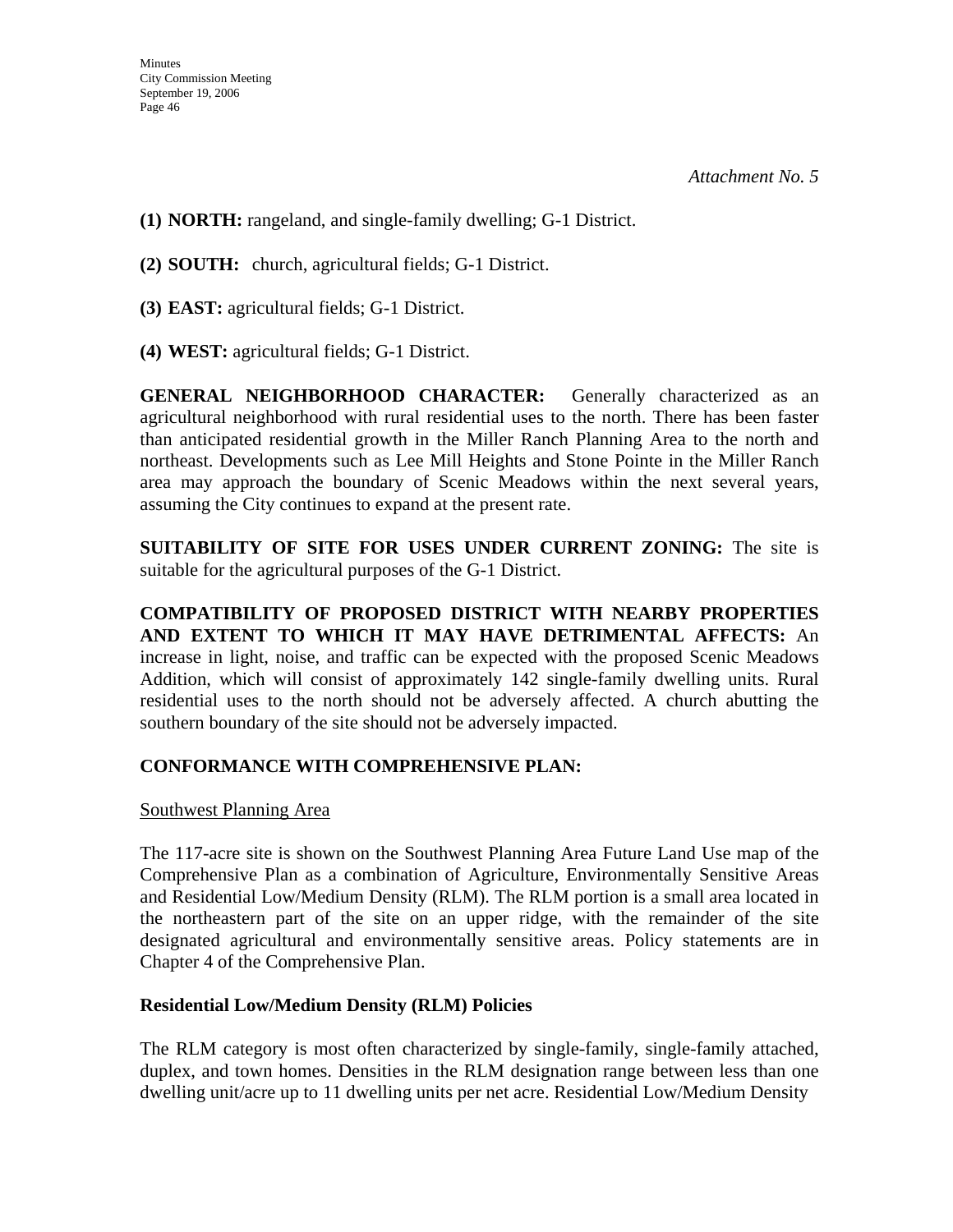*Attachment No. 5* 

neighborhoods typically should be located where they have convenient access and are within walking distance to community facilities and services that will be needed by residents of the neighborhood, including schools, shopping areas, and other community facilities.

#### **Agricultural Policies**

Agricultural areas are primarily areas for farming, ranching, and other agriculturally related uses and very low density rural residential. The Agricultural category can be characterized in several ways, including: areas that are not anticipated to be developed within the 20-year planning horizon of this plan; areas which are encouraged to continue to be used for agriculture within the context of both market demand and the desires of individual property owners; and, residences, which are typically limited to those for owners/operators of the agricultural enterprise.

#### **Environmental Values and Constraints Policies**

Environmentally sensitive constraints on the site consist of steep slope, 100 and 500 Year Flood Plain, the Conical zone of the Airport, wetlands, and secondary streams. As noted on the Environmental Values and Constraints Map, steep slope and wetland areas, both within the site and in other areas in the community, were identified by the Northern Flinthills Audubon Society as natural areas of highest priority for preservation. A small portion of the site is identified as Prime Agricultural Land. Steep slopes of greater than 20%, wetlands, secondary stream corridors, and flood plains should incorporate sensitive design practices to minimize physical and environmental impacts, reduce excessive grading of natural topography and excessive removal of natural vegetation. Policy statements are in Chapter 5 of the Comprehensive Plan.

#### **Eureka Valley Special Planning Area Policies**

The site is located at the northeast edge of the Eureka Valley Special Planning Area as described in Chapter 13 of the Comprehensive Plan. The Eureka Valley is intended to be an area for service industrial, office and research park, and limited heavy industrial uses in targeted areas. Commercial uses are encouraged within employment areas to serve employees. Future development should be compatible and consistent with the goals and policies of the Airport Master Plan. Wetlands should be protected.

Growth Management policies in Chapter 4 of the Comprehensive Plan encourage: the City and County to strive to balance outward growth and redevelopment of established areas; locate future urban development within the geographical limits of the Urban Service Area Boundary; ensure that all development within these areas shall be compatible with the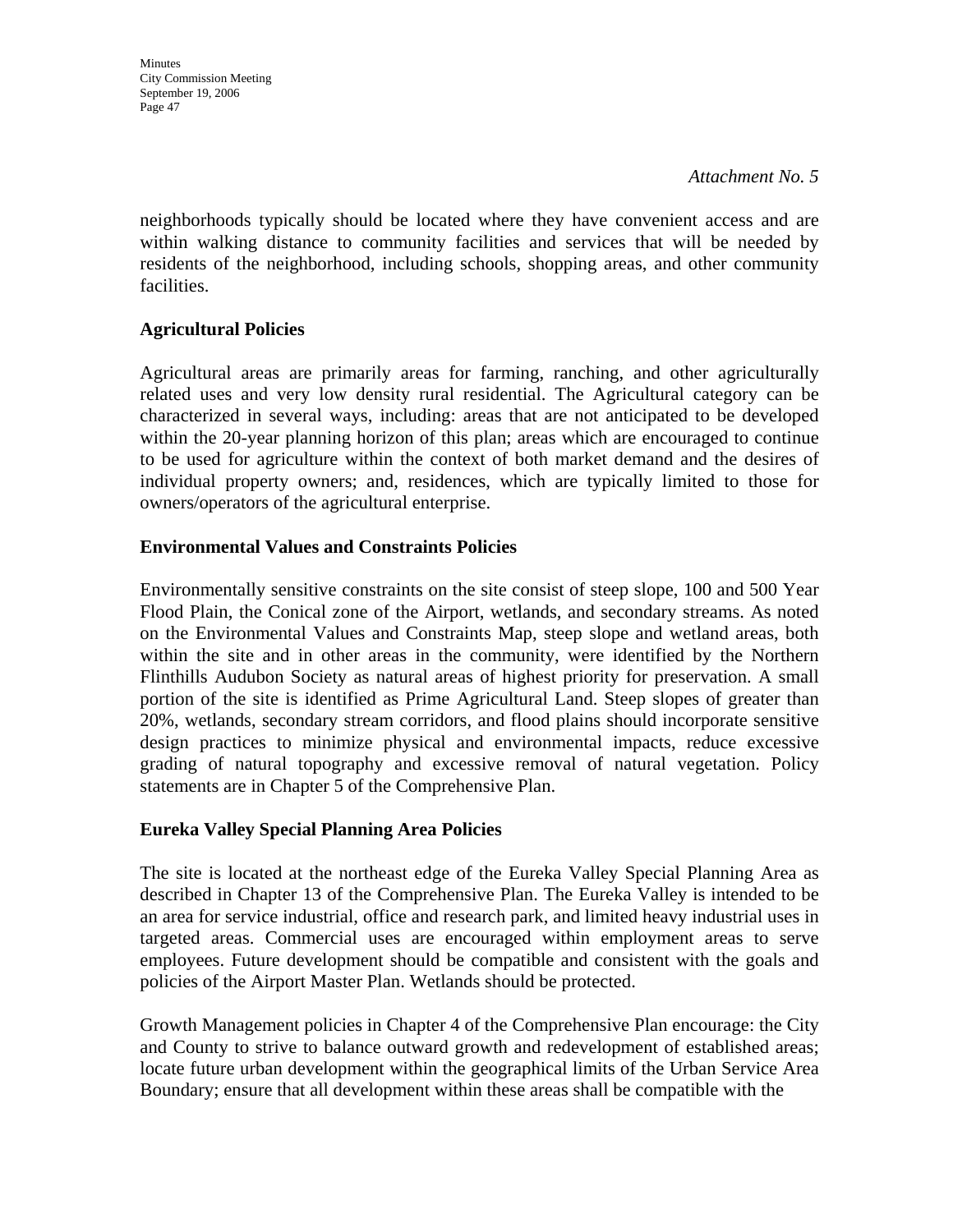**Minutes** City Commission Meeting September 19, 2006 Page 48

future vision and principles of this Comprehensive Plan; and, consider new growth based on the adequacy of facilities and services, environmental constraints and market considerations. Leapfrog development should be minimized by efficient use of services.

**ZONING HISTORY AND LENGTH OF TIME VACANT AS ZONED:** The site has remained vacant, except for those areas used for agricultural purposes. The site has been zoned G-1 District for an undetermined length of time. An application to plat and rezone the site to a Planned Unit Development was submitted to the Riley County Planning and Development Department and was tabled at the May 15, 2006, Manhattan Urban Area Planning Board for a maximum of one year in order for annexation, rezoning, and platting requests to proceed through the City.

**CONSISTENCY WITH INTENT AND PURPOSE OF THE ZONING ORDINANCE:** The intent and purpose of the Zoning Regulations is to protect the public health, safety, and general welfare; regulate the use of land and buildings within zoning districts to assure compatibility; and to protect property values.

The R-1, Single-Family Residential District, is designed to provide a single-family dwelling zone at a density no greater than one dwelling unit per 6,500 square feet. Minimum lot area is 6,500 square feet for a single-family dwelling. The R, Single-Family Residential District, is designed to provide a single-family dwelling zone at a density no greater than one dwelling unit per 10,000 square feet. Minimum lot area is 10,000 square feet for a single-family dwelling. The sites are adequate in area to conform to the requirements of the Zoning Regulations.

Lots located in the 100 Year Flood Plain are subject to the requirements of the Flood Plain Regulations of the Manhattan Zoning Regulations, which require homes to be elevated on fill with the lowest enclosed floor, including a basement, to be at least one foot above the 100 Year Flood elevation..

The AO District "is intended to promote the use and development of land in a manner that is compatible with the continued operation and utility of the Manhattan Municipal Airport so as to protect the public investment in, and benefit provided by the facility to the region. The district also protects the public health, safety, convenience, and general welfare of citizens who utilize the facility or live and work in the vicinity by preventing the creation or establishment of obstructions or incompatible land uses that are hazardous to the airport's operation or the public welfare."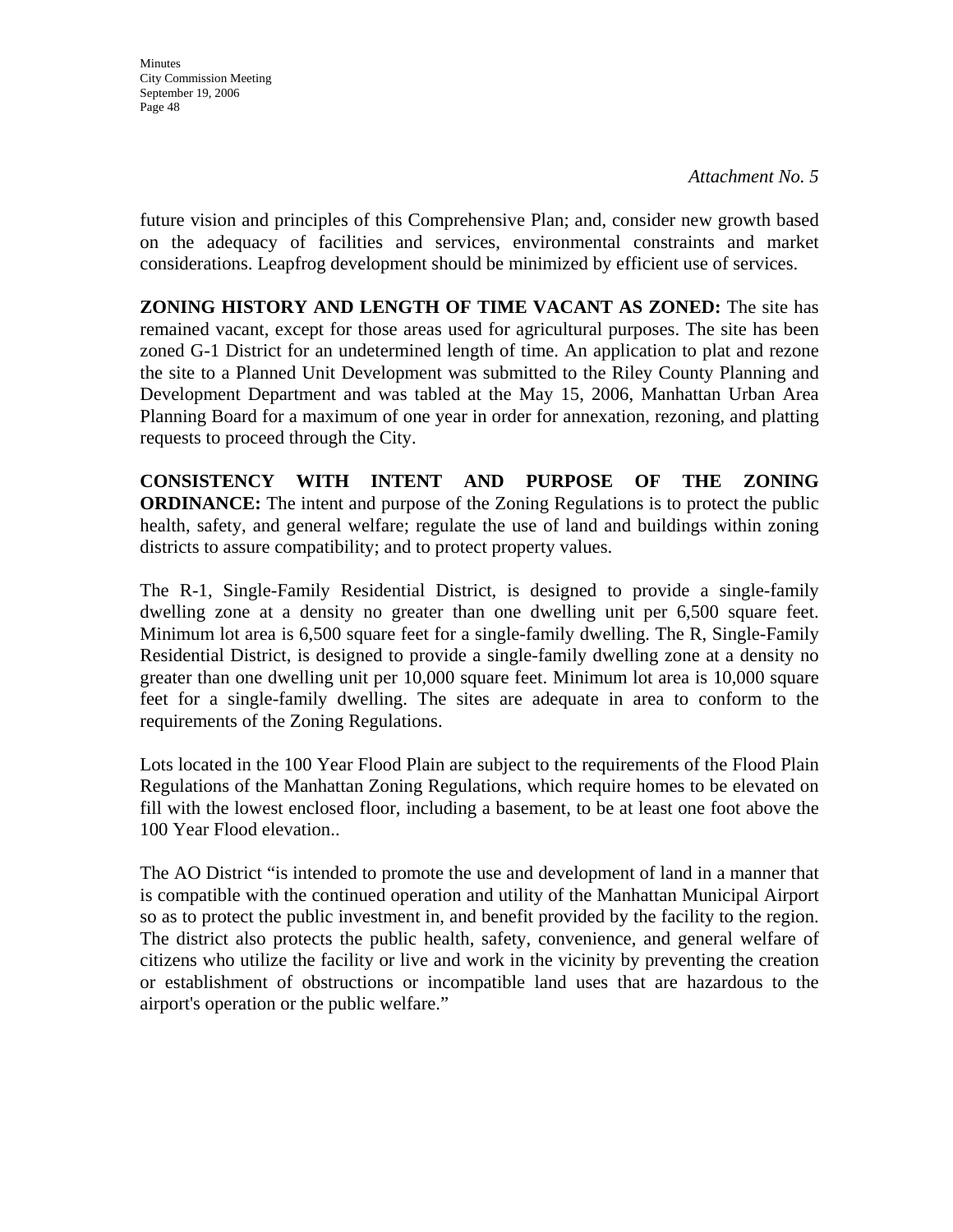**Minutes** City Commission Meeting September 19, 2006 Page 49

The site is within the Conical Zone, which in general terms, is an airspace that extends outward and upward in relationship to the Airport and is an approach zone height limitation on the underlying land. Future uses (structures and trees, existing and proposed) in the AO District may be required to obtain an Airport Compatible Use Permit, unless circumstances indicate that the structure or tree has less than 75 vertical feet of height above the ground and does not extend above the height limits prescribed for the Conical Zone.

**RELATIVE GAIN TO THE PUBLIC HEALTH, SAFETY AND WELFARE THAT DENIAL OF THE REQUEST WOULD ACCOMPLISH, COMPARED WITH THE HARDSHIP IMPOSED UPON THE APPLICANT:** The applicant has requested water and sanitary sewer services from the City in order to protect the public health, safety, and welfare. If City services are not provided, the applicant would likely request alternative services from Riley County. Denial of the request may be an adverse impact on the future public living in Scenic Meadows, if City services are not provided. It may be a hardship on the applicant if the rezoning is denied.

**ADEQUACY OF PUBLIC FACILITIES AND SERVICES:** The 117-acre tract is within the Urban Service Area and can be served by public improvements, including street (South Scenic Drive), water (located along South Scenic Drive), fire service (located at the Manhattan Regional Airport), and sanitary sewer, which must be extended to the site from approximately 2,000 feet to the southeast at an existing sanitary sewer lift station near K-18 highway. Easements across adjacent property must be obtained for sanitary sewer to be provided.

**OTHER APPLICABLE FACTORS:** The Preliminary Plat of the Scenic Meadows Addition will be considered by the Manhattan Urban Area Planning Board on June 19, 2006. Approval of the Plat is subject to the requirements of the Manhattan Urban Area Subdivision Regulations.

**STAFF COMMENTS:** In general, the rezonings to R/AO and R-1/AO do not conform to the Comprehensive Plan based on policy statements in the Comprehensive Plan for the Eureka Valley Special Planning area. However, as a growth management issue, and if it is assumed the site will be developed as proposed, then Scenic Meadows must be served with City water and sanitary sewer services because the proposed subdivision is located in the Urban Service Area. Subdivisions, which are in the Urban Service Area, are required to be designed to conform to City design standards for services and storm water requirements. Alternative rural services to serve the subdivision would be inconsistent with the Comprehensive Plan, as well as contrary to the public interest. Rural alternative systems should not be encouraged as the site is in the Urban Service Area.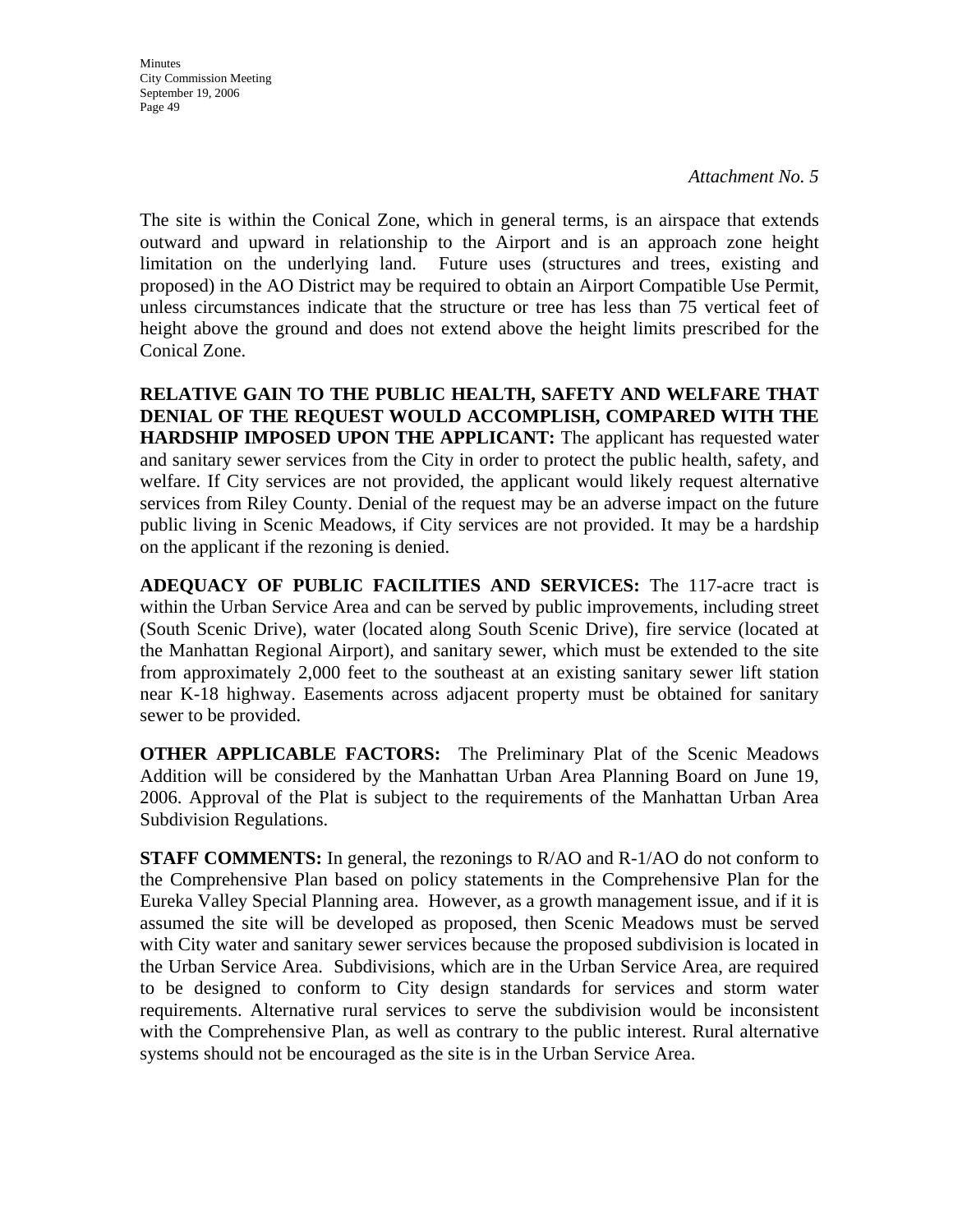*Attachment No. 5* 

Based on growth factors and the importance of ensuring that Scenic Meadows is served with the full range of City services, rather than rural alternative services, City Administration recommends approval of the rezonings of the Scenic Meadows Addition, from County G-1, General Agricultural District, to: Tract 1, rezone to: R-1, Single-Family Residential District with AO, Airport Overlay District; and, Tract 2, rezone to: R, Single-Family Residential District with AO, Airport Overlay District.

### **ALTERNATIVES:**

- 1. Recommend approval of the proposed rezoning of Scenic Meadows Addition from County G-1, General Agricultural District, to: Tract 1, rezone to: R-1, Single-Family Residential District with AO, Airport Overlay District; and, Tract 2, rezone to: R, Single-Family Residential District with AO, Airport Overlay District, stating the basis for such recommendation.
- 2. Recommend denial of the proposed rezoning, stating the specific reasons for denial.
- 3. Table the proposed rezoning to a specific date, for specifically stated reasons.

### **POSSIBLE MOTION:**

The Manhattan Urban Area Planning Board recommends approval of the proposed rezoning of Scenic Meadows Addition from County G-1, General Agricultural District, to: Tract 1, rezone to: R-1, Single-Family Residential District with AO, Airport Overlay District; and, Tract 2, rezone to: R, Single-Family Residential District with AO, Airport Overlay District, based on the findings in the Staff Report .

**PREPARED BY:** Steve Zilkie, AICP, Senior Planner

**DATE:** June 14, 2006 06012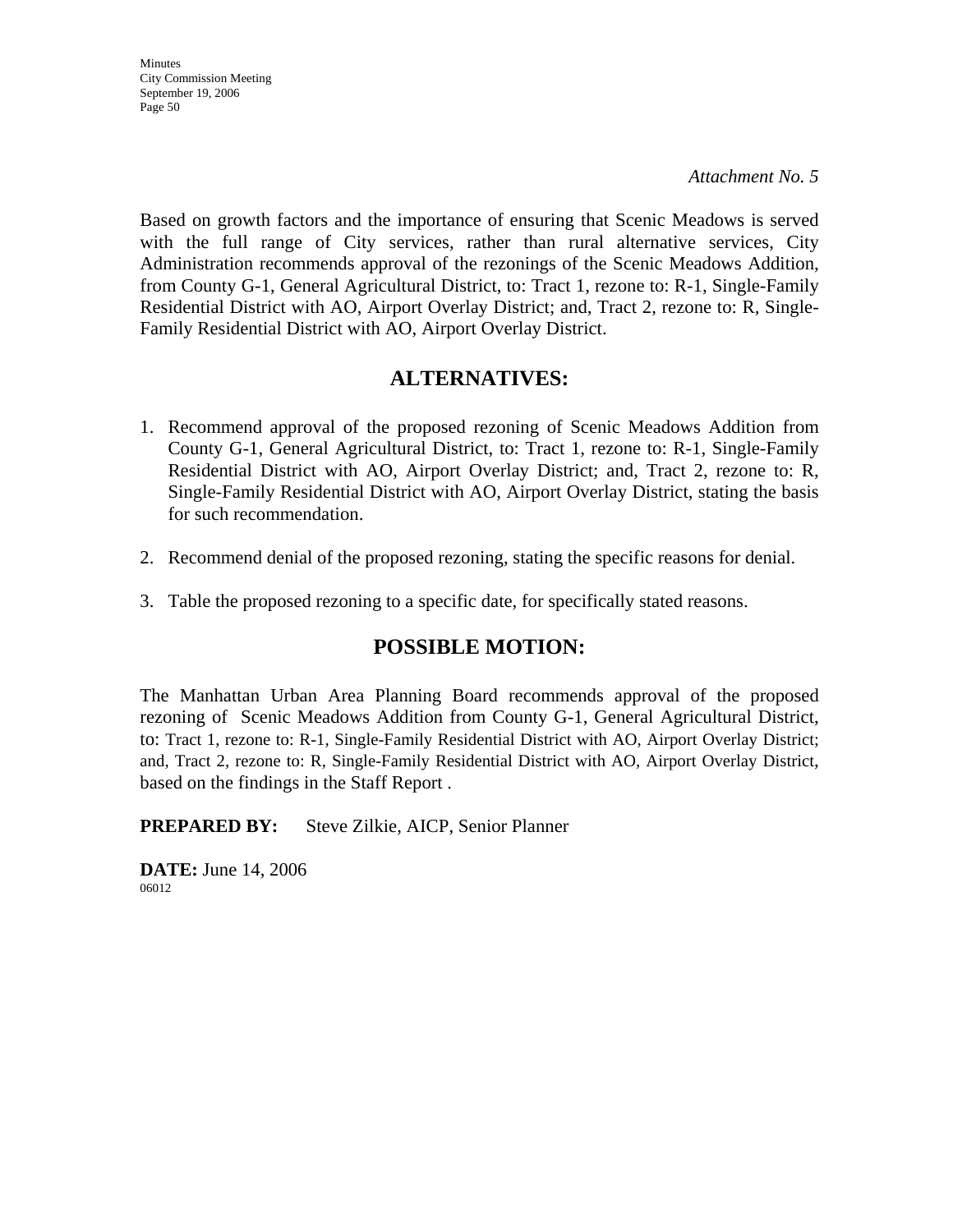

# INTER-OFFICE MEMORANDUM

| DATE:        | <b>July 31, 2006</b>                                                                                                                            |
|--------------|-------------------------------------------------------------------------------------------------------------------------------------------------|
| TO:          | Manhattan Urban Area Planning Board                                                                                                             |
| <b>FROM:</b> | <b>Bret (Bee) Martin, Planning Intern</b>                                                                                                       |
| RE:          | <b>Proposed Amendment to the Manhattan Zoning Regulations to Allow</b><br>Dog Washes as a Conditional Use in the I-2, Industrial Park District. |

#### **BACKGROUND**

Tom Abbott (attachment) has requested a text amendment to the Manhattan Zoning Regulations to modify Article IV, District Regulations, Section 4-302, I-2, Industrial Park District, (B)(2) Conditional Uses, in order to allow "Dog washes" as a Conditional Use. The applicant's proposed amendment reads, "Car, truck and dog washes." The proposed wording expands the existing the vehicle wash facilities, car and truck washes, which are a Conditional Use in the I-2 District and specifically allows only dog washes.

The applicant currently owns a self-storage and car wash facility located at 470 and 480 McCall Road on one 4.44-acre lot, where the proposed dog wash is to be located. In January, 2002, the car wash at 470 McCall Road, under different ownership, was granted a Conditional Use for a car/truck wash in the I-2 District. The Zoning Regulations do not include "dog washes" as a permitted or conditional use, and the amendment is necessary for Abbott to be able to apply for a Conditional Use Permit to include a dog wash as a use at the existing car wash.

The term "Dog Washes" is not defined in the Manhattan Zoning Regulations, and currently, dog washes are not a permitted or conditional use in any district within the City; however, Pet Grooming Shops are a permitted use in certain commercial districts. The applicant currently owns a car wash at the intersection of Bluemont Avenue and N.  $12<sup>th</sup>$ Street, which is in the C-3, Aggieville Business District. The dog wash at the Aggieville location is allowed because Pet Grooming Shops are a permitted use in the C-3 District. The existing dog wash facility in Aggieville is a small self-contained unit with a walk-up wash basin for pets, with coin operated washing devices, cleaning materials, and bags for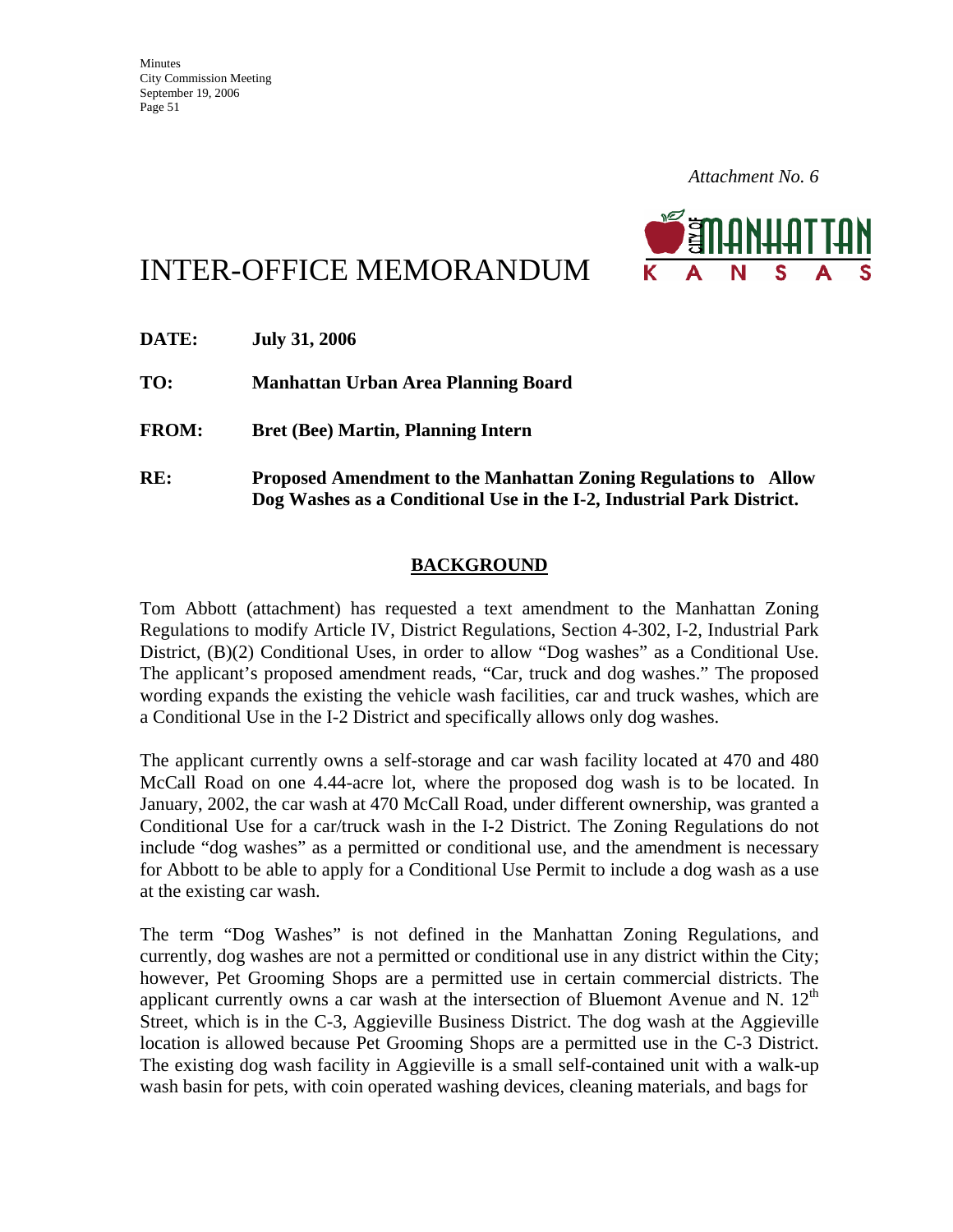*Attachment No. 6* 

any animal waste attached to the walls of a partially enclosed metal washing area (see attached picture). The single washing area on the property is located between two sets of two wash bays for cars.

Dog washes exist in many communities in the U.S., both as indoor and outdoor self-serve facilities. Dog washes have been permitted either as a conditional use or accessory use in a number of different zones in these communities ranging from commercial to industrial. City Administration's research found that during an analysis of communities in various states, the most common way to address the zoning necessity of dog washes is to treat it as a conditional use.

Through discussions with cities, City Administration determined that no major health or general welfare issues or concerns were emphasized. Some minor concerns included the filtration of dog hair from getting into the City's wastewater system; the possible corrosive or toxic nature of chemicals used for animal bathing or other fluids generated getting into the wastewater system; and whether or not an attendant would be present to clean bathing tubs or remove any potential animal waste on-site. All of these issues were concerns, whether the proposed use would be indoors or outdoors. Every community contacted expressed the concern of pet hair filtration, and most expressed the concern of having an attendant present on-site to ensure the facility is clean and free of animal waste. These concerns can be addressed through the conditional use process.

Within commercial and industrial districts, noise from animals was not conveyed as a concern in other communities. In one community that included dog washes as an accessory use to a proposed car wash with a conditional use application, City Administration, the Governing Body, and the Planning and Zoning Commission had no concerns regarding the dog wash as a part of the car wash. In that particular case, because the proposed facility abuts an airport, additional noise from the pet wash use was not a concern. Generally, in the communities surveyed, in areas where noise levels are not as serious of a concern, dog washes have been permitted to operate. (See attached pictures for existing dog washes in other communities.)

#### **AMENDMENTS TO THE TEXT OF THE ZONING REGULATIONS**

When a proposed amendment results in a change to the text of the Zoning Regulations, the report from the Planning Staff shall contain a statement as to the nature and effect of the proposed amendment, and determinations as to the following:

#### **WHETHER SUCH CHANGE IS CONSISTENT WITH THE INTENT AND PURPOSE OF THE ZONING REGULATIONS**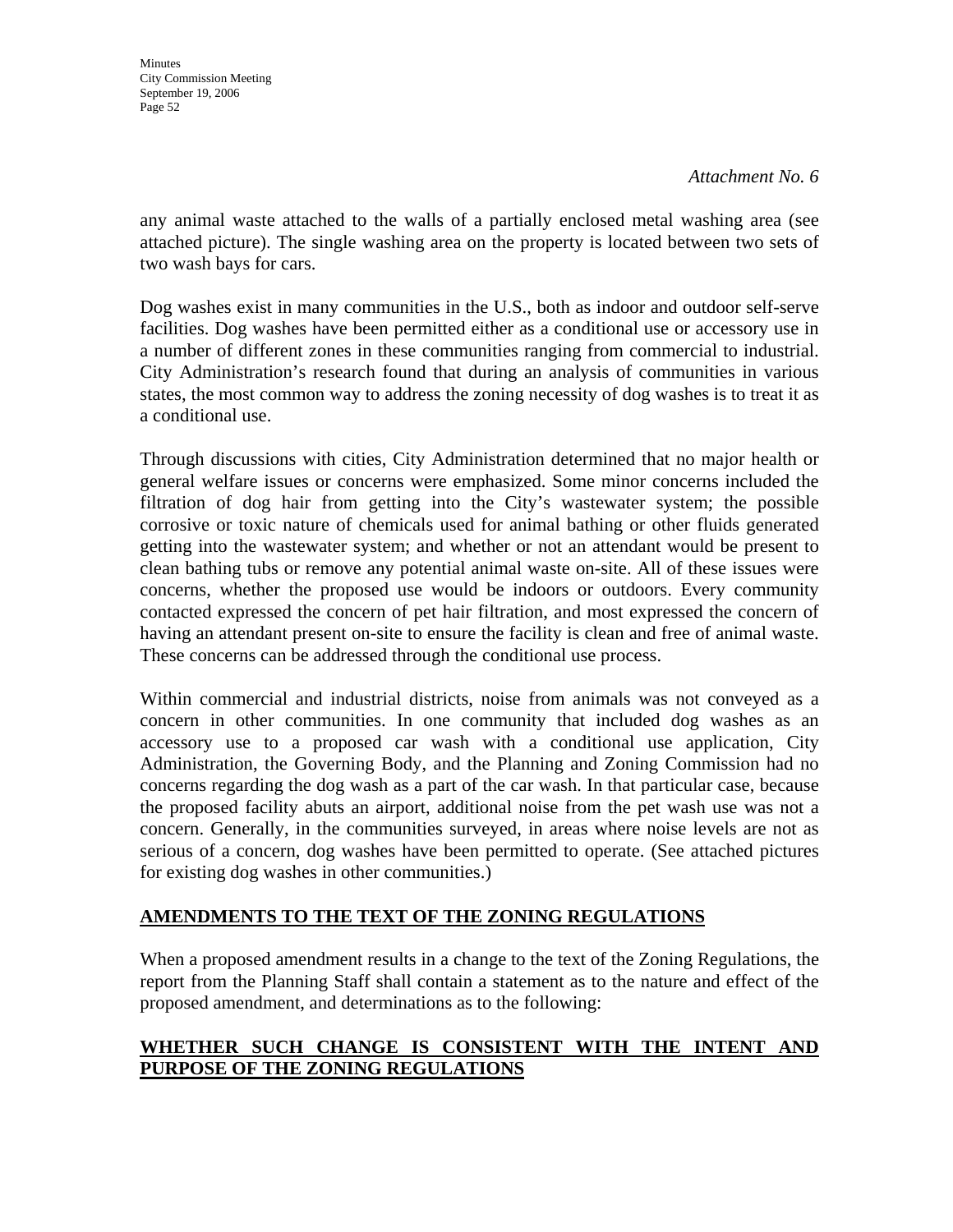#### *Attachment No. 6*

The intent and purpose of the Zoning Regulations is to divide the City of Manhattan into zones and districts; to regulate and restrict the location and use of buildings and the uses of land within each district and zone; to restrict the use of buildings and land for agriculture, dwellings, business, industry, conservation and other purposes; to promote the health, safety, morals, comfort and general welfare; and to conserve and protect property values throughout the City. Their intent is also to regulate and restrict the height, number of stories and size of buildings; the percentage of a lot that may be occupied by buildings and other structures; the size of yards, courts and other open spaces; the density of the population; the location, use and appearance of buildings, structures and land for residential, commercial, industrial and other purposes; the conservation of natural resources, including agricultural land; and the use of land located in areas designated as flood plains and other areas, including the distance of any buildings and structures from a street or highway.

The I-2 District is designed to allow a broad range of manufacturing and research activities in a large lot industrial park setting. Permitted Uses in this district include light manufacturing activities engaged in the transformation of predominantly secondary or partially finished materials; adult businesses; bulk storage; kennels; animal shelters; public utilities that are not owned or operated by a municipality; research and testing laboratories; transportation systems facilities; vehicle towing and storage service; vocational educational facilities; and warehousing and distribution. Conditional uses in the district include car and truck washes, group day care centers, and health and fitness clubs.

Permitted Uses are those that are allowed "by right", subject to use limitations and bulk regulations and require no public review prior to construction, unless the Board of Zoning Appeals (BZA) considers an Exception or Variance of a zoning requirement as a result of some part of the use not fully complying as proposed.

A Conditional Use is one that is generally considered to be allowed, but may have adverse affects on adjacent property and must first be considered by the BZA, prior to construction. The Conditional Use process requires notification to property owners within 200 feet of the property for which the Conditional Use Permit is requested and a public hearing to evaluate the impacts or any concerns of the specific proposal. The BZA considers the application based on a set of standards, all of which must be met in order for the Board to grant the Conditional Use. The Board may approve, approve with conditions, or deny a request. Its decisions are final and may be appealed to District Court.

As proposed by the applicant, dog washes are generally outdoor operations, even though, as observed in other communities, they can also function indoors. A patron would drive up to the facility and walk their dog outdoors up to a wash basin containing a jet sprayer that releases water and shampoo, a drying hose, and bags for any animal waste generated from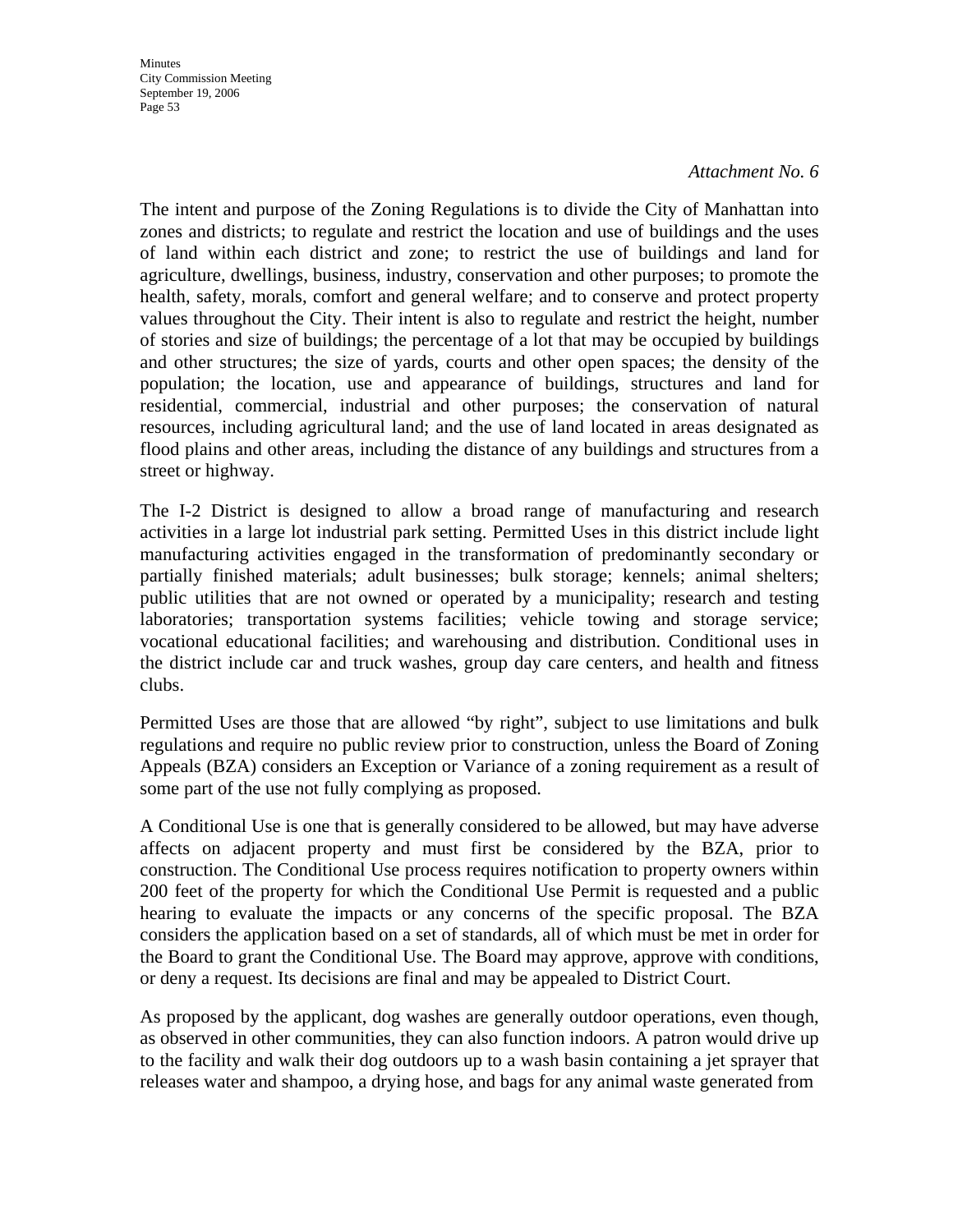**Minutes** City Commission Meeting September 19, 2006 Page 54

the dogs. The wash basin is controlled by a coin-operated machine providing a variety of cleaning services. In this case, a vehicle using the facility would need to be parked somewhere on-site.

This particular use may have impacts on some of the permitted activities in the I-2 District such as research and testing laboratories or vocational educational facilities. However, other uses such as light manufacturing, adult businesses, bulk storage, animal shelters, kennels, vehicle towing, and warehousing and distribution would not likely be adversely affected by a dog wash. Because several of the permitted uses in the I-2 District are pet- or animal-related, the proposed conditional use should fit in the I-2. Considering the proposed use on a case-by-case basis is consistent with the intent of the Conditional Use process.

#### **AREAS WHICH ARE MOST LIKELY TO BE DIRECTLY AFFECTED BY SUCH CHANGE AND IN WHAT WAY THEY WILL BE AFFECTED**

The I-2 District is the only district affected by the proposed amendment. There are two I-2 District locations in the City. The first location, where the applicant proposes the dog wash, includes a large portion of the part of the City located in Pottawatomie County east of Tuttle Creek Boulevard and includes much of McCall Road, Hayes Drive, Hostetler Drive, Levee Drive, and Kretchsmer Drive. Uses currently existing in this district include self-serve storage units, a health and fitness club, machine shops, vehicle towing and storage, pest control services, shipping service companies, heating and cooling service business, and light production operations among others. The second I-2 District is located east of the intersection of Amherst Avenue and Seth Child Road, north of Amherst Avenue and west of Wildcat Creek. Some properties and uses within the I-2 District may be affected, however, the conditional use process will determine if there are any adverse affects on adjacent properties, and the BZA may place limitations and/or conditions on the use to mitigate those effects.

#### **WHETHER THE PROPOSED AMENDMENT IS MADE NECESSARY BECAUSE OF CHANGED OR CHANGING CONDITIONS IN THE AREAS AND ZONING DISTRICTS AFFECTED, OR IN THE CITY PLANNING AREA, GENERALLY, AND IF SO, THE NATURE OF SUCH CHANGED OR CHANGING CONDITIONS**

There is a general lack of available vacant commercial land within the City for non-retail service commercial uses. Also, no district within the City currently allows dog washes as a Permitted or Conditional Use, although Pet Grooming Shops are allowed in some districts. Dog washes are a relatively new business concept in the Manhattan area and the U.S. The proposed amendment is made necessary because the current text of the Zoning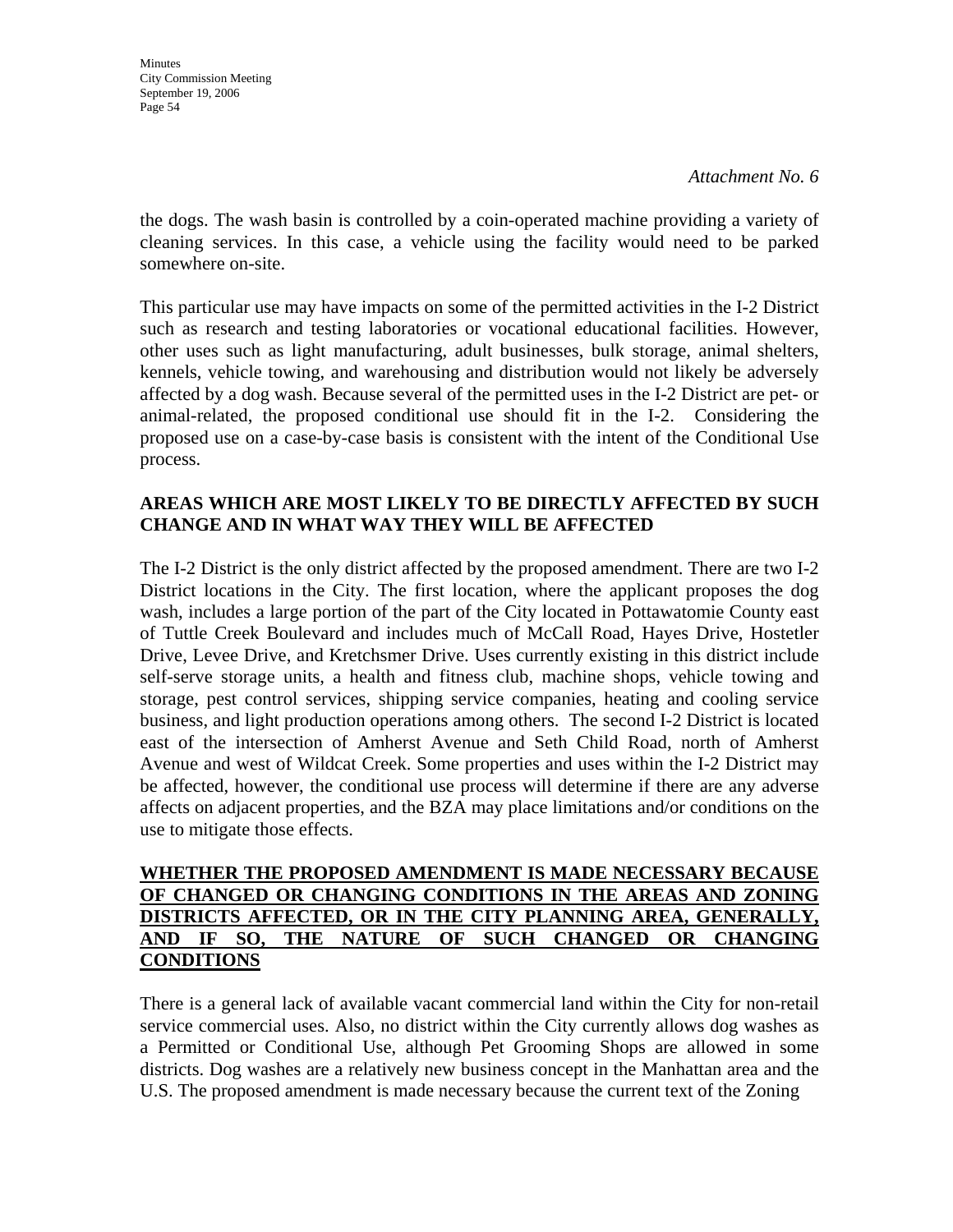**Minutes** City Commission Meeting September 19, 2006 Page 55

Regulations does not accommodate this particular use in the form it is proposed, although it could be allowed as a pet Grooming Shop if it were within certain commercial districts.

#### **WHETHER SUCH CHANGE IS CONSISTENT WITH THE INTENT AND PURPOSE OF THE POLICY AND GOALS AS OUTLINED IN THE ADOPTED COMPREHENSIVE PLAN OF THE CITY**

The Manhattan Urban Area Comprehensive Plan (the Plan) indicates that the Industrial (IND) category is "intended to provide locations for light and heavy manufacturing, warehousing and distribution, indoor and screened outdoor storage, and a wide range of other industrial services and operations." The uses permitted in IND may generate an excessive amount of noise relative to residential and commercial districts and the Plan notes that industrial "should have access to one or more arterials or highways" to accommodate for heavier traffic demands and larger vehicles. The Plan also states, "Industrial uses should generally be located away from population centers or must be adequately buffered." According to the Plan, "Light industrial uses can typically be located in areas that also contain some highway-oriented commercial uses, and might benefit from close proximity and better access to their local customer base." Car and truck washes as well as the proposed dog wash are generally highway-dependent operations that largely rely on a high volume of traffic and street visibility for their business. Allowing dog washes in the I-2 District would generally be consistent with the previous statement regarding the compatibility of highway-dependent operations in a light industrial district*.* 

#### **ALTERNATIVES**

It appears the MUAPB has the following alternatives concerning the issue at hand. The Board may:

- 1. Recommend approval of the proposed amendment to the City Commission.
- 2. Recommend denial of the proposed amendment to the City Commission.
- 3. Modify the proposed amendment and forward the modifications, along with an explanation, to the City Commission.
- 4. Table the public hearing to a specific date, and provide further direction to City Administration.

#### **RECOMMENDATION**

City Administration recommends approval of an amendment to modify Section (B) (1), Conditional Uses, "Car and truck washes", in Article IV, District Regulations, Section 4- 302, of the I-2, Industrial Park District, to allow "Car, truck and/or dog washes".